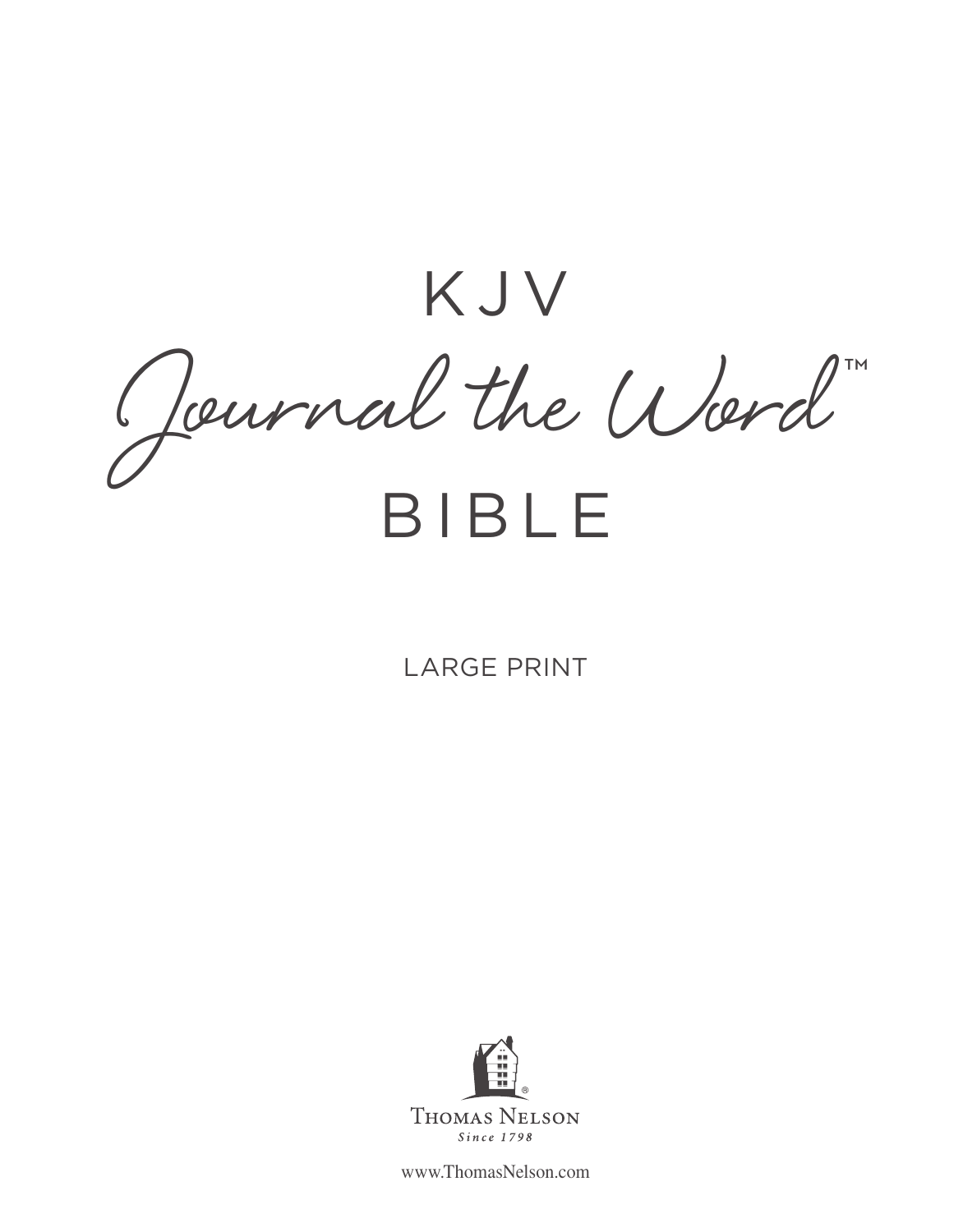# NEW TESTAMENT

-050

 $\frac{1}{2} \left( \frac{1}{2} \right) \left( \frac{1}{2} \right) \left( \frac{1}{2} \right) \left( \frac{1}{2} \right) \left( \frac{1}{2} \right) \left( \frac{1}{2} \right) \left( \frac{1}{2} \right) \left( \frac{1}{2} \right) \left( \frac{1}{2} \right) \left( \frac{1}{2} \right) \left( \frac{1}{2} \right) \left( \frac{1}{2} \right) \left( \frac{1}{2} \right) \left( \frac{1}{2} \right) \left( \frac{1}{2} \right) \left( \frac{1}{2} \right) \left( \frac$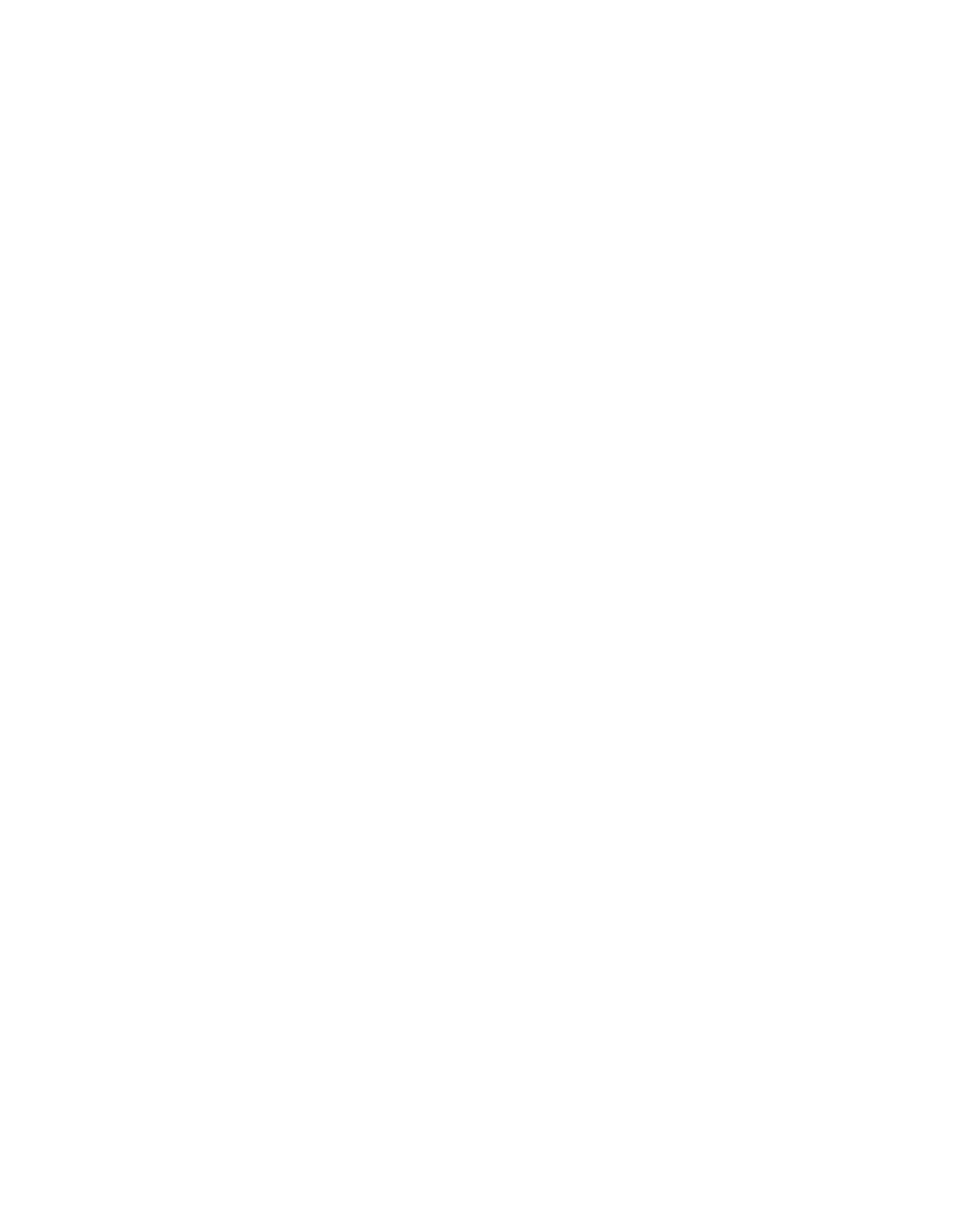## The Gospel According to MATTHEW

## **The Genealogy of Christ**

| The book of the generation of Jesus Christ, the son of David,<br>the son of Abraham. |  |
|--------------------------------------------------------------------------------------|--|
| 2 Abraham begat Isaac; and Isaac begat Jacob; and Jacob begat                        |  |
| Judas and his brethren;                                                              |  |
| 3 And Judas begat Phares and Zara of Thamar; and Phares be-                          |  |
| gat Esrom; and Esrom begat Aram;                                                     |  |
| 4 And Aram begat Aminadab; and Aminadab begat Naasson;                               |  |
| and Naasson begat Salmon;                                                            |  |
| 5 And Salmon begat Booz of Rachab; and Booz begat Obed of                            |  |
| Ruth; and Obed begat Jesse;                                                          |  |
| 6 And Jesse begat David the king; and David the king begat Sol-                      |  |
| omon of her that had been the wife of Urias;                                         |  |
| And Solomon begat Roboam; and Roboam begat Abia; and                                 |  |
| Abia begat Asa;                                                                      |  |
| And Asa begat Josaphat; and Josaphat begat Joram; and Joram<br>8.                    |  |
| begat Ozias;                                                                         |  |
| 9 And Ozias begat Joatham; and Joatham begat Achaz; and                              |  |
| Achaz begat Ezekias;                                                                 |  |
| 10 And Ezekias begat Manasses; and Manasses begat Amon; and                          |  |
| Amon begat Josias;                                                                   |  |
| 11 And Josias begat Jechonias and his brethren, about the time                       |  |
| they were carried away to Babylon:                                                   |  |
| 12 And after they were brought to Babylon, Jechonias begat Sala-                     |  |
| thiel; and Salathiel begat Zorobabel;                                                |  |
| 13 And Zorobabel begat Abiud; and Abiud begat Eliakim; and                           |  |
| Eliakim begat Azor;                                                                  |  |
| 14 And Azor begat Sadoc; and Sadoc begat Achim; and Achim                            |  |
| begat Eliud;                                                                         |  |
| 15 And Eliud begat Eleazar; and Eleazar begat Matthan; and                           |  |
| Matthan begat Jacob;                                                                 |  |
| 16 And Jacob begat Joseph the husband of Mary, of whom was                           |  |
| born Jesus, who is called Christ.                                                    |  |
| 17 So all the generations from Abraham to David are fourteen                         |  |
| generations; and from David until the carrying away into Bab-                        |  |
| ylon are fourteen generations; and from the carrying away into                       |  |
| Babylon unto Christ are fourteen generations.                                        |  |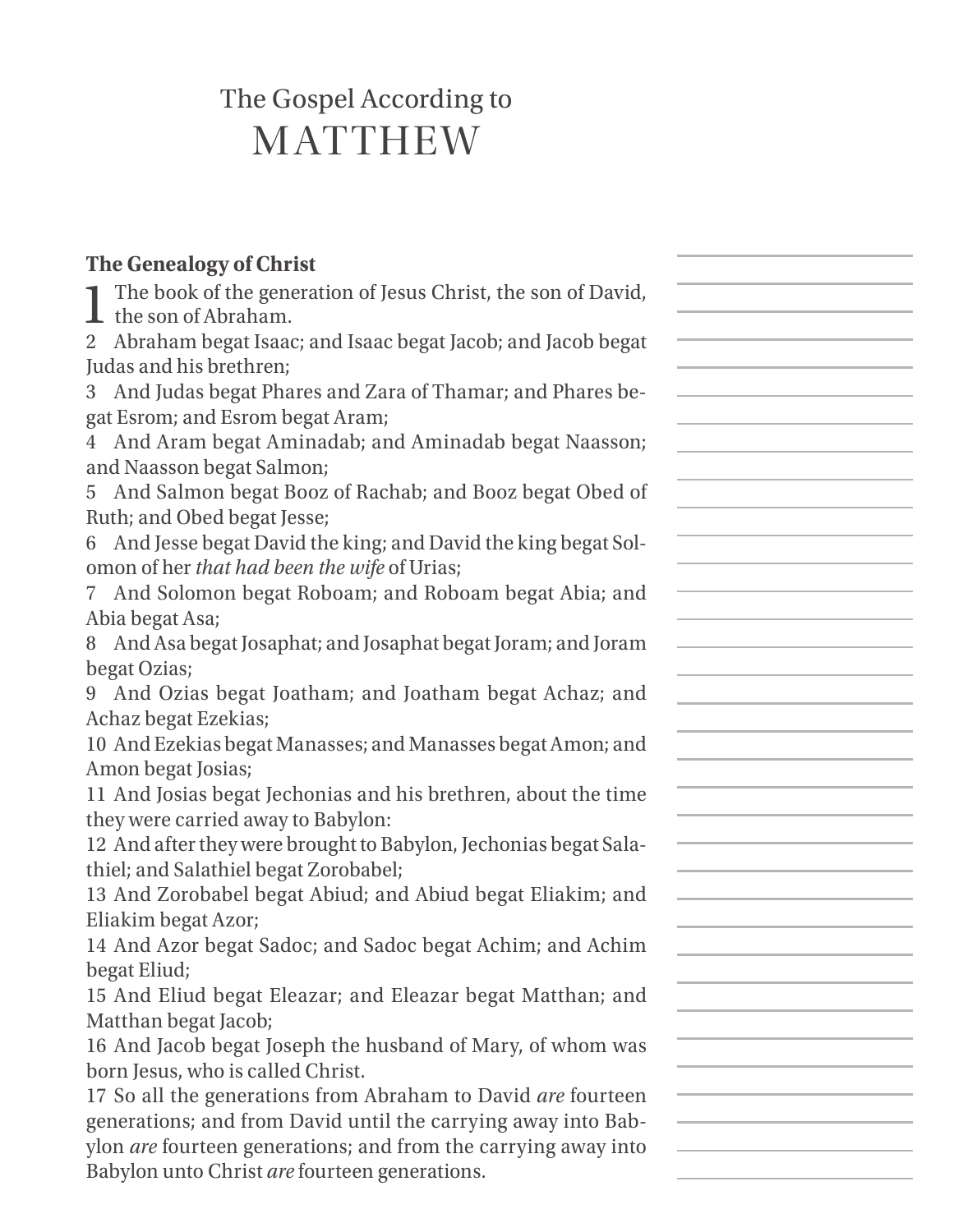#### 1542 | MATTHEW 1:18

#### **The Birth of Christ**

18 Now the birth of Jesus Christ was on this wise: When as his mother Mary was espoused to Joseph, before they came together, she was found with child of the Holy Ghost.

19 Then Joseph her husband, being a just *man,* and not willing to make her a publick example, was minded to put her away privily.

20 But while he thought on these things, behold, the angel of the Lord appeared unto him in a dream, saying, Joseph, thou son of David, fear not to take unto thee Mary thy wife: for that which is conceived in her is of the Holy Ghost.

21 And she shall bring forth a son, and thou shalt call his name JESUS: for he shall save his people from their sins.

22 Now all this was done, that it might be fulfilled which was spoken of the Lord by the prophet, saying,

23 Behold, a virgin shall be with child, and shall bring forth a son, and they shall call his name Emmanuel, which being interpreted is, God with us.

24 Then Joseph being raised from sleep did as the angel of the Lord had bidden him, and took unto him his wife:

25 And knew her not till she had brought forth her firstborn son: and he called his name JESUS.

### **The Magi's Visit**

2 Now when Jesus was born in Bethlehem of Judaea in the days<br>of Herod the king, behold, there came wise men from the east to Jerusalem,

2 Saying, Where is he that is born King of the Jews? for we have seen his star in the east, and are come to worship him.

3 When Herod the king had heard *these things,* he was troubled, and all Jerusalem with him.

4 And when he had gathered all the chief priests and scribes of the people together, he demanded of them where Christ should be born.

5 And they said unto him, In Bethlehem of Judaea: for thus it is written by the prophet,

6 And thou Bethlehem, *in* the land of Juda, art not the least among the princes of Juda: for out of thee shall come a Governor, that shall rule my people Israel.

7 Then Herod, when he had privily called the wise men, enquired of them diligently what time the star appeared.

8 And he sent them to Bethlehem, and said, Go and search diligently for the young child; and when ye have found *him,* bring me word again, that I may come and worship him also.

9 When they had heard the king, they departed; and, lo, the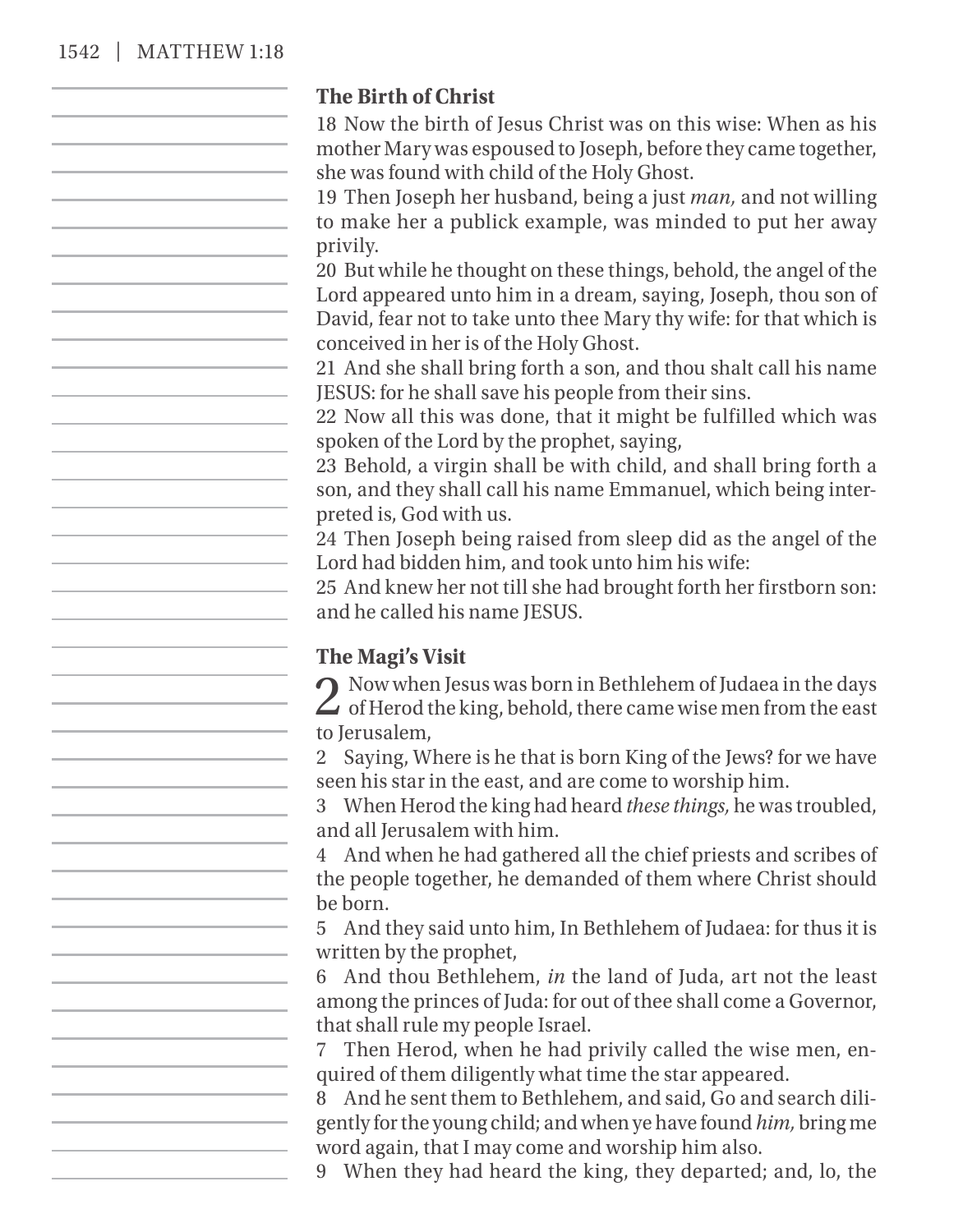star, which they saw in the east, went before them, till it came and stood over where the young child was.

10 When they saw the star, they rejoiced with exceeding great joy.

11 And when they were come into the house, they saw the young child with Mary his mother, and fell down, and worshipped him: and when they had opened their treasures, they presented unto him gifts; gold, and frankincense, and myrrh.

12 And being warned of God in a dream that they should not return to Herod, they departed into their own country another way.

## **The Flight to Egypt**

13 And when they were departed, behold, the angel of the Lord appeareth to Joseph in a dream, saying, Arise, and take the young child and his mother, and flee into Egypt, and be thou there until I bring thee word: for Herod will seek the young child to destroy him.

14 When he arose, he took the young child and his mother by night, and departed into Egypt:

15 And was there until the death of Herod: that it might be fulfilled which was spoken of the Lord by the prophet, saying, Out of Egypt have I called my son.

16 Then Herod, when he saw that he was mocked of the wise men, was exceeding wroth, and sent forth, and slew all the children that were in Bethlehem, and in all the coasts thereof, from two years old and under, according to the time which he had diligently enquired of the wise men.

17 Then was fulfilled that which was spoken by Jeremy the prophet, saying,

18 In Rama was there a voice heard, lamentation, and weeping, and great mourning, Rachel weeping *for* her children, and would not be comforted, because they are not.

## **The Return to Nazareth**

19 But when Herod was dead, behold, an angel of the Lord appeareth in a dream to Joseph in Egypt,

20 Saying, Arise, and take the young child and his mother, and go into the land of Israel: for they are dead which sought the young child's life.

21 And he arose, and took the young child and his mother, and came into the land of Israel.

22 But when he heard that Archelaus did reign in Judaea in the room of his father Herod, he was afraid to go thither: notwithstanding, being warned of God in a dream, he turned aside into the parts of Galilee: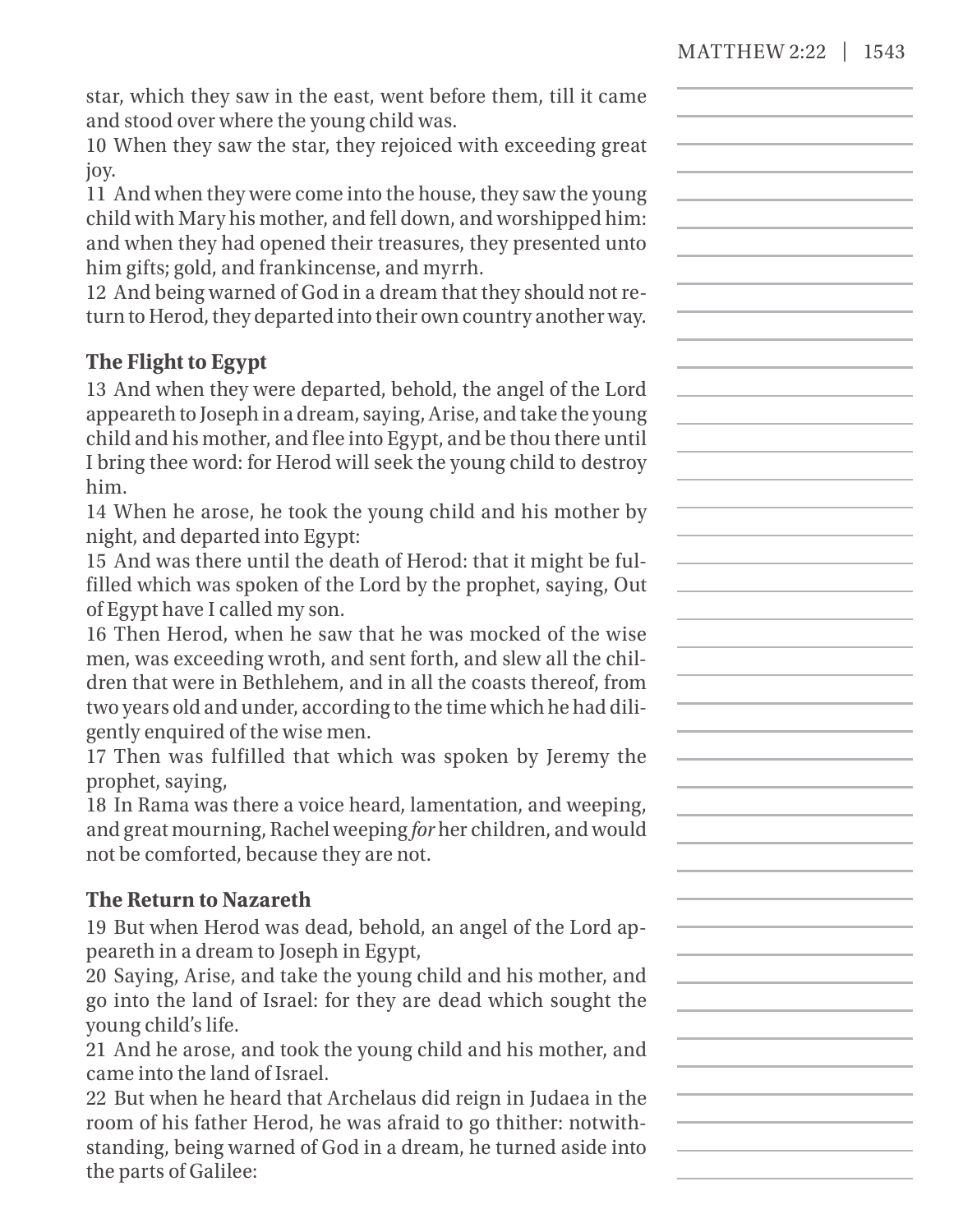#### 1544 | MATTHEW 2:23

23 And he came and dwelt in a city called Nazareth: that it might be fulfilled which was spoken by the prophets, He shall be called a Nazarene.

#### **John the Baptist's Ministry**

 $\bigcap$  In those days came John the Baptist, preaching in the wilder- $\mathbf{\mathcal{D}}$  ness of Judaea,

2 And saying, Repent ye: for the kingdom of heaven is at hand.

3 For this is he that was spoken of by the prophet Esaias, saying, The voice of one crying in the wilderness, Prepare ye the way of the Lord, make his paths straight.

4 And the same John had his raiment of camel's hair, and a leathern girdle about his loins; and his meat was locusts and wild honey.

5 Then went out to him Jerusalem, and all Judaea, and all the region round about Jordan,

6 And were baptized of him in Jordan, confessing their sins.

7 But when he saw many of the Pharisees and Sadducees come to his baptism, he said unto them, O generation of vipers, who hath warned you to flee from the wrath to come?

8 Bring forth therefore fruits meet for repentance:

9 And think not to say within yourselves, We have Abraham to *our* father: for I say unto you, that God is able of these stones to raise up children unto Abraham.

10 And now also the axe is laid unto the root of the trees: therefore every tree which bringeth not forth good fruit is hewn down, and cast into the fire.

11 I indeed baptize you with water unto repentance: but he that cometh after me is mightier than I, whose shoes I am not worthy to bear: he shall baptize you with the Holy Ghost, and *with* fire:

12 Whose fan *is* in his hand, and he will throughly purge his floor, and gather his wheat into the garner; but he will burn up the chaff with unquenchable fire.

#### **The Baptism of the Beloved Son**

13 Then cometh Jesus from Galilee to Jordan unto John, to be baptized of him.

14 But John forbad him, saying, I have need to be baptized of thee, and comest thou to me?

15 And Jesus answering said unto him, Suffer *it to be so* now: for thus it becometh us to fulfil all righteousness. Then he suffered him.

16 And Jesus, when he was baptized, went up straightway out of the water: and, lo, the heavens were opened unto him, and he saw the Spirit of God descending like a dove, and lighting upon him: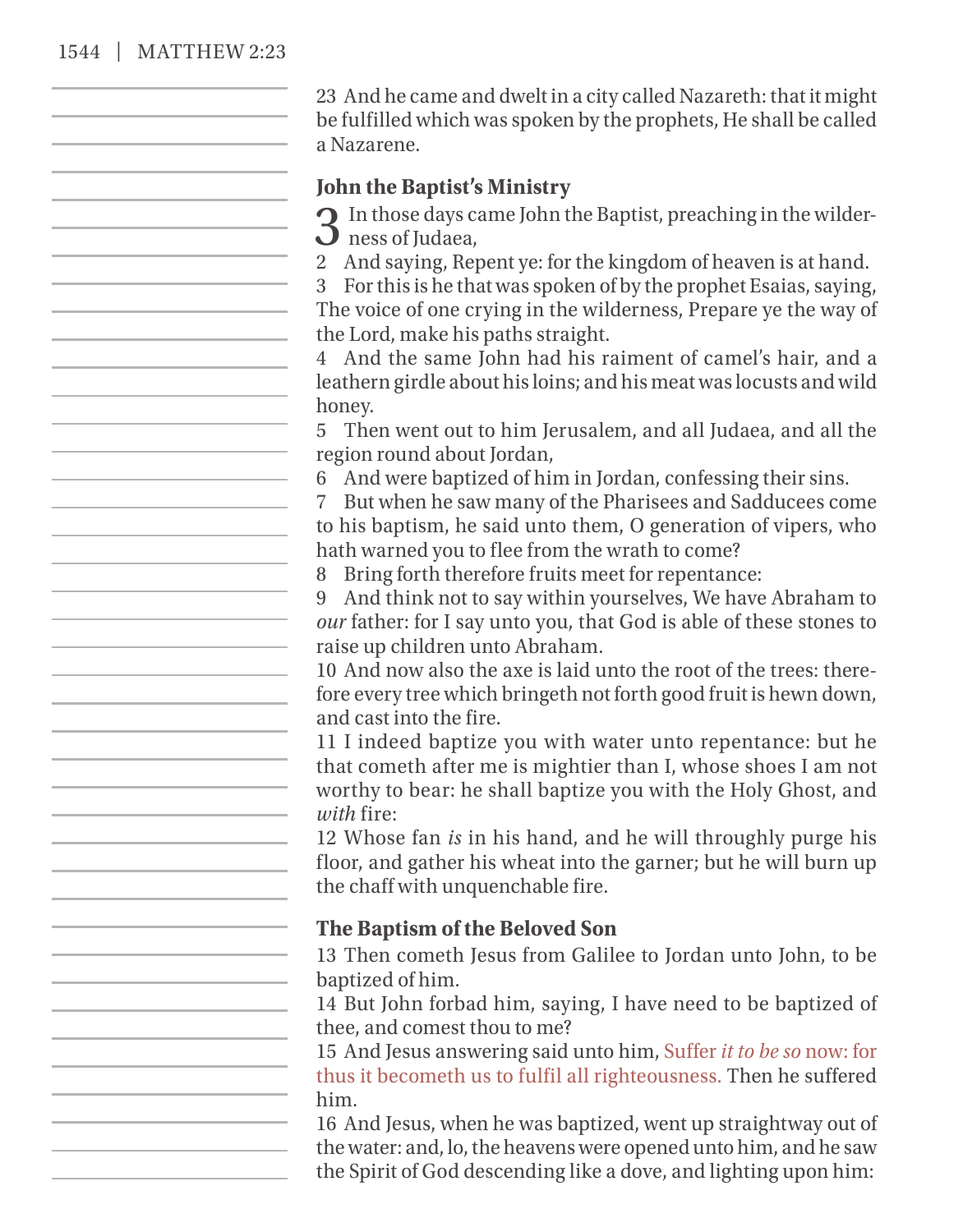| 17 And lo a voice from heaven, saying, This is my beloved Son, in |  |
|-------------------------------------------------------------------|--|
| whom I am well pleased.                                           |  |

## **The Three Temptations of Jesus**

4 Then was Jesus led up of the Spirit into the wilderness to be  $\mathbf{\dot{\pm}}$  tempted of the devil.

2 And when he had fasted forty days and forty nights, he was afterward an hungred.

3 And when the tempter came to him, he said, If thou be the Son of God, command that these stones be made bread.

4 But he answered and said, It is written, Man shall not live by bread alone, but by every word that proceedeth out of the mouth of God.

5 Then the devil taketh him up into the holy city, and setteth him on a pinnacle of the temple,

6 And saith unto him, If thou be the Son of God, cast thyself down: for it is written, He shall give his angels charge concerning thee: and in *their* hands they shall bear thee up, lest at any time thou dash thy foot against a stone.

7 Jesus said unto him, It is written again, Thou shalt not tempt the Lord thy God.

8 Again, the devil taketh him up into an exceeding high mountain, and sheweth him all the kingdoms of the world, and the glory of them;

9 And saith unto him, All these things will I give thee, if thou wilt fall down and worship me.

10 Then saith Jesus unto him, Get thee hence, Satan: for it is written, Thou shalt worship the Lord thy God, and him only shalt thou serve.

11 Then the devil leaveth him, and, behold, angels came and ministered unto him.

## **The Preaching Ministry of Jesus**

12 Now when Jesus had heard that John was cast into prison, he departed into Galilee;

13 And leaving Nazareth, he came and dwelt in Capernaum, which is upon the sea coast, in the borders of Zabulon and Nephthalim:

14 That it might be fulfilled which was spoken by Esaias the prophet, saying,

15 The land of Zabulon, and the land of Nephthalim, *by* the way of the sea, beyond Jordan, Galilee of the Gentiles;

16 The people which sat in darkness saw great light; and to them which sat in the region and shadow of death light is sprung up.

17 From that time Jesus began to preach, and to say, Repent: for the kingdom of heaven is at hand.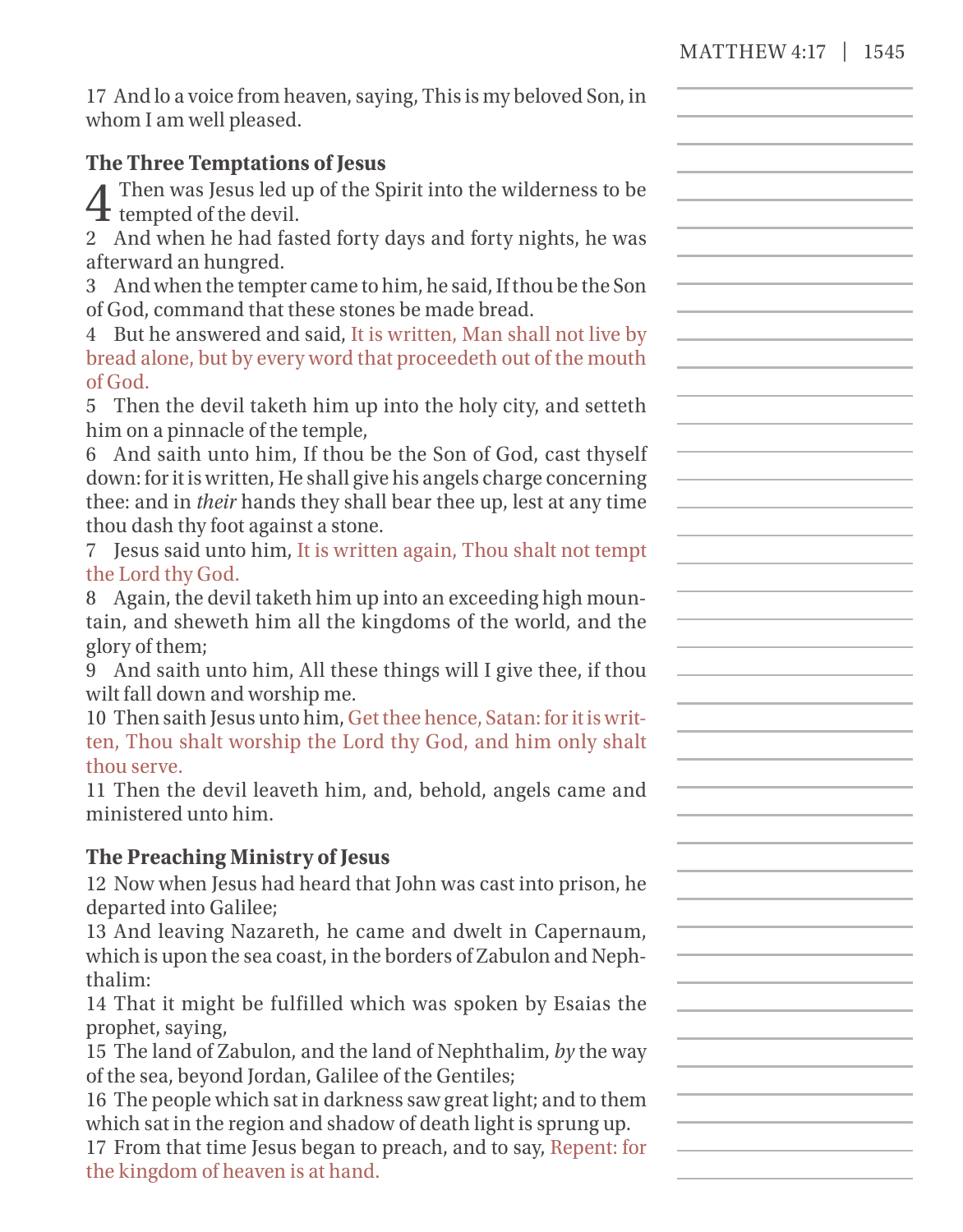#### 1546 | MATTHEW 4:18

## **The Calling of the First Four Disciples**

18 And Jesus, walking by the sea of Galilee, saw two brethren, Simon called Peter, and Andrew his brother, casting a net into the sea: for they were fishers.

19 And he saith unto them, Follow me, and I will make you fishers of men.

20 And they straightway left *their* nets, and followed him.

21 And going on from thence, he saw other two brethren, James *the son* of Zebedee, and John his brother, in a ship with Zebedee their father, mending their nets; and he called them.

22 And they immediately left the ship and their father, and followed him.

#### **The Healing Ministry of Jesus**

23 And Jesus went about all Galilee, teaching in their synagogues, and preaching the gospel of the kingdom, and healing all manner of sickness and all manner of disease among the people. 24 And his fame went throughout all Syria: and they brought unto him all sick people that were taken with divers diseases and torments, and those which were possessed with devils, and those which were lunatick, and those that had the palsy; and he healed them.

25 And there followed him great multitudes of people from Galilee, and *from* Decapolis, and *from* Jerusalem, and *from* Judaea, and *from* beyond Jordan.

#### **The Beatitudes**

 $\Gamma$  And seeing the multitudes, he went up into a mountain: and  $\bigcup$  when he was set, his disciples came unto him:

2 And he opened his mouth, and taught them, saying,

3 Blessed*are* the poor in spirit: for theirs is the kingdom of heaven.

4 Blessed *are* they that mourn: for they shall be comforted.

5 Blessed *are* the meek: for they shall inherit the earth.

6 Blessed *are* they which do hunger and thirst after righteousness: for they shall be filled.

7 Blessed *are* the merciful: for they shall obtain mercy.

8 Blessed *are* the pure in heart: for they shall see God.

9 Blessed *are* the peacemakers: for they shall be called the children of God.

10 Blessed *are* they which are persecuted for righteousness' sake: for theirs is the kingdom of heaven.

11 Blessed are ye, when *men* shall revile you, and persecute *you,* and shall say all manner of evil against you falsely, for my sake.

12 Rejoice, and be exceeding glad: for great*is* your reward in heav-

en: for so persecuted they the prophets which were before you.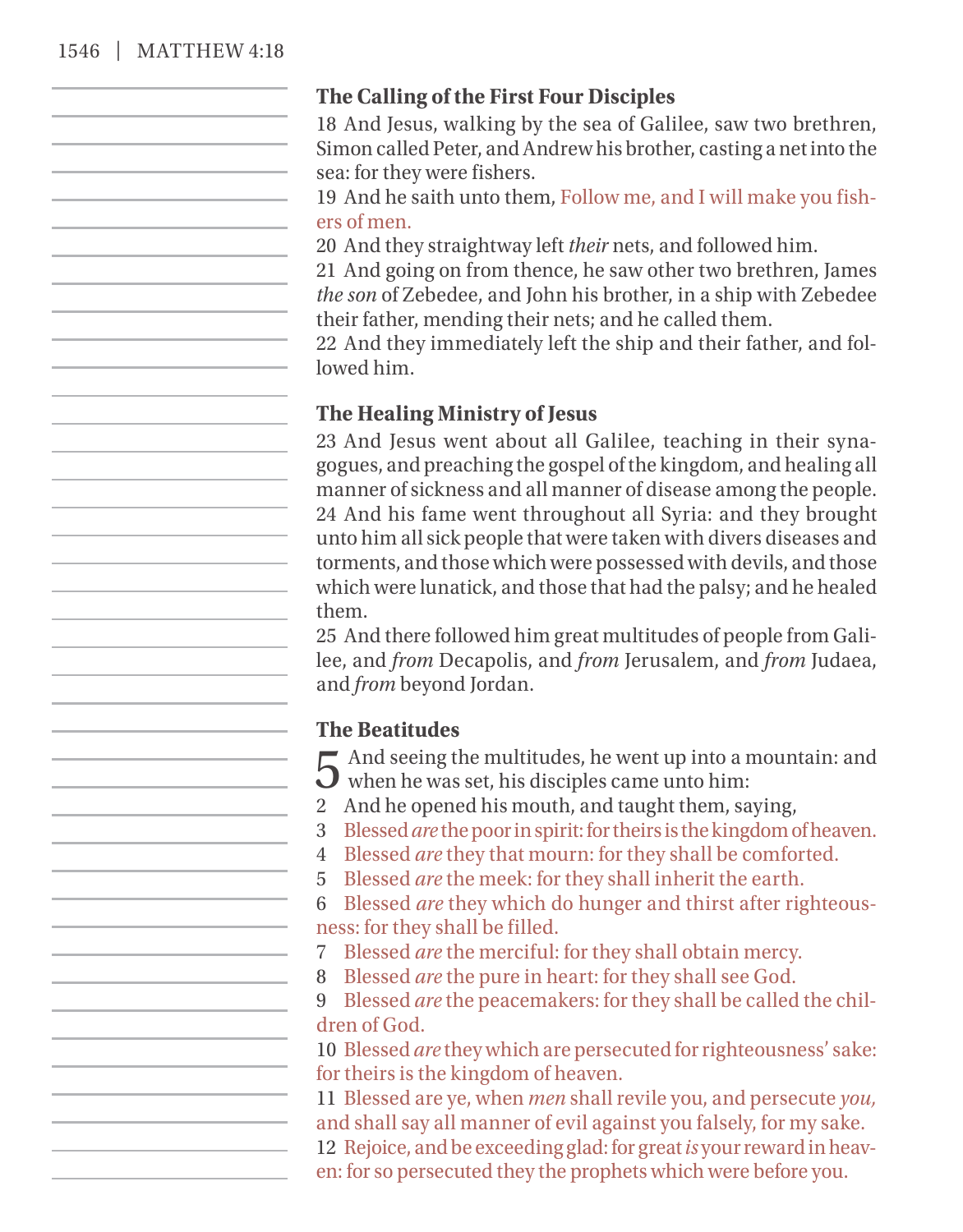## **The Salt of the Earth**

13 Ye are the salt of the earth: but if the salt have lost his savour, wherewith shall it be salted? it is thenceforth good for nothing. but to be cast out, and to be trodden under foot of men.

14 Ye are the light of the world. A city that is set on an hill cannot be hid.

15 Neither do men light a candle, and put it under a bushel, but on a candlestick; and it giveth light unto all that are in the house. 16 Let your light so shine before men, that they may see your good works, and glorify your Father which is in heaven.

17 Think not that I am come to destroy the law, or the prophets: I am not come to destroy, but to fulfil.

18 For verily I say unto you, Till heaven and earth pass, one jot or one tittle shall in no wise pass from the law, till all be fulfilled.

19 Whosoever therefore shall break one of these least commandments, and shall teach men so, he shall be called the least in the kingdom of heaven: but whosoever shall do and teach *them,* the same shall be called great in the kingdom of heaven.

20 For I say unto you, That except your righteousness shall exceed *the righteousness* of the scribes and Pharisees, ye shall in no case enter into the kingdom of heaven.

## **Teachings on Murder and Anger**

21 Ye have heard that it was said by them of old time, Thou shalt not kill; and whosoever shall kill shall be in danger of the judgment:

22 But I say unto you, That whosoever is angry with his brother without a cause shall be in danger of the judgment: and whosoever shall say to his brother, Raca, shall be in danger of the council: but whosoever shall say, Thou fool, shall be in danger of hell fire.

23 Therefore if thou bring thy gift to the altar, and there rememberest that thy brother hath ought against thee;

24 Leave there thy gift before the altar, and go thy way; first be reconciled to thy brother, and then come and offer thy gift.

25 Agree with thine adversary quickly, whiles thou art in the way with him; lest at any time the adversary deliver thee to the judge, and the judge deliver thee to the officer, and thou be cast into prison.

26 Verily I say unto thee, Thou shalt by no means come out thence, till thou hast paid the uttermost farthing.

#### **Teachings on Temptation**

27 Ye have heard that it was said by them of old time, Thou shalt not commit adultery: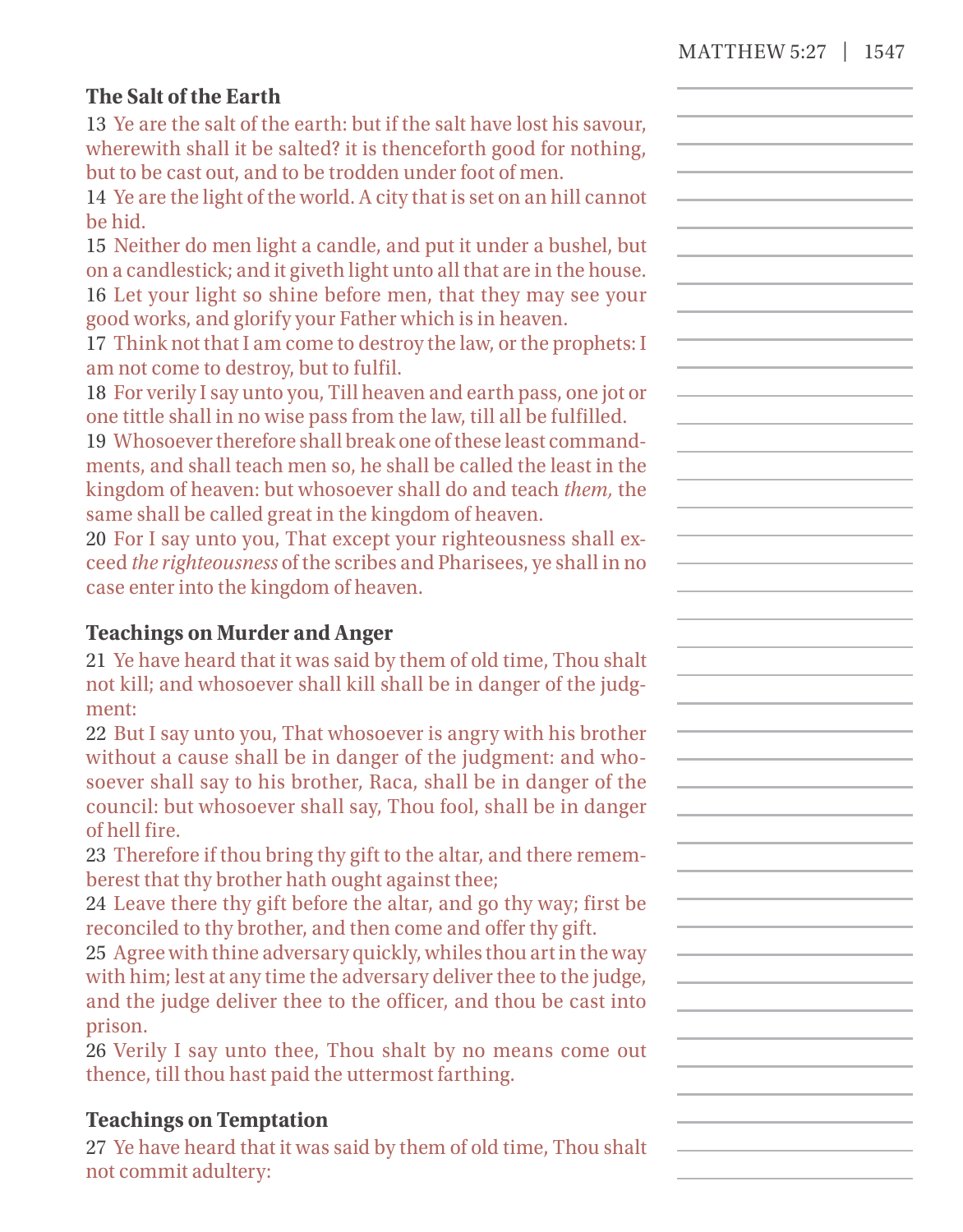#### 1548 | MATTHEW 5:28

28 But I say unto you, That whosoeverlooketh on a woman to lust after her hath committed adultery with her already in his heart. 29 And if thy right eye offend thee, pluck it out, and cast *it* from thee: for it is profitable for thee that one of thy members should perish, and not *that* thy whole body should be cast into hell. 30 And if thy right hand offend thee, cut it off, and cast *it* from thee: for it is profitable for thee that one of thy members should perish, and not *that* thy whole body should be cast into hell.

#### **Teachings on Divorce**

31 It hath been said, Whosoever shall put away his wife, let him give her a writing of divorcement:

32 But I say unto you, That whosoever shall put away his wife, saving for the cause of fornication, causeth her to commit adultery: and whosoever shall marry her that is divorced committeth adultery.

#### **Teachings on Oaths**

33 Again, ye have heard that it hath been said by them of old time, Thou shalt not forswear thyself, but shalt perform unto the Lord thine oaths:

34 But I say unto you, Swear not at all; neither by heaven; for it is God's throne:

35 Nor by the earth; for it is his footstool: neither by Jerusalem; for it is the city of the great King.

36 Neither shalt thou swear by thy head, because thou canst not make one hair white or black.

37 But let your communication be, Yea, yea; Nay, nay: for whatsoever is more than these cometh of evil.

#### **Teachings on Forgiveness**

38 Ye have heard that it hath been said, An eye for an eye, and a tooth for a tooth:

39 But I say unto you, That ye resist not evil: but whosoever shall smite thee on thy right cheek, turn to him the other also.

40 And if any man will sue thee at the law, and take away thy coat, let him have *thy* cloak also.

41 And whosoever shall compel thee to go a mile, go with him twain.

42 Give to him that asketh thee, and from him that would borrow of thee turn not thou away.

## **Teachings on Loving One's Enemies**

43 Ye have heard that it hath been said, Thou shalt love thy neighbour, and hate thine enemy.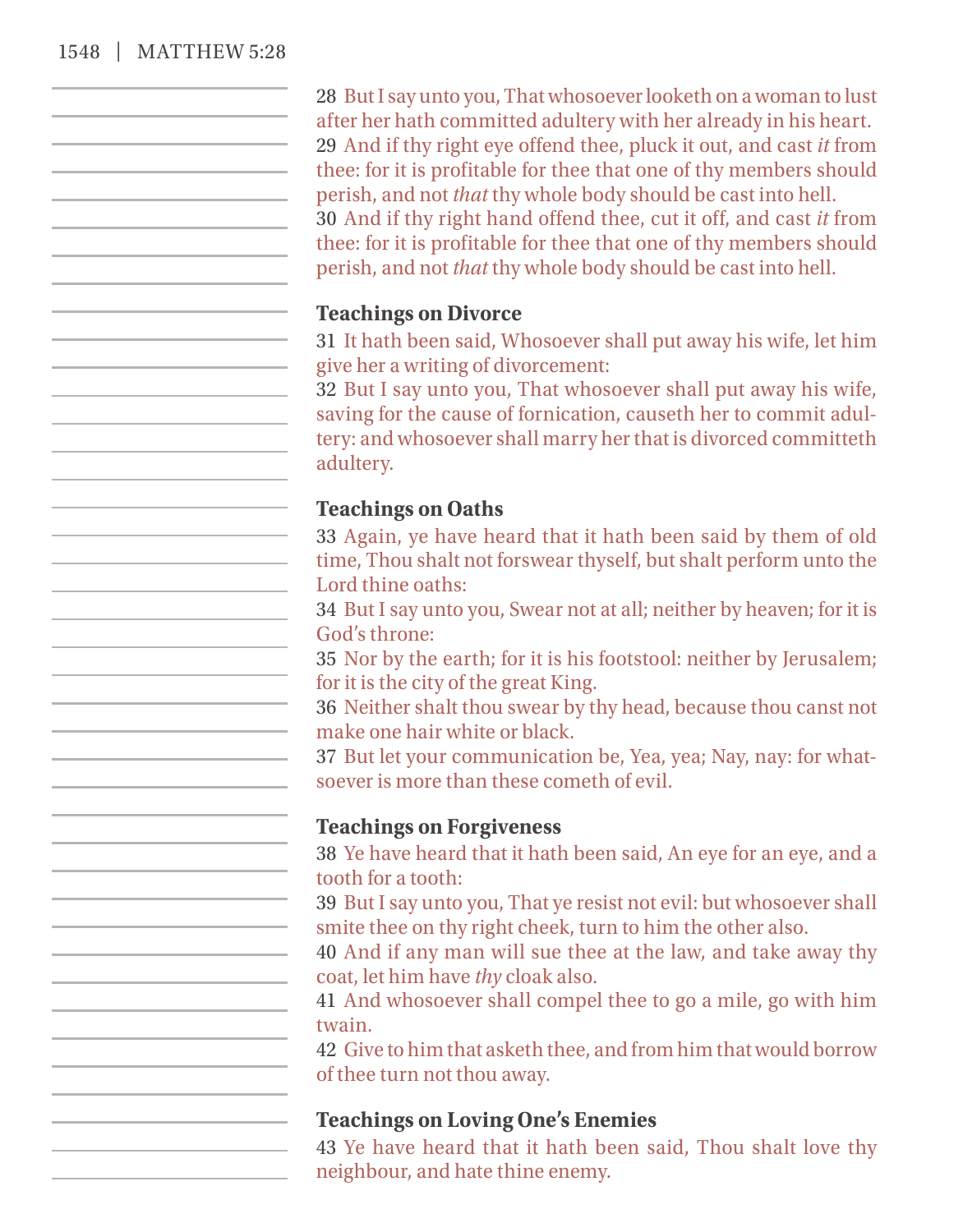44 But I say unto you, Love your enemies, bless them that curse you, do good to them that hate you, and pray for them which despitefully use you, and persecute you;

45 That ye may be the children of your Father which is in heaven: for he maketh his sun to rise on the evil and on the good, and sendeth rain on the just and on the unjust.

46 For if ye love them which love you, what reward have ye? do not even the publicans the same?

47 And if ye salute your brethren only, what do ye more *than others?* do not even the publicans so?

48 Be ye therefore perfect, even as your Father which is in heaven is perfect.

## **Teachings on Giving**

 $\bf{6}$  Take heed that ye do not your alms before men, to be seen of them: otherwise ye have no reward of your Father which is in heaven.

2 Therefore when thou doest *thine* alms, do not sound a trumpet before thee, as the hypocrites do in the synagogues and in the streets, that they may have glory of men. Verily I say unto you, They have their reward.

3 But when thou doest alms, let not thy left hand know what thy right hand doeth:

4 That thine alms may be in secret: and thy Father which seeth in secret himself shall reward thee openly.

#### **Teachings on Prayer**

5 And when thou prayest, thou shalt not be as the hypocrites *are:* for they love to pray standing in the synagogues and in the corners of the streets, that they may be seen of men. Verily I say unto you, They have their reward.

6 But thou, when thou prayest, enter into thy closet, and when thou hast shut thy door, pray to thy Father which is in secret; and thy Father which seeth in secret shall reward thee openly.

7 But when ye pray, use not vain repetitions, as the heathen *do:* for they think that they shall be heard for their much speaking.

8 Be not ye therefore like unto them: for your Father knoweth what things ye have need of, before ye ask him.

9 After this manner therefore pray ye: Our Father which art in heaven, Hallowed be thy name.

10 Thy kingdom come.Thy will be done in earth, as *it is*in heaven. 11 Give us this day our daily bread.

12 And forgive us our debts, as we forgive our debtors.

13 And lead us not into temptation, but deliver us from evil: For thine is the kingdom, and the power, and the glory, for ever. Amen.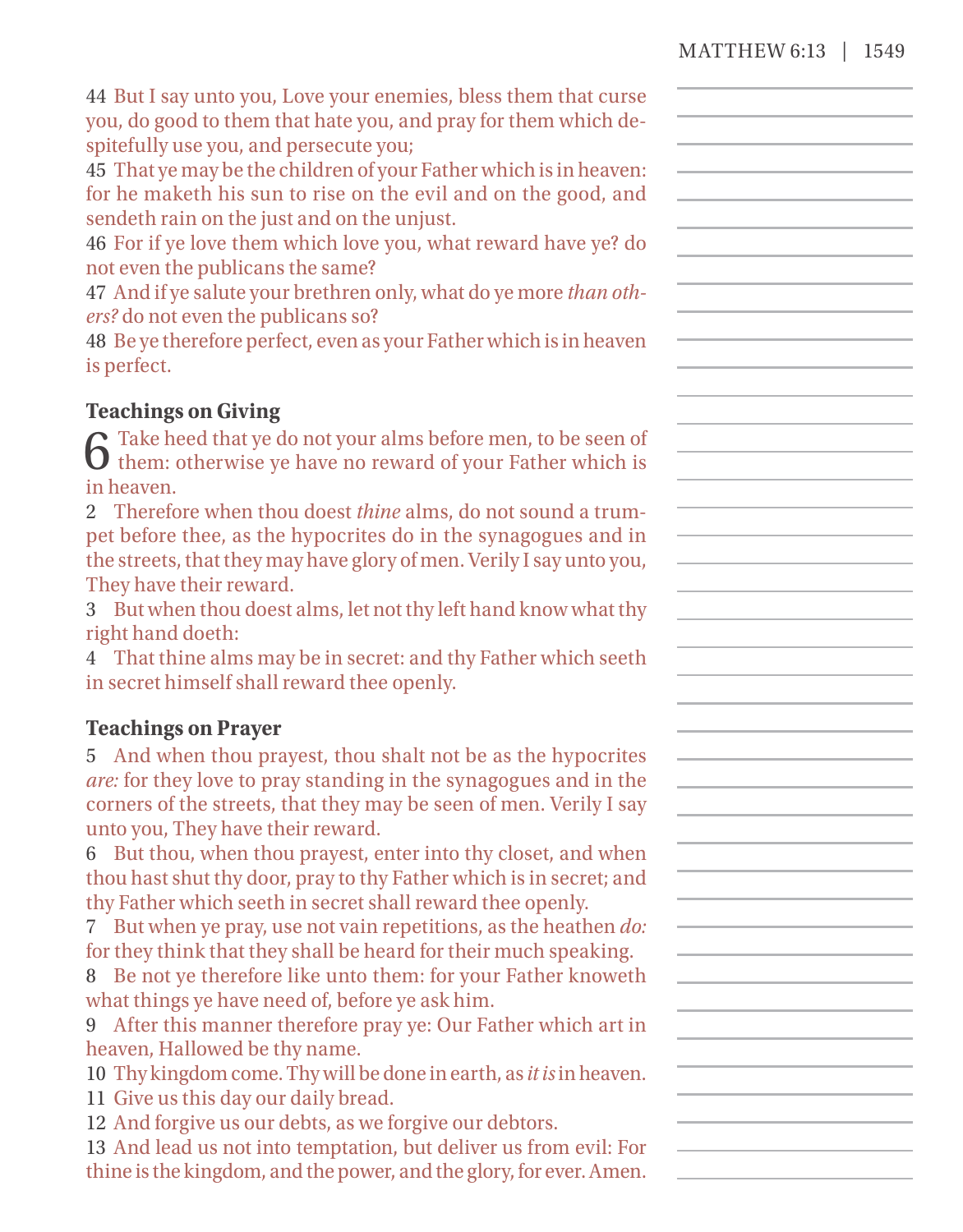#### 1550 | MATTHEW 6:14

14 For if ye forgive men their trespasses, your heavenly Father will also forgive you:

15 But if ye forgive not men their trespasses, neither will your Father forgive your trespasses.

#### **Teachings on Fasting**

16 Moreover when ye fast, be not, as the hypocrites, of a sad countenance: for they disfigure their faces, that they may appear unto men to fast. Verily I say unto you, They have their reward.

17 But thou, when thou fastest, anoint thine head, and wash thy face;

18 That thou appear not unto men to fast, but unto thy Father which is in secret: and thy Father, which seeth in secret, shall reward thee openly.

### **Teachings on Treasures in Heaven**

19 Lay not up for yourselves treasures upon earth, where moth and rust doth corrupt, and where thieves break through and steal: 20 But lay up for yourselves treasures in heaven, where neither moth nor rust doth corrupt, and where thieves do not break through nor steal:

21 For where your treasure is, there will your heart be also.

22 The light of the body is the eye: if therefore thine eye be single, thy whole body shall be full of light.

23 But if thine eye be evil, thy whole body shall be full of darkness. If therefore the light that is in thee be darkness, how great *is* that darkness!

24 No man can serve two masters: for either he will hate the one, and love the other; or else he will hold to the one, and despise the other. Ye cannot serve God and mammon.

#### **Teachings on Worry**

25 Therefore I say unto you, Take no thought for your life, what ye shall eat, or what ye shall drink; nor yet for your body, what ye shall put on. Is not the life more than meat, and the body than raiment? 26 Behold the fowls of the air: for they sow not, neither do they reap, nor gather into barns; yet your heavenly Father feedeth them. Are ye not much better than they?

27 Which of you by taking thought can add one cubit unto his stature?

28 And why take ye thought for raiment? Consider the lilies of the field, how they grow; they toil not, neither do they spin:

29 And yet I say unto you, That even Solomon in all his glory was not arrayed like one of these.

30 Wherefore, if God so clothe the grass of the field, which to day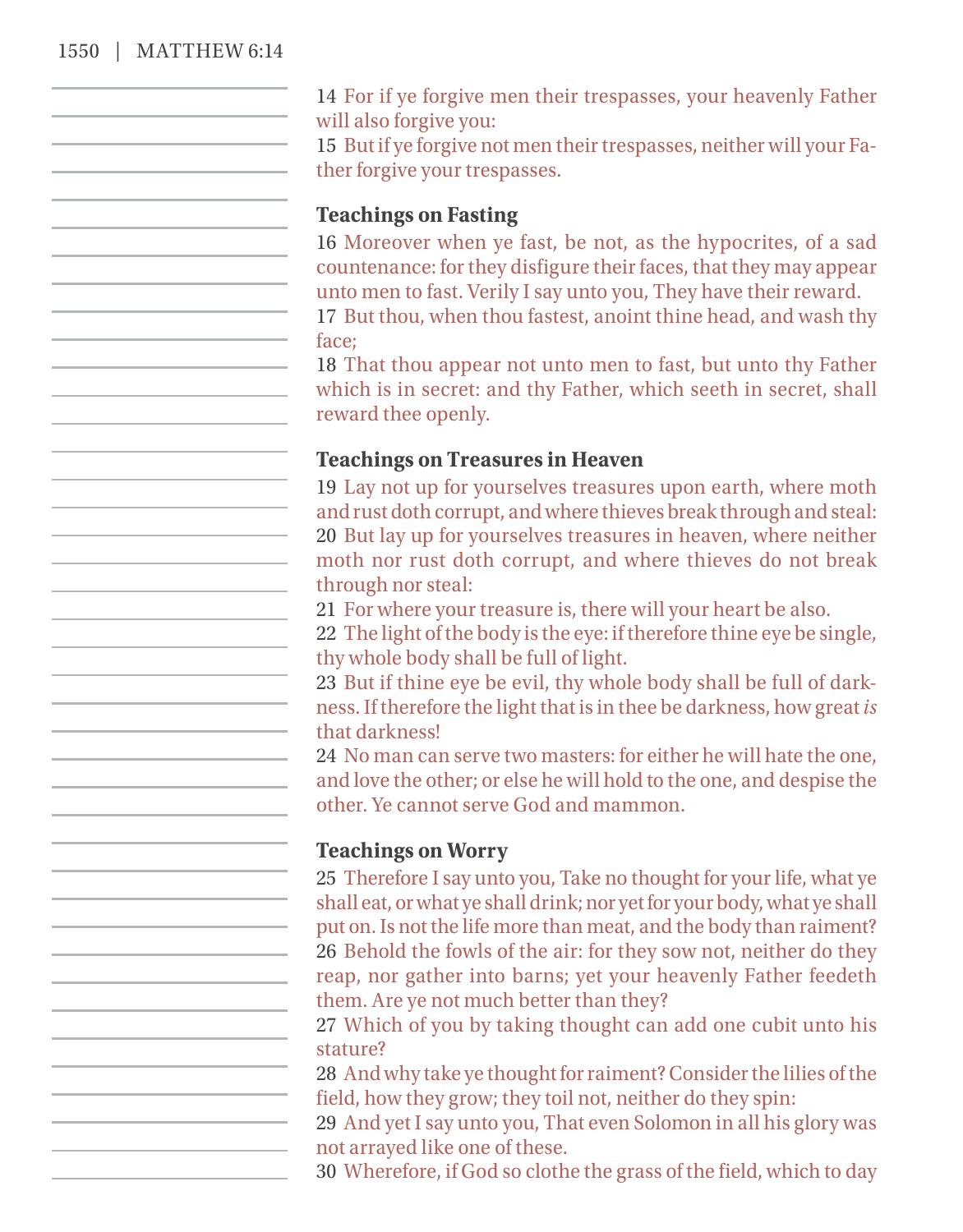|                                   |  |  | is, and to morrow is cast into the oven, <i>shall he</i> not much more |
|-----------------------------------|--|--|------------------------------------------------------------------------|
| clothe you, O ye of little faith? |  |  |                                                                        |

31 Therefore take no thought, saying, What shall we eat? or, What shall we drink? or, Wherewithal shall we be clothed?

32 (For after all these things do the Gentiles seek:) for your heavenly Father knoweth that ye have need of all these things.

33 But seek ye first the kingdom of God, and his righteousness; and all these things shall be added unto you.

34 Take therefore no thought for the morrow: for the morrow shall take thought for the things of itself. Sufficient unto the day *is* the evil thereof.

## **Judging and Being Judged**

7Judge not, that ye be not judged. 2 For with what judgment ye judge, ye shall be judged: and with what measure ye mete, it shall be measured to you again.

3 And why beholdest thou the mote that is in thy brother's eye, but considerest not the beam that is in thine own eye?

4 Or how wilt thou say to thy brother, Let me pull out the mote out of thine eye; and, behold, a beam *is* in thine own eye?

5 Thou hypocrite, first cast out the beam out of thine own eye; and then shalt thou see clearly to cast out the mote out of thy brother's eye.

6 Give not that which is holy unto the dogs, neither cast ye your pearls before swine, lest they trample them under their feet, and turn again and rend you.

## **Asking and Receiving**

7 Ask, and it shall be given you; seek, and ye shall find; knock, and it shall be opened unto you:

8 For every one that asketh receiveth; and he that seeketh findeth; and to him that knocketh it shall be opened.

9 Or what man is there of you, whom if his son ask bread, will he give him a stone?

10 Or if he ask a fish, will he give him a serpent?

11 If ye then, being evil, know how to give good gifts unto your children, how much more shall your Father which is in heaven give good things to them that ask him?

12 Therefore all things whatsoever ye would that men should do to you, do ye even so to them: forthis is the law and the prophets.

## **The Strait and Wide Gates**

13 Enter ye in at the strait gate: for wide *is* the gate, and broad *is* the way, that leadeth to destruction, and many there be which go in thereat: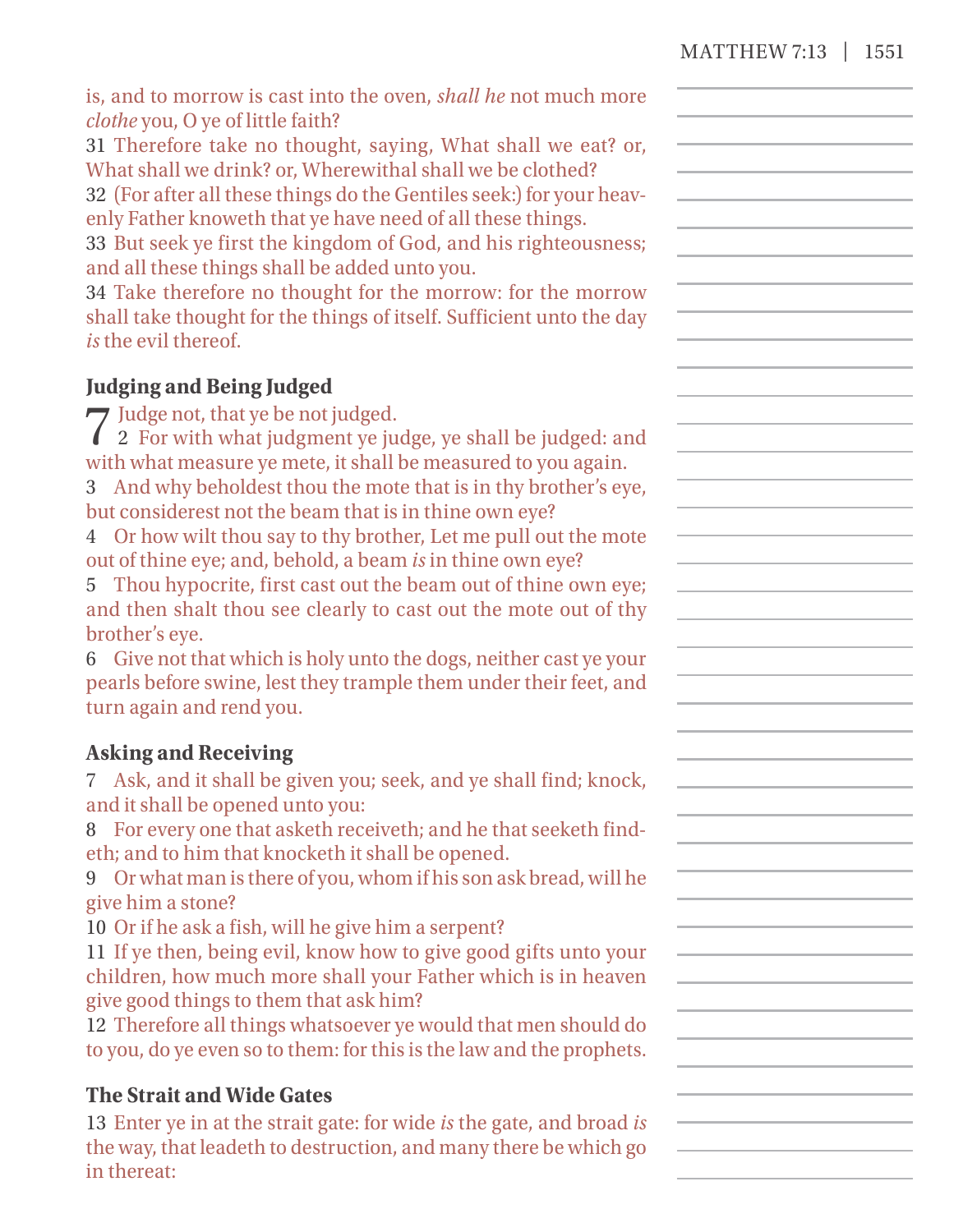#### 1552 | MATTHEW 7:14

14 Because strait *is* the gate, and narrow *is* the way, which leadeth unto life, and few there be that find it.

#### **False Prophets**

15 Beware of false prophets, which come to you in sheep's clothing, but inwardly they are ravening wolves.

16 Ye shall know them by their fruits. Do men gather grapes of thorns, or figs of thistles?

17 Even so every good tree bringeth forth good fruit; but a corrupt tree bringeth forth evil fruit.

18 A good tree cannot bring forth evil fruit, neither *can* a corrupt tree bring forth good fruit.

19 Every tree that bringeth not forth good fruit is hewn down, and cast into the fire.

20 Wherefore by their fruits ye shall know them.

21 Not every one that saith unto me, Lord, Lord, shall enter into the kingdom of heaven; but he that doeth the will of my Father which is in heaven.

22 Many will say to me in that day, Lord, Lord, have we not prophesied in thy name? and in thy name have cast out devils? and in thy name done many wonderful works?

23 And then will I profess unto them, I never knew you: depart from me, ye that work iniquity.

#### **Rock or Sand Foundations**

24 Therefore whosoever heareth these sayings of mine, and doeth them, I will liken him unto a wise man, which built his house upon a rock:

25 And the rain descended, and the floods came, and the winds blew, and beat upon that house; and it fell not: for it was founded upon a rock.

26 And every one that heareth these sayings of mine, and doeth them not, shall be likened unto a foolish man, which built his house upon the sand:

27 And the rain descended, and the floods came, and the winds blew, and beat upon that house; and it fell: and great was the fall of it.

28 And it came to pass, when Jesus had ended these sayings, the people were astonished at his doctrine:

29 For he taught them as *one* having authority, and not as the scribes.

#### **Jesus Heals a Leper**

 $\Omega$  When he was come down from the mountain, great multi-**O** tudes followed him.

2 And, behold, there came a leper and worshipped him, saying, Lord, if thou wilt, thou canst make me clean.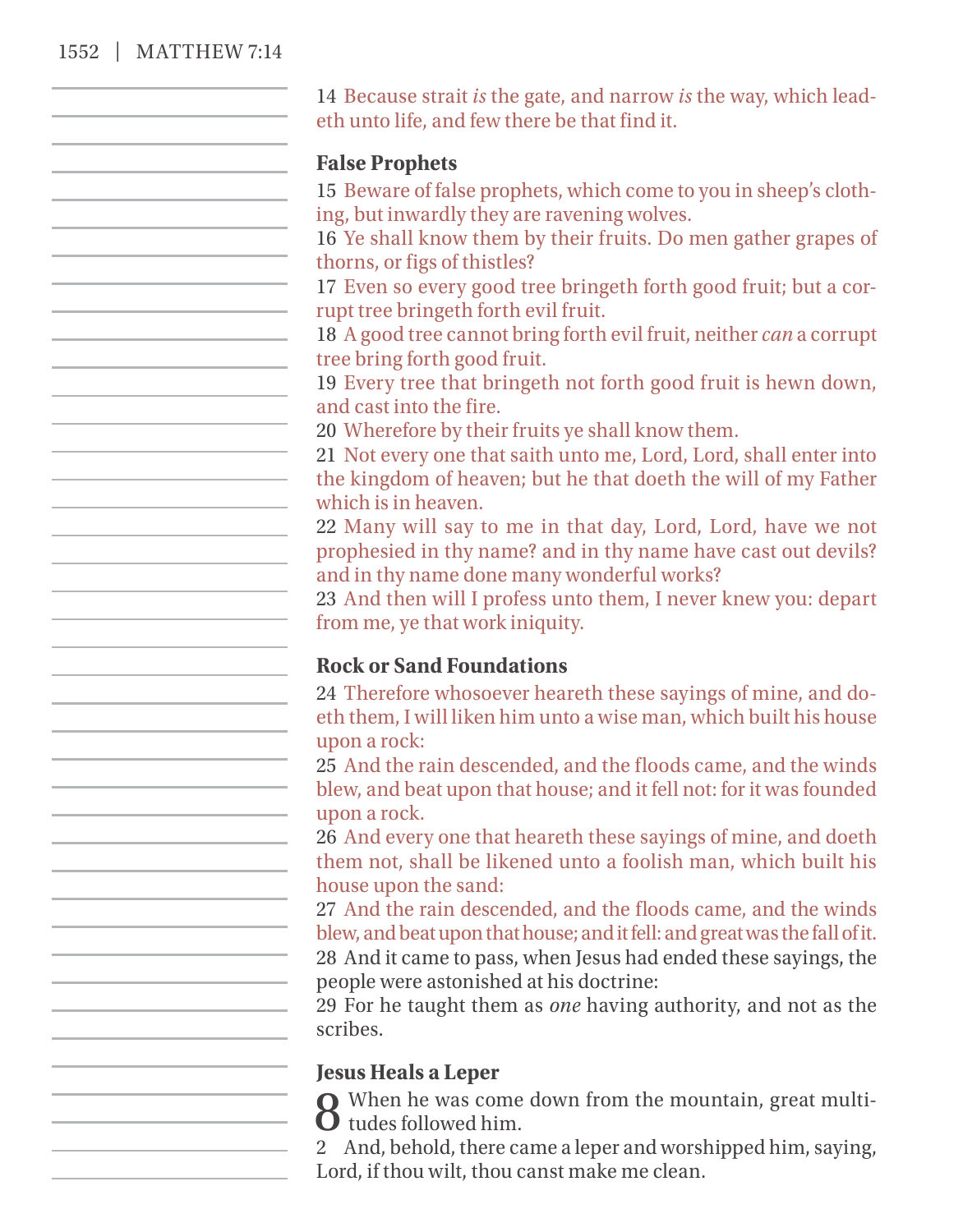3 And Jesus put forth *his* hand, and touched him, saying, I will; be thou clean. And immediately his leprosy was cleansed.

4 And Jesus saith unto him, See thou tell no man; but go thy way, shew thyself to the priest, and offer the gift that Moses commanded, for a testimony unto them.

## **A Centurion's Faith**

5 And when Jesus was entered into Capernaum, there came unto him a centurion, beseeching him,

6 And saying, Lord, my servant lieth at home sick of the palsy, grievously tormented.

7 And Jesus saith unto him, I will come and heal him.

8 The centurion answered and said, Lord, I am not worthy that thou shouldest come under my roof: but speak the word only, and my servant shall be healed.

9 For I am a man under authority, having soldiers under me: and I say to this *man,* Go, and he goeth; and to another, Come, and he cometh; and to my servant, Do this, and he doeth *it.*

10 When Jesus heard *it,* he marvelled, and said to them that followed, Verily I say unto you, I have not found so great faith, no, not in Israel.

11 And I say unto you, That many shall come from the east and west, and shall sit down with Abraham, and Isaac, and Jacob, in the kingdom of heaven.

12 But the children of the kingdom shall be cast out into outer darkness: there shall be weeping and gnashing of teeth.

13 And Jesus said unto the centurion, Go thy way; and as thou hast believed,*so* be it done unto thee. And his servant was healed in the selfsame hour.

## **Jesus Heals Peter's Mother- in- Law**

14 And when Jesus was come into Peter's house, he saw his wife's mother laid, and sick of a fever.

15 And he touched her hand, and the fever left her: and she arose, and ministered unto them.

16 When the even was come, they brought unto him many that were possessed with devils: and he cast out the spirits with *his* word, and healed all that were sick:

17 That it might be fulfilled which was spoken by Esaias the prophet, saying, Himself took our infirmities, and bare *our* sicknesses.

## **The Cost of Discipleship**

18 Now when Jesus saw great multitudes about him, he gave commandment to depart unto the other side.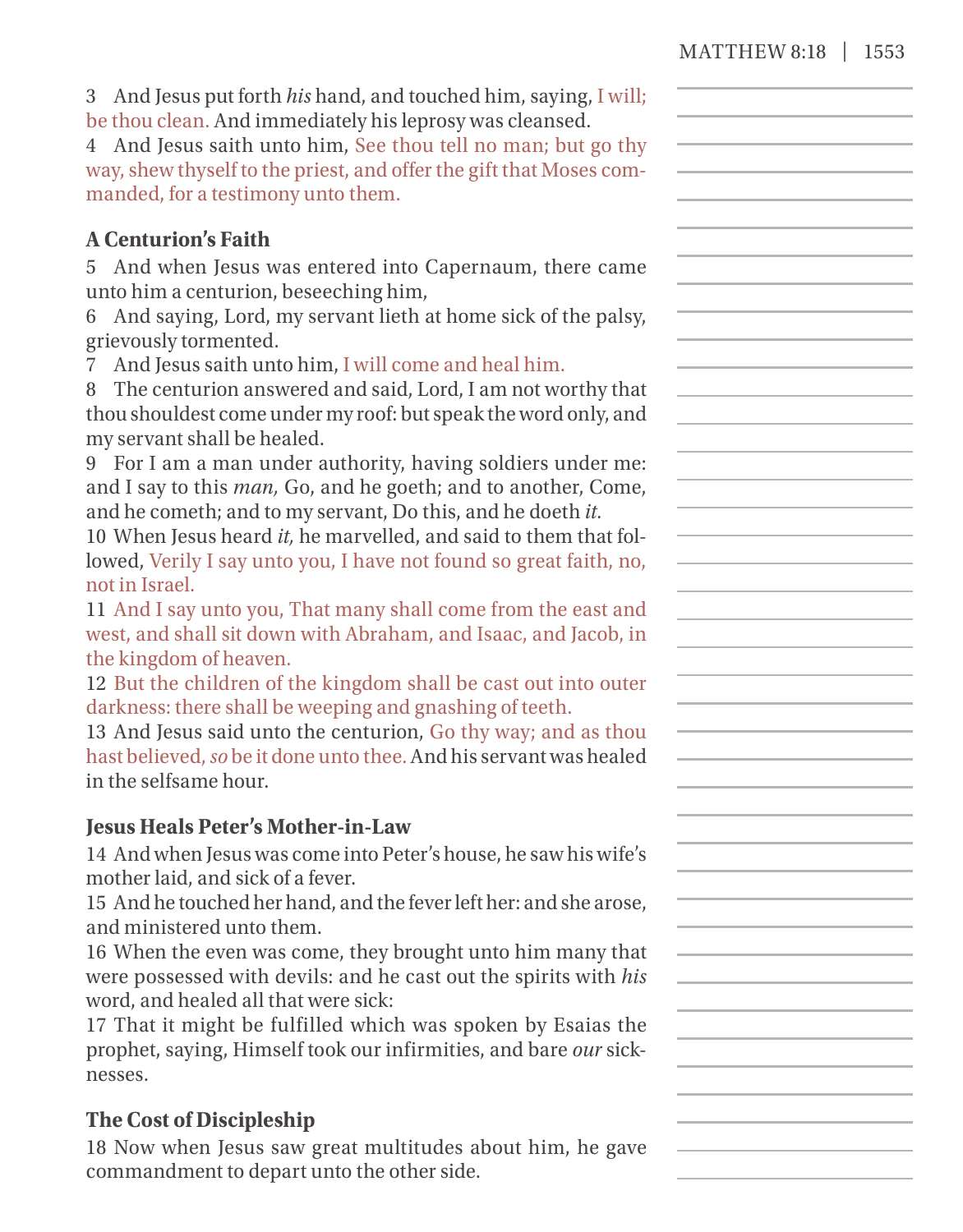#### 1554 | MATTHEW 8:19

19 And a certain scribe came, and said unto him, Master, I will follow thee whithersoever thou goest.

20 And Jesus saith unto him, The foxes have holes, and the birds of the air *have* nests; but the Son of man hath not where to lay *his* head.

21 And another of his disciples said unto him, Lord, suffer me first to go and bury my father.

22 But Jesus said unto him, Follow me; and let the dead bury their dead.

#### **Jesus Calms the Winds and the Sea**

23 And when he was entered into a ship, his disciples followed him.

24 And, behold, there arose a great tempest in the sea, insomuch that the ship was covered with the waves: but he was asleep.

25 And his disciples came to *him,* and awoke him, saying, Lord, save us: we perish.

26 And he saith unto them, Why are ye fearful, O ye of little faith? Then he arose, and rebuked the winds and the sea; and there was a great calm.

27 But the men marvelled, saying, What manner of man is this, that even the winds and the sea obey him!

#### **Healing of Devil- Possessed Men**

28 And when he was come to the other side into the country of the Gergesenes, there met him two possessed with devils, coming out of the tombs, exceeding fierce, so that no man might pass by that way.

29 And, behold, they cried out, saying, What have we to do with thee, Jesus, thou Son of God? art thou come hither to torment us before the time?

30 And there was a good way off from them an herd of many swine feeding.

31 So the devils besought him, saying, If thou cast us out, suffer us to go away into the herd of swine.

32 And he said unto them, Go. And when they were come out, they went into the herd of swine: and, behold, the whole herd of swine ran violently down a steep place into the sea, and perished in the waters.

33 And they that kept them fled, and went their ways into the city, and told every thing, and what was befallen to the possessed of the devils.

34 And, behold, the whole city came out to meet Jesus: and when they saw him, they besought *him* that he would depart out of their coasts.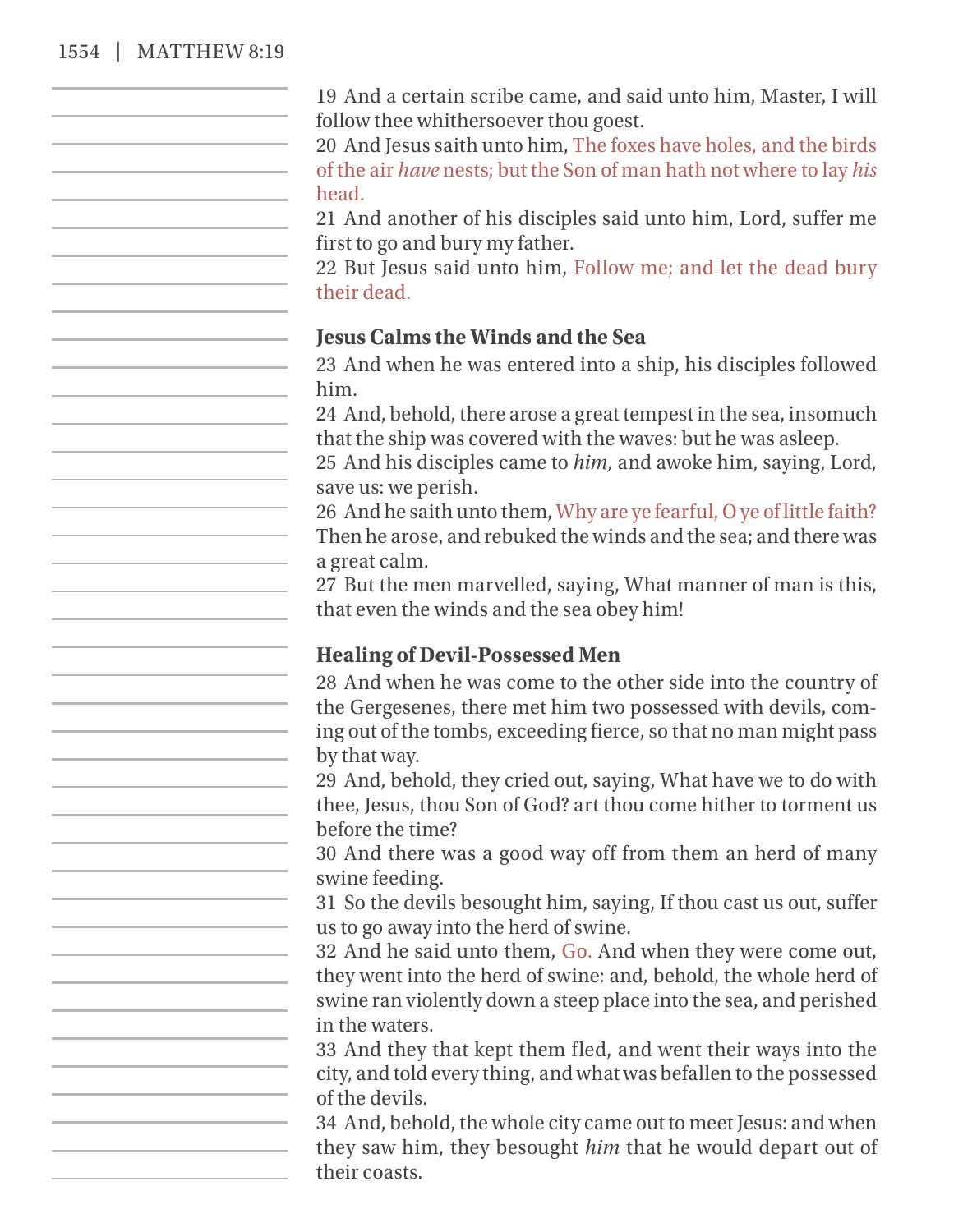## **Healing a Man with Palsy**

And he entered into a ship, and passed over, and came into his own city.

2 And, behold, they brought to him a man sick of the palsy, lying on a bed: and Jesus seeing their faith said unto the sick of the palsy; Son, be of good cheer; thy sins be forgiven thee.

3 And, behold, certain of the scribes said within themselves, This *man* blasphemeth.

4 And Jesus knowing their thoughts said, Wherefore think ye evil in your hearts?

5 For whether is easier, to say, *Thy* sins be forgiven thee; or to say, Arise, and walk?

| 6 But that ye may know that the Son of man hath power on earth         |
|------------------------------------------------------------------------|
| to forgive sins, (then saith he to the sick of the palsy,) Arise, take |
| up thy bed, and go unto thine house.                                   |

7 And he arose, and departed to his house.

8 But when the multitudes saw *it,* they marvelled, and glorified God, which had given such power unto men.

#### **Matthew Follows Jesus**

9 And as Jesus passed forth from thence, he saw a man, named Matthew, sitting at the receipt of custom: and he saith unto him, Follow me. And he arose, and followed him.

10 And it came to pass, as Jesus sat at meat in the house, behold, many publicans and sinners came and sat down with him and his disciples.

11 And when the Pharisees saw *it,* they said unto his disciples, Why eateth your Master with publicans and sinners?

12 But when Jesus heard *that,* he said unto them, They that be whole need not a physician, but they that are sick.

13 But go ye and learn what *that* meaneth, I will have mercy, and not sacrifice: for I am not come to call the righteous, but sinners to repentance.

#### **Questions About Fasting**

14 Then came to him the disciples of John, saying, Why do we and the Pharisees fast oft, but thy disciples fast not?

15 And Jesus said unto them, Can the children of the bridechamber mourn, as long as the bridegroom is with them? but the days will come, when the bridegroom shall be taken from them, and then shall they fast.

16 No man putteth a piece of new cloth unto an old garment, for that which is put in to fill it up taketh from the garment, and the rent is made worse.

17 Neither do men put new wine into old bottles: else the bottles break, and the wine runneth out, and the bottles perish: but they put new wine into new bottles, and both are preserved.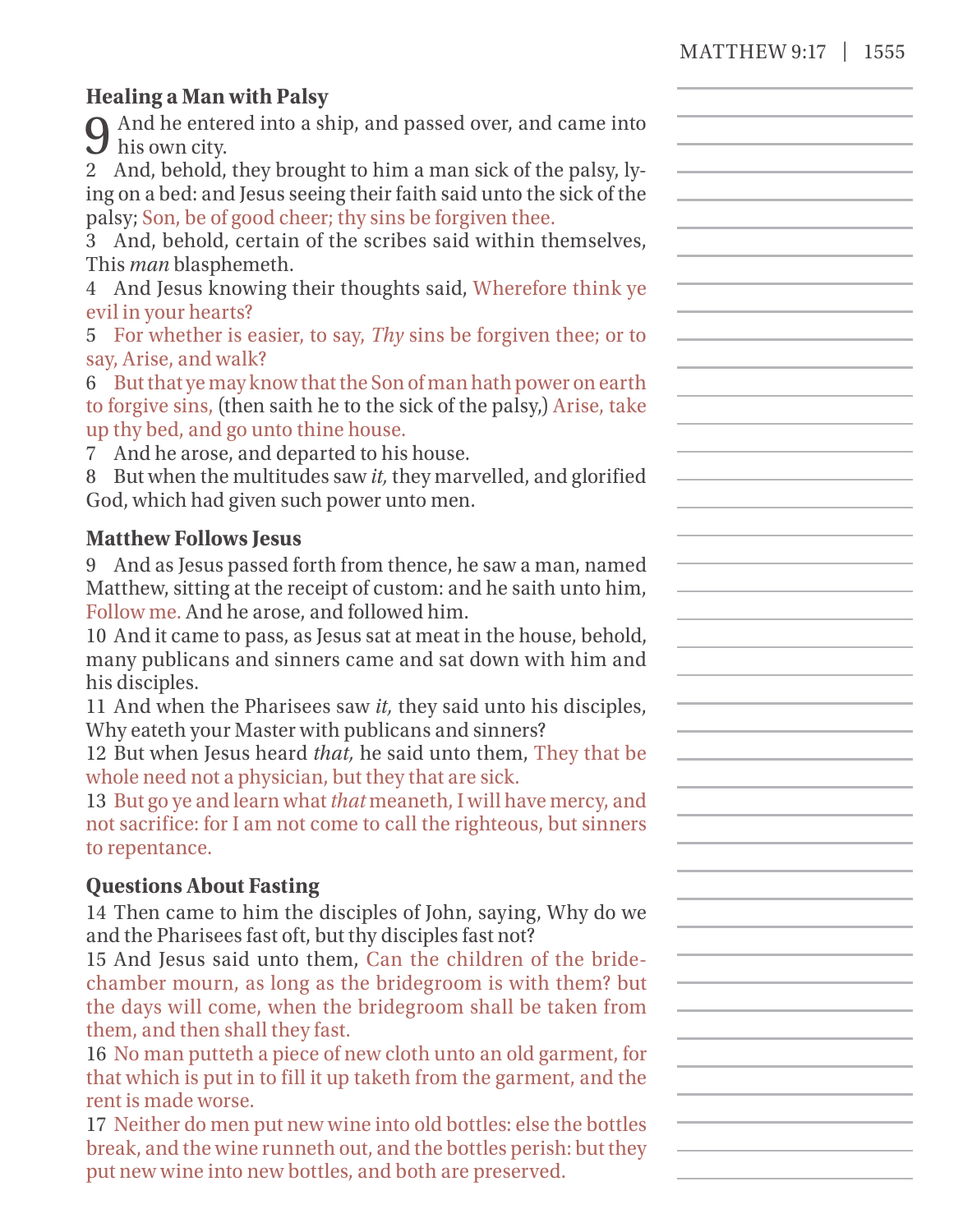#### 1556 | MATTHEW 9:18

#### **The Healing of a Ruler's Daughter**

18 While he spake these things unto them, behold, there came a certain ruler, and worshipped him, saying, My daughter is even now dead: but come and lay thy hand upon her, and she shall live.

19 And Jesus arose, and followed him, and *so did* his disciples.

20 And, behold, a woman, which was diseased with an issue of blood twelve years, came behind *him,* and touched the hem of his garment:

21 For she said within herself, If I may but touch his garment, I shall be whole.

22 But Jesus turned him about, and when he saw her, he said, Daughter, be of good comfort; thy faith hath made thee whole. And the woman was made whole from that hour.

23 And when Jesus came into the ruler's house, and saw the minstrels and the people making a noise,

24 He said unto them, Give place: for the maid is not dead, but sleepeth. And they laughed him to scorn.

25 But when the people were put forth, he went in, and took her by the hand, and the maid arose.

26 And the fame hereof went abroad into all that land.

#### **Sight and Speech Restored**

27 And when Jesus departed thence, two blind men followed him, crying, and saying, *Thou* son of David, have mercy on us.

28 And when he was come into the house, the blind men came to him: and Jesus saith unto them, Believe ye that I am able to do this? They said unto him, Yea, Lord.

29 Then touched he their eyes, saying, According to your faith be it unto you.

30 And their eyes were opened; and Jesus straitly charged them, saying, See *that* no man know *it.*

31 But they, when they were departed, spread abroad his fame in all that country.

32 As they went out, behold, they brought to him a dumb man possessed with a devil.

33 And when the devil was cast out, the dumb spake: and the multitudes marvelled, saying, It was never so seen in Israel.

34 But the Pharisees said, He casteth out devils through the prince of the devils.

#### **Labourers for the Harvest**

35 And Jesus went about all the cities and villages, teaching in their synagogues, and preaching the gospel of the kingdom, and healing every sickness and every disease among the people.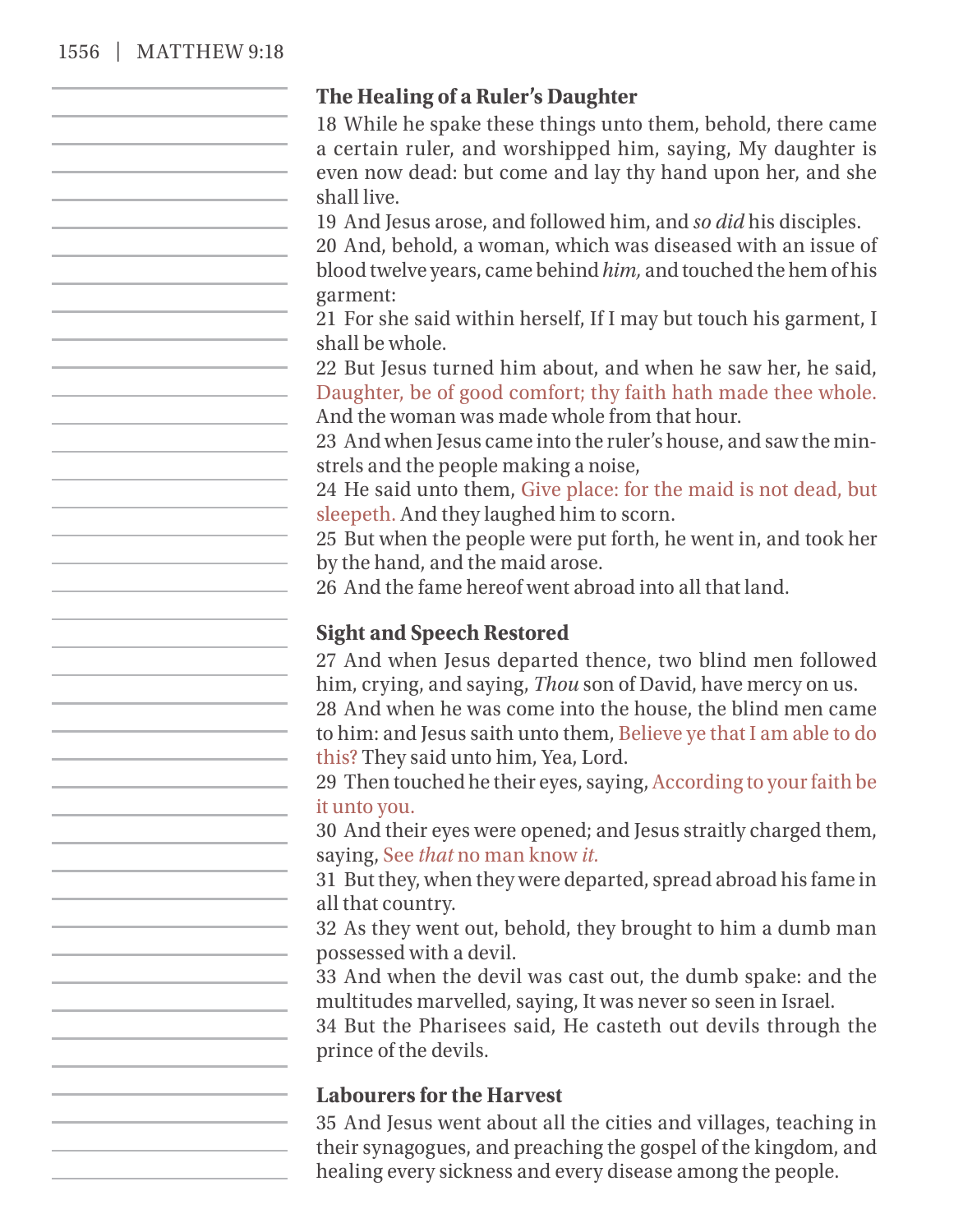| 36 But when he saw the multitudes, he was moved with compas-<br>sion on them, because they fainted, and were scattered abroad,<br>as sheep having no shepherd.<br>37 Then saith he unto his disciples, The harvest truly is plente-<br>ous, but the labourers are few;<br>38 Pray ye therefore the Lord of the harvest, that he will send                                                                                               |  |
|-----------------------------------------------------------------------------------------------------------------------------------------------------------------------------------------------------------------------------------------------------------------------------------------------------------------------------------------------------------------------------------------------------------------------------------------|--|
| forth labourers into his harvest.                                                                                                                                                                                                                                                                                                                                                                                                       |  |
| <b>Instructions to the Disciples</b>                                                                                                                                                                                                                                                                                                                                                                                                    |  |
| And when he had called unto him his twelve disciples, he<br>gave them power <i>against</i> unclean spirits, to cast them out,<br>and to heal all manner of sickness and all manner of disease.<br>2 Now the names of the twelve apostles are these; The first, Si-<br>mon, who is called Peter, and Andrew his brother; James the son<br>of Zebedee, and John his brother;<br>3 Philip, and Bartholomew; Thomas, and Matthew the publi- |  |
| can; James the son of Alphaeus, and Lebbaeus, whose surname                                                                                                                                                                                                                                                                                                                                                                             |  |
| was Thaddaeus:<br>4 Simon the Canaanite, and Judas Iscariot, who also betrayed him.<br>5 These twelve Jesus sent forth, and commanded them, saying,<br>Go not into the way of the Gentiles, and into any city of the Sa-                                                                                                                                                                                                                |  |
| maritans enter ye not:                                                                                                                                                                                                                                                                                                                                                                                                                  |  |
| 6 But go rather to the lost sheep of the house of Israel.<br>And as ye go, preach, saying, The kingdom of heaven is at hand.<br>7.<br>8 Heal the sick, cleanse the lepers, raise the dead, cast out dev-<br>ils: freely ye have received, freely give.                                                                                                                                                                                  |  |
| 9 Provide neither gold, nor silver, nor brass in your purses,<br>10 Nor scrip for your journey, neither two coats, neither shoes,<br>nor yet staves: for the workman is worthy of his meat.                                                                                                                                                                                                                                             |  |
| 11 And into whatsoever city or town ye shall enter, enquire who<br>in it is worthy; and there abide till ye go thence.<br>12 And when ye come into an house, salute it.                                                                                                                                                                                                                                                                 |  |
| 13 And if the house be worthy, let your peace come upon it: but if<br>it be not worthy, let your peace return to you.<br>14 And whosoever shall not receive you, nor hear your words,                                                                                                                                                                                                                                                   |  |
| when ye depart out of that house or city, shake off the dust of your<br>feet.                                                                                                                                                                                                                                                                                                                                                           |  |
| 15 Verily I say unto you, It shall be more tolerable for the land of<br>Sodom and Gomorrha in the day of judgment, than for that city.                                                                                                                                                                                                                                                                                                  |  |
| <b>Sheep Among Wolves</b><br>16 Behold, I send you forth as sheep in the midst of wolves: be ye<br>therefore wise as serpents, and harmless as doves.<br>17 But beware of men: for they will deliver you up to the councils,<br>and they will scourge you in their synagogues;                                                                                                                                                          |  |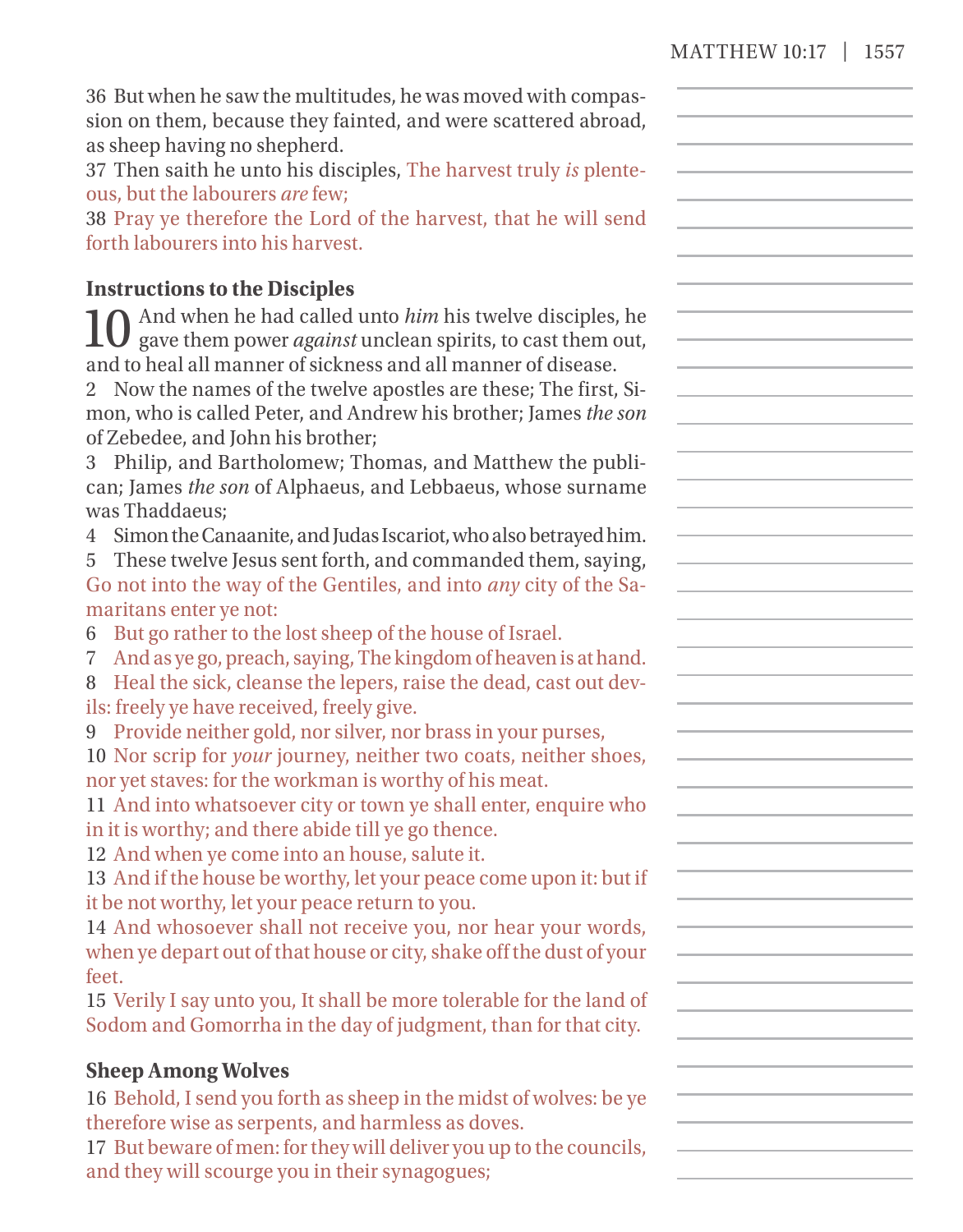#### 1558 | MATTHEW 10:18

18 And ye shall be brought before governors and kings for my sake, for a testimony against them and the Gentiles. 19 But when they deliver you up, take no thought how or what ye shall speak: for it shall be given you in that same hour what ye shall speak. 20 For it is not ye that speak, but the Spirit of your Father which speaketh in you. 21 And the brother shall deliver up the brother to death, and the father the child: and the children shall rise up against *their* parents, and cause them to be put to death. 22 And ye shall be hated of all *men* for my name's sake: but he that endureth to the end shall be saved. 23 But when they persecute you in this city, flee ye into another: for verily I say unto you, Ye shall not have gone over the cities of Israel, till the Son of man be come. 24 The disciple is not above *his* master, nor the servant above his lord. 25 It is enough for the disciple that he be as his master, and the servant as his lord. If they have called the master of the house Beelzebub, how much more *shall they call* them of his household? 26 Fear them not therefore: for there is nothing covered, that shall not be revealed; and hid, that shall not be known. 27 What I tell you in darkness, *that* speak ye in light: and what ye hear in the ear, *that* preach ye upon the housetops. 28 And fear not them which kill the body, but are not able to kill the soul: but rather fear him which is able to destroy both soul and body in hell. 29 Are not two sparrows sold for a farthing? and one of them shall not fall on the ground without your Father. 30 But the very hairs of your head are all numbered. 31 Fear ye not therefore, ye are of more value than many sparrows. 32 Whosoever therefore shall confess me before men, him will I confess also before my Father which is in heaven. 33 But whosoever shall deny me before men, him will I also deny before my Father which is in heaven. 34 Think not that I am come to send peace on earth: I came not to send peace, but a sword. 35 For I am come to set a man at variance against his father, and the daughter against her mother, and the daughter in law against her mother in law. 36 And a man's foes *shall be* they of his own household. 37 He that loveth father or mother more than me is not worthy of me: and he that loveth son or daughter more than me is not worthy of me.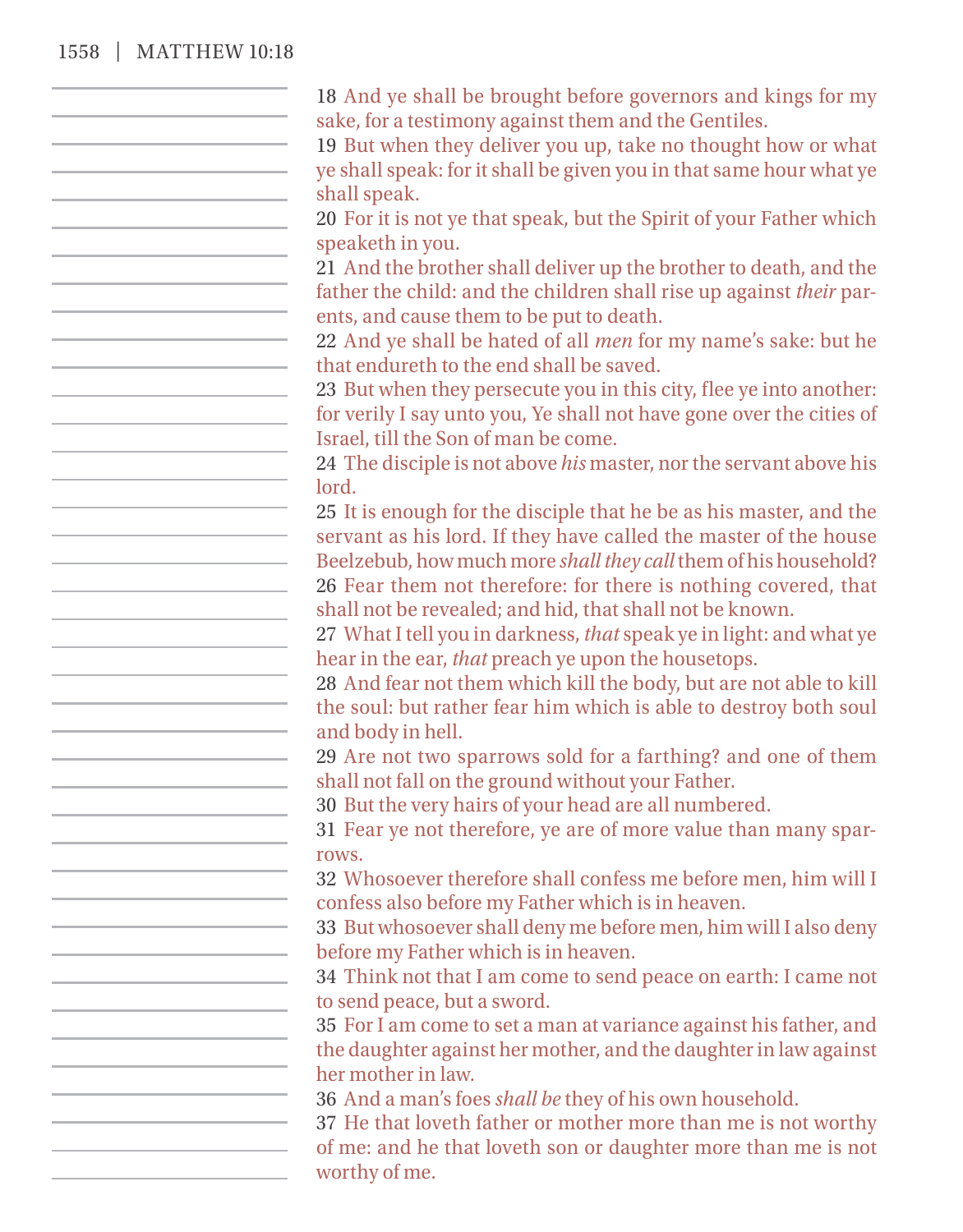| 39 He that findeth his life shall lose it: and he that loseth his life<br>for my sake shall find it.<br>40 He that receiveth you receiveth me, and he that receiveth me<br>receiveth him that sent me.<br>41 He that receiveth a prophet in the name of a prophet shall re-<br>ceive a prophet's reward; and he that receiveth a righteous man<br>in the name of a righteous man shall receive a righteous man's<br>reward.<br>42 And whosoever shall give to drink unto one of these little ones<br>a cup of cold water only in the name of a disciple, verily I say unto<br>you, he shall in no wise lose his reward. |
|-------------------------------------------------------------------------------------------------------------------------------------------------------------------------------------------------------------------------------------------------------------------------------------------------------------------------------------------------------------------------------------------------------------------------------------------------------------------------------------------------------------------------------------------------------------------------------------------------------------------------|
| <b>John's Questions for Jesus</b>                                                                                                                                                                                                                                                                                                                                                                                                                                                                                                                                                                                       |
| And it came to pass, when Jesus had made an end of com-<br>$\perp\!\!\!\perp\perp$ manding his twelve disciples, he departed thence to teach<br>and to preach in their cities.                                                                                                                                                                                                                                                                                                                                                                                                                                          |
| 2 Now when John had heard in the prison the works of Christ,                                                                                                                                                                                                                                                                                                                                                                                                                                                                                                                                                            |
| he sent two of his disciples,                                                                                                                                                                                                                                                                                                                                                                                                                                                                                                                                                                                           |
| 3 And said unto him, Art thou he that should come, or do we                                                                                                                                                                                                                                                                                                                                                                                                                                                                                                                                                             |
| look for another?                                                                                                                                                                                                                                                                                                                                                                                                                                                                                                                                                                                                       |
| 4 Jesus answered and said unto them, Go and shew John again                                                                                                                                                                                                                                                                                                                                                                                                                                                                                                                                                             |
| those things which ye do hear and see:                                                                                                                                                                                                                                                                                                                                                                                                                                                                                                                                                                                  |
| 5 The blind receive their sight, and the lame walk, the lepers are                                                                                                                                                                                                                                                                                                                                                                                                                                                                                                                                                      |
| cleansed, and the deaf hear, the dead are raised up, and the poor                                                                                                                                                                                                                                                                                                                                                                                                                                                                                                                                                       |
| have the gospel preached to them.                                                                                                                                                                                                                                                                                                                                                                                                                                                                                                                                                                                       |
| 6 And blessed is he, whosoever shall not be offended in me.                                                                                                                                                                                                                                                                                                                                                                                                                                                                                                                                                             |
| And as they departed, Jesus began to say unto the multitudes                                                                                                                                                                                                                                                                                                                                                                                                                                                                                                                                                            |
| concerning John, What went ye out into the wilderness to see? A                                                                                                                                                                                                                                                                                                                                                                                                                                                                                                                                                         |
| reed shaken with the wind?                                                                                                                                                                                                                                                                                                                                                                                                                                                                                                                                                                                              |
| 8 But what went ye out for to see? A man clothed in soft raiment?                                                                                                                                                                                                                                                                                                                                                                                                                                                                                                                                                       |
| behold, they that wear soft <i>clothing</i> are in kings' houses.                                                                                                                                                                                                                                                                                                                                                                                                                                                                                                                                                       |
| 9 But what went ye out for to see? A prophet? yea, I say unto you,                                                                                                                                                                                                                                                                                                                                                                                                                                                                                                                                                      |
| and more than a prophet.                                                                                                                                                                                                                                                                                                                                                                                                                                                                                                                                                                                                |
| 10 For this is he, of whom it is written, Behold, I send my mes-                                                                                                                                                                                                                                                                                                                                                                                                                                                                                                                                                        |
| senger before thy face, which shall prepare thy way before thee.                                                                                                                                                                                                                                                                                                                                                                                                                                                                                                                                                        |
| 11 Verily I say unto you, Among them that are born of women there                                                                                                                                                                                                                                                                                                                                                                                                                                                                                                                                                       |
| hath not risen a greater than John the Baptist: notwithstanding he                                                                                                                                                                                                                                                                                                                                                                                                                                                                                                                                                      |
| that is least in the kingdom of heaven is greater than he.<br>12 And from the days of John the Baptist until now the kingdom                                                                                                                                                                                                                                                                                                                                                                                                                                                                                            |
| of heaven suffereth violence, and the violent take it by force.                                                                                                                                                                                                                                                                                                                                                                                                                                                                                                                                                         |
| 13 For all the prophets and the law prophesied until John.                                                                                                                                                                                                                                                                                                                                                                                                                                                                                                                                                              |
| 14 And if ye will receive it, this is Elias, which was for to come.                                                                                                                                                                                                                                                                                                                                                                                                                                                                                                                                                     |
| 15 He that hath ears to hear, let him hear.                                                                                                                                                                                                                                                                                                                                                                                                                                                                                                                                                                             |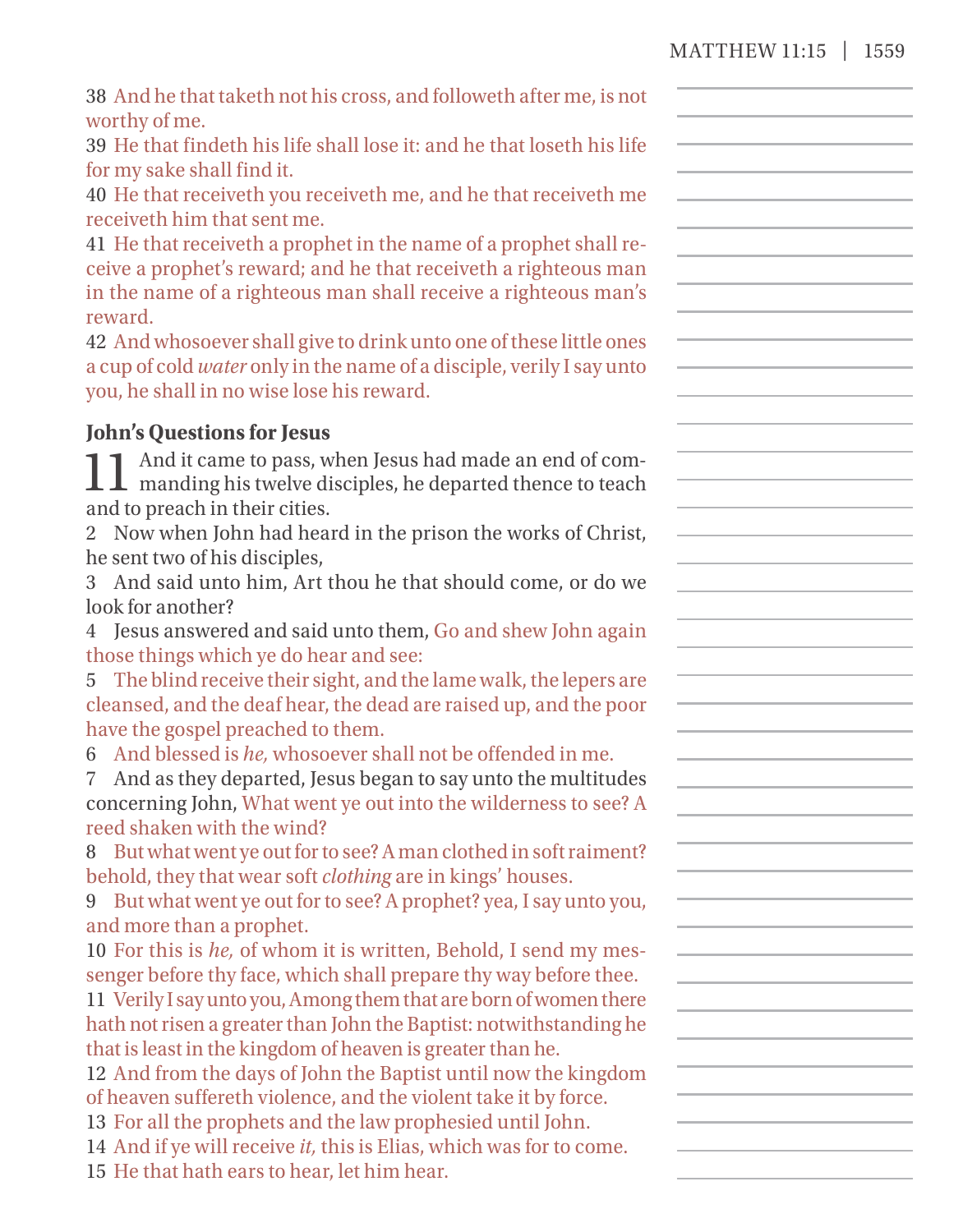#### 1560 | MATTHEW 11:16

16 But whereunto shall I liken this generation? It is like unto children sitting in the markets, and calling unto their fellows,

17 And saying, We have piped unto you, and ye have not danced; we have mourned unto you, and ye have not lamented.

18 For John came neither eating nor drinking, and they say, He hath a devil.

19 The Son of man came eating and drinking, and they say, Behold a man gluttonous, and a winebibber, a friend of publicans and sinners. But wisdom is justified of her children.

#### **Unrepentant Cities**

20 Then began he to upbraid the cities wherein most of his mighty works were done, because they repented not:

21 Woe unto thee, Chorazin! woe unto thee, Bethsaida! for if the mighty works, which were done in you, had been done in Tyre and Sidon, they would have repented long ago in sackcloth and ashes. 22 But I say unto you, It shall be more tolerable for Tyre and Sidon

at the day of judgment, than for you.

23 And thou, Capernaum, which art exalted unto heaven, shalt be brought down to hell: for if the mighty works, which have been done in thee, had been done in Sodom, it would have remained until this day.

24 But I say unto you, That it shall be more tolerable for the land of Sodom in the day of judgment, than for thee.

#### **Rest for the Heavy Laden**

25 At that time Jesus answered and said, I thank thee, O Father, Lord of heaven and earth, because thou hast hid these things from the wise and prudent, and hast revealed them unto babes. 26 Even so, Father: for so it seemed good in thy sight.

27 All things are delivered unto me of my Father: and no man knoweth the Son, but the Father; neither knoweth any man the Father, save the Son, and *he* to whomsoever the Son will reveal *him.*

28 Come unto me, all *ye* that labour and are heavy laden, and I will give you rest.

29 Take my yoke upon you, and learn of me; for I am meek and lowly in heart: and ye shall find rest unto your souls.

30 For my yoke *is* easy, and my burden is light.

#### **The Son of Man Is Lord of the Sabbath**

12 At that time Jesus went on the sabbath day through the corn; and his disciples were an hungred, and began to  $\angle$  corn; and his disciples were an hungred, and began to pluck the ears of corn, and to eat.

2 But when the Pharisees saw *it,* they said unto him, Behold, thy disciples do that which is not lawful to do upon the sabbath day.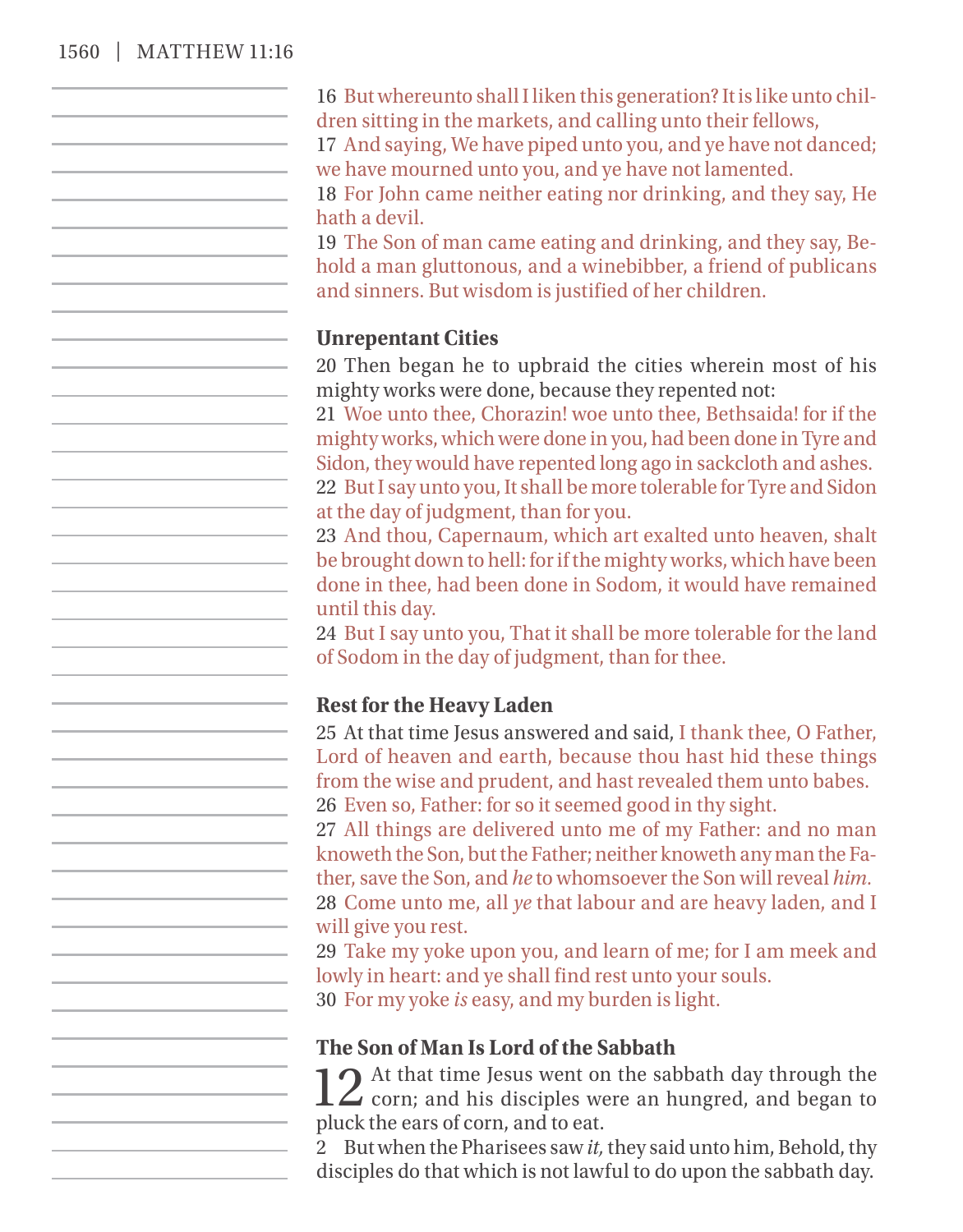| 3 But he said unto them, Have ye not read what David did, when |
|----------------------------------------------------------------|
| he was an hungred, and they that were with him;                |

4 How he entered into the house of God, and did eat the shewbread, which was not lawful for him to eat, neither for them which were with him, but only for the priests?

5 Or have ye not read in the law, how that on the sabbath days the priests in the temple profane the sabbath, and are blameless?

6 But I say unto you, That in this place is *one* greater than the temple.

7 But if ye had known what *this* meaneth, I will have mercy, and not sacrifice, ye would not have condemned the guiltless.

8 For the Son of man is Lord even of the sabbath day.

9 And when he was departed thence, he went into their synagogue:

10 And, behold, there was a man which had *his* hand withered. And they asked him, saying, Is it lawful to heal on the sabbath days? that they might accuse him.

11 And he said unto them, What man shall there be among you, that shall have one sheep, and if it fall into a pit on the sabbath day, will he not lay hold on it, and lift *it* out?

12 How much then is a man better than a sheep? Wherefore it is lawful to do well on the sabbath days.

13 Then saith he to the man, Stretch forth thine hand. And he stretched *it* forth; and it was restored whole, like as the other.

14 Then the Pharisees went out, and held a council against him, how they might destroy him.

## **God's Beloved Servant**

15 But when Jesus knew *it,* he withdrew himself from thence: and great multitudes followed him, and he healed them all;

16 And charged them that they should not make him known: 17 That it might be fulfilled which was spoken by Esaias the prophet, saying,

18 Behold my servant, whom I have chosen; my beloved, in whom my soul is well pleased: I will put my spirit upon him, and he shall shew judgment to the Gentiles.

19 He shall not strive, nor cry; neither shall any man hear his voice in the streets.

20 A bruised reed shall he not break, and smoking flax shall he not quench, till he send forth judgment unto victory.

21 And in his name shall the Gentiles trust.

## **Of Beelzebub or God?**

22 Then was brought unto him one possessed with a devil, blind, and dumb: and he healed him, insomuch that the blind and dumb both spake and saw.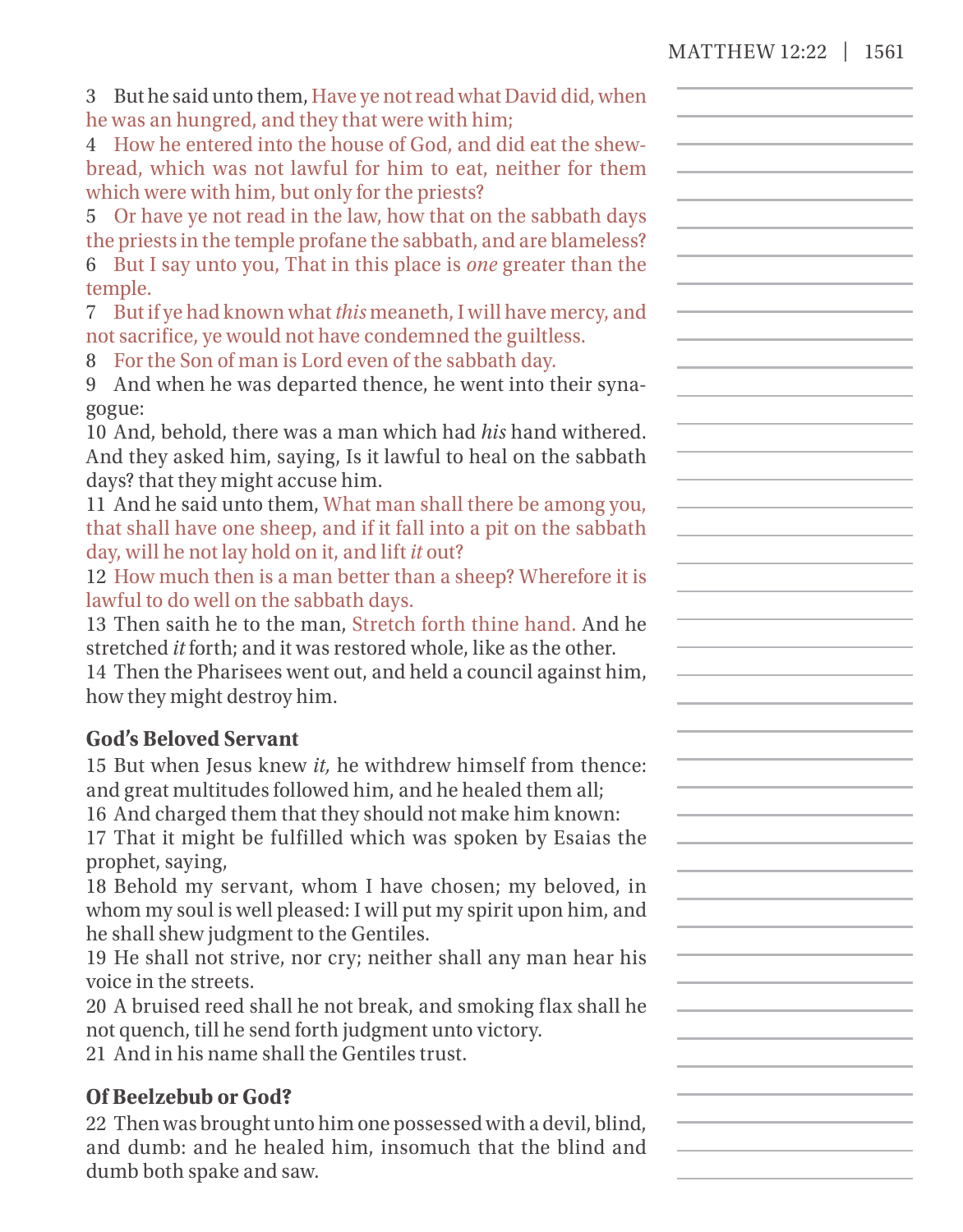#### 1562 | MATTHEW 12:23

23 And all the people were amazed, and said, Is not this the son of David? 24 But when the Pharisees heard *it,* they said, This *fellow* doth not cast out devils, but by Beelzebub the prince of the devils. 25 And Jesus knew their thoughts, and said unto them, Every kingdom divided against itself is brought to desolation; and every city or house divided against itself shall not stand: 26 And if Satan cast out Satan, he is divided against himself; how shall then his kingdom stand? 27 And if I by Beelzebub cast out devils, by whom do your children cast *them* out? therefore they shall be your judges. 28 But if I cast out devils by the Spirit of God, then the kingdom of God is come unto you. 29 Or else how can one enter into a strong man's house, and spoil his goods, except he first bind the strong man? and then he will spoil his house. 30 He that is not with me is against me; and he that gathereth not with me scattereth abroad. 31 Wherefore I say unto you, All manner of sin and blasphemy shall be forgiven unto men: but the blasphemy *against* the *Holy* Ghost shall not be forgiven unto men. 32 And whosoever speaketh a word against the Son of man, it shall be forgiven him: but whosoever speaketh against the Holy Ghost, it shall not be forgiven him, neither in this world, neither in the *world* to come. 33 Either make the tree good, and his fruit good; or else make the tree corrupt, and his fruit corrupt: for the tree is known by *his* fruit. 34 O generation of vipers, how can ye, being evil, speak good things? for out of the abundance of the heart the mouth speaketh. 35 A good man out of the good treasure of the heart bringeth forth good things: and an evil man out of the evil treasure bringeth forth evil things. 36 But I say unto you, That every idle word that men shall speak, they shall give account thereof in the day of judgment. 37 For by thy words thou shalt be justified, and by thy words thou shalt be condemned. **The Sign of the Prophet** 38 Then certain of the scribes and of the Pharisees answered, saying, Master, we would see a sign from thee. 39 But he answered and said unto them, An evil and adulterous generation seeketh after a sign; and there shall no sign be given to it, but the sign of the prophet Jonas: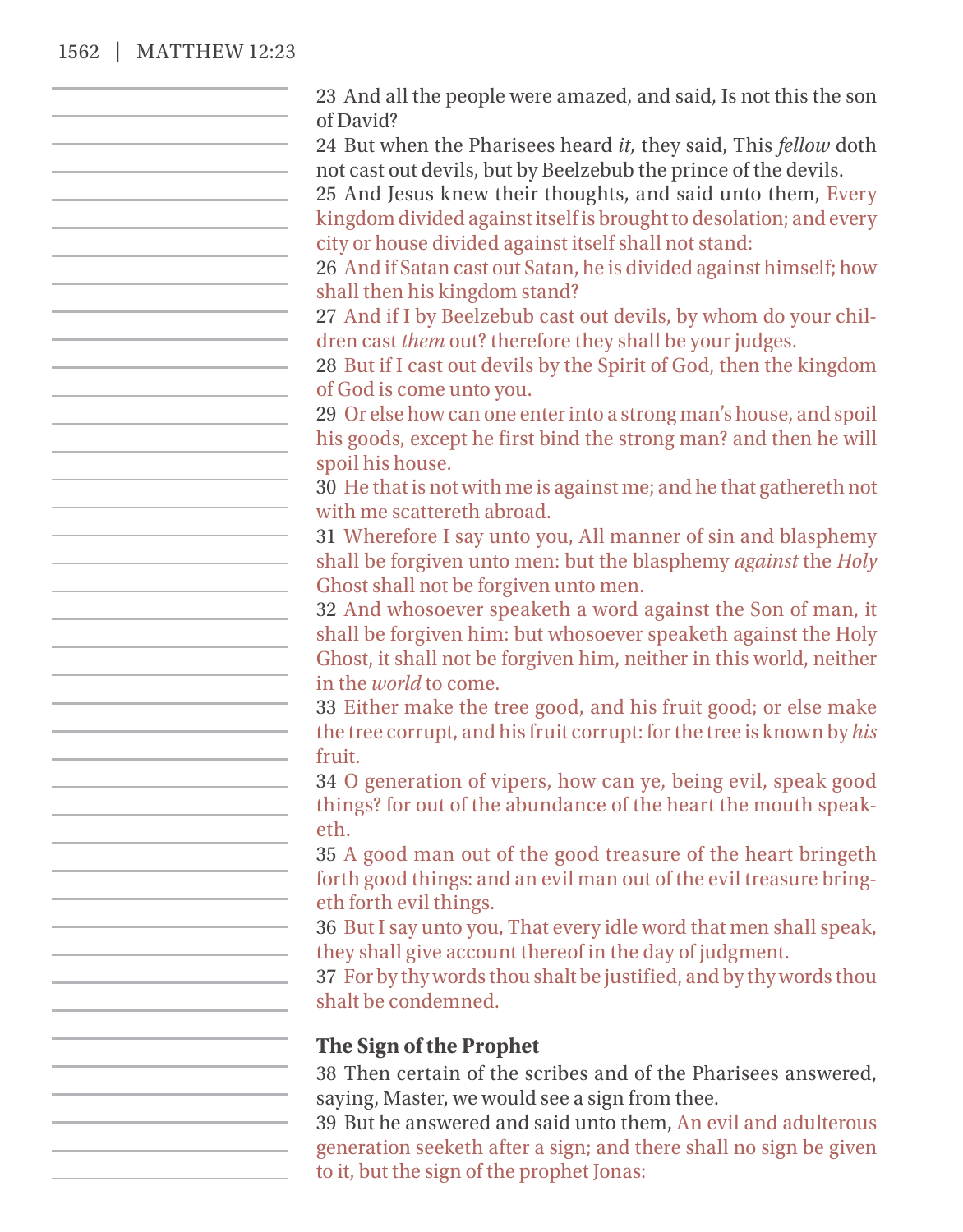40 For as Jonas was three days and three nights in the whale's belly; so shall the Son of man be three days and three nights in the heart of the earth.

41 The men of Nineveh shall rise in judgment with this generation, and shall condemn it: because they repented at the preaching of Jonas; and, behold, a greater than Jonas *is* here.

42 The queen of the south shall rise up in the judgment with this generation, and shall condemn it: for she came from the uttermost parts of the earth to hear the wisdom of Solomon; and, behold, a greater than Solomon *is* here.

43 When the unclean spirit is gone out of a man, he walketh through dry places, seeking rest, and findeth none.

44 Then he saith, I will return into my house from whence I came out; and when he is come, he findeth *it* empty, swept, and garnished.

45 Then goeth he, and taketh with himself seven other spirits more wicked than himself, and they enter in and dwell there: and the last*state* of that man is worse than the first. Even so shall it be also unto this wicked generation.

## **The Family of Jesus**

46 While he yet talked to the people, behold, *his* mother and his brethren stood without, desiring to speak with him.

47 Then one said unto him, Behold, thy mother and thy brethren stand without, desiring to speak with thee.

48 But he answered and said unto him that told him, Who is my mother? and who are my brethren?

49 And he stretched forth his hand toward his disciples, and said, Behold my mother and my brethren!

50 For whosoever shall do the will of my Father which is in heaven, the same is my brother, and sister, and mother.

## **The Sower and the Seed**

13 The same day went Jesus out of the house, and sat by the  $13 \text{ m}$ sea side.

2 And great multitudes were gathered together unto him, so that he went into a ship, and sat; and the whole multitude stood on the shore.

3 And he spake many things unto them in parables, saying, Behold, a sower went forth to sow;

4 And when he sowed, some *seeds* fell by the way side, and the fowls came and devoured them up:

5 Some fell upon stony places, where they had not much earth: and forthwith they sprung up, because they had no deepness of earth: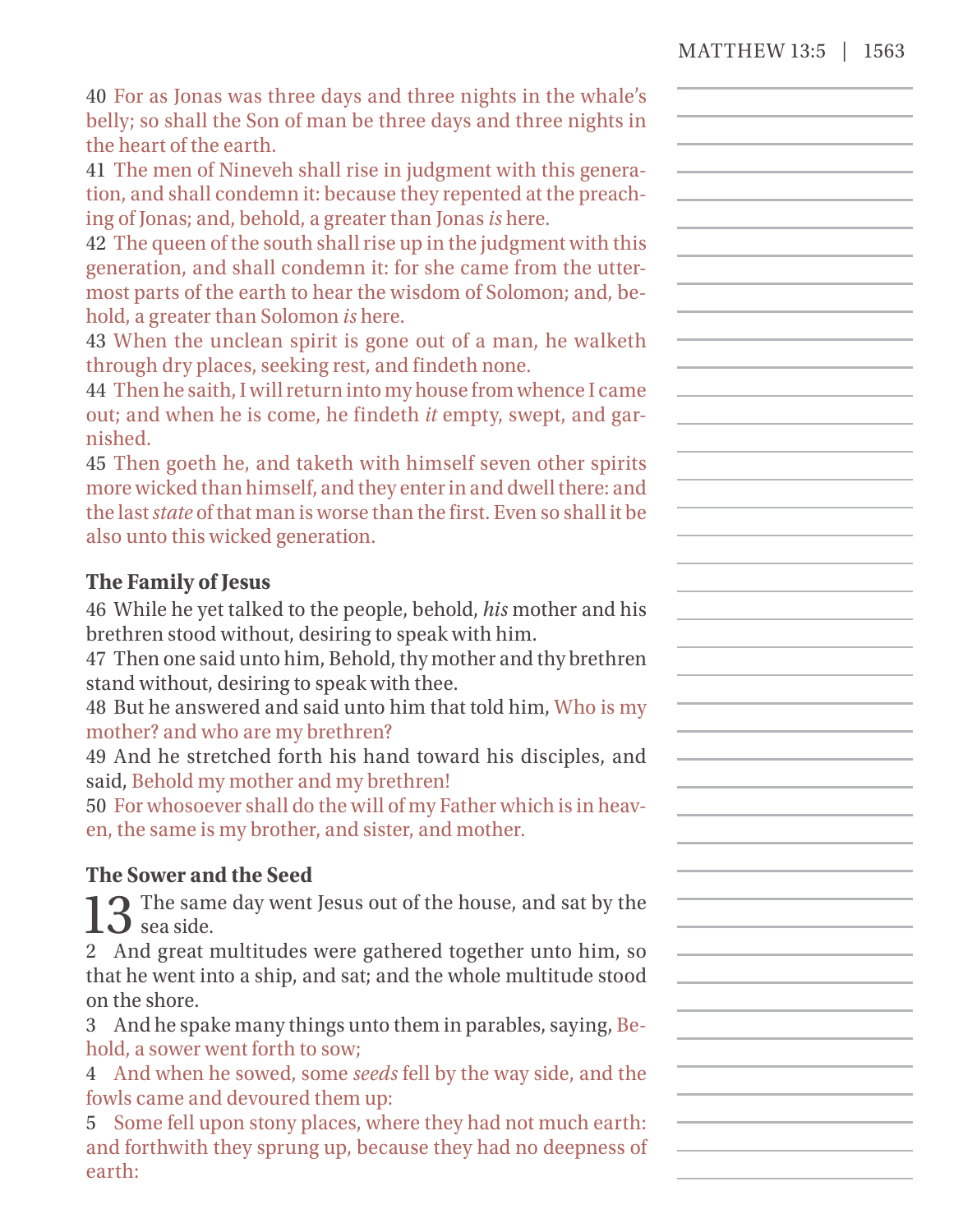#### 1564 | MATTHEW 13:6

6 And when the sun was up, they were scorched; and because they had no root, they withered away. 7 And some fell among thorns; and the thorns sprung up, and choked them: 8 But other fell into good ground, and brought forth fruit, some an hundredfold, some sixtyfold, some thirtyfold. 9 Who hath ears to hear, let him hear. 10 And the disciples came, and said unto him, Why speakest thou unto them in parables? 11 He answered and said unto them, Because it is given unto you to know the mysteries of the kingdom of heaven, but to them it is not given. 12 For whosoever hath, to him shall be given, and he shall have more abundance: but whosoever hath not, from him shall be taken away even that he hath. 13 Therefore speak I to them in parables: because they seeing see not; and hearing they hear not, neither do they understand. 14 And in them is fulfilled the prophecy of Esaias, which saith, By hearing ye shall hear, and shall not understand; and seeing ye shall see, and shall not perceive: 15 For this people's heart is waxed gross, and *their* ears are dull of hearing, and their eyes they have closed; lest at any time they <u> 1980 - John Stein, mars and de Branch and de Branch and de Branch and de Branch and de Branch and de Branch an</u> should see with *their* eyes, and hear with *their* ears, and should understand with *their* heart, and should be converted, and I should heal them. 16 But blessed *are* your eyes, for they see: and your ears, for they hear. 17 For verily I say unto you, That many prophets and righteous *men* have desired to see *those things* which ye see, and have not seen *them;* and to hear *those things* which ye hear, and have not heard *them.* 18 Hear ye therefore the parable of the sower. 19 When any one heareth the word of the kingdom, and understandeth *it* not, then cometh the wicked *one,* and catcheth away that which was sown in his heart. This is he which received seed by the way side. 20 But he that received the seed into stony places, the same is he that heareth the word, and anon with joy receiveth it; 21 Yet hath he not root in himself, but dureth for a while: for when tribulation or persecution ariseth because of the word, by and by he is offended. 22 He also that received seed among the thorns is he that heareth the word; and the care of this world, and the deceitfulness of riches, choke the word, and he becometh unfruitful. 23 But he that received seed into the good ground is he that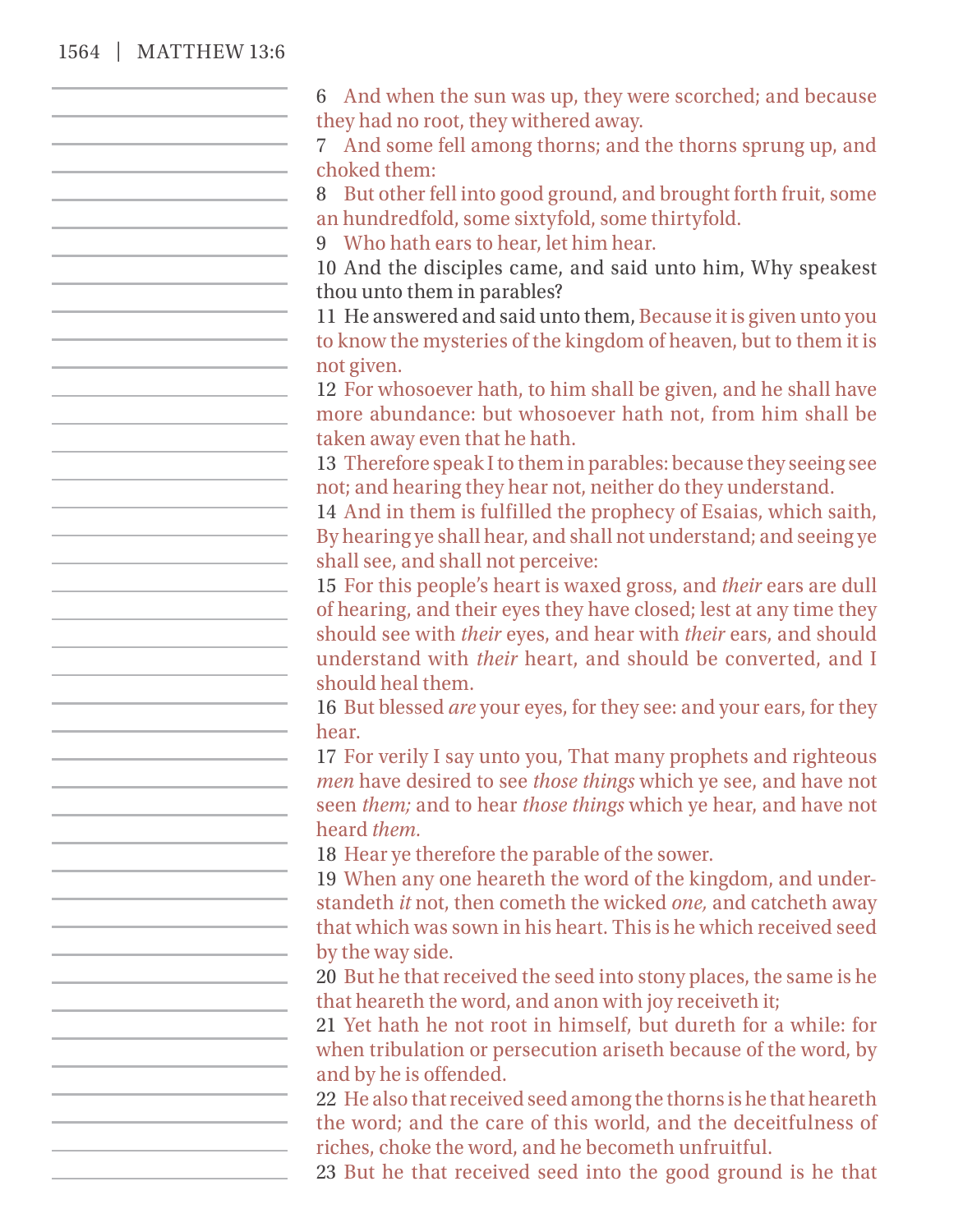heareth the word, and understandeth *it;* which also beareth fruit, and bringeth forth, some an hundredfold, some sixty, some thirty.

## **The Wheat and the Tares**

24 Another parable put he forth unto them, saying, The kingdom of heaven is likened unto a man which sowed good seed in his field:

25 But while men slept, his enemy came and sowed tares among the wheat, and went his way.

26 But when the blade was sprung up, and brought forth fruit, then appeared the tares also.

27 So the servants of the householder came and said unto him, Sir, didst not thou sow good seed in thy field? from whence then hath it tares?

28 He said unto them, An enemy hath done this. The servants said unto him, Wilt thou then that we go and gather them up?

29 But he said, Nay; lest while ye gather up the tares, ye root up also the wheat with them.

30 Let both grow together until the harvest: and in the time of harvest I will say to the reapers, Gather ye together first the tares, and bind them in bundles to burn them: but gather the wheat into my barn.

#### **The Mustard Seed and the Leaven**

31 Another parable put he forth unto them, saying, The kingdom of heaven is like to a grain of mustard seed, which a man took, and sowed in his field:

32 Which indeed is the least of all seeds: but when it is grown, it is the greatest among herbs, and becometh a tree, so that the birds of the air come and lodge in the branches thereof.

33 Another parable spake he unto them; The kingdom of heaven is like unto leaven, which a woman took, and hid in three measures of meal, till the whole was leavened.

34 All these things spake Jesus unto the multitude in parables; and without a parable spake he not unto them:

35 That it might be fulfilled which was spoken by the prophet, saying, I will open my mouth in parables; I will utter things which have been kept secret from the foundation of the world.

## **The Tares Explained**

36 Then Jesus sent the multitude away, and went into the house: and his disciples came unto him, saying, Declare unto us the parable of the tares of the field.

37 He answered and said unto them, He that soweth the good seed is the Son of man;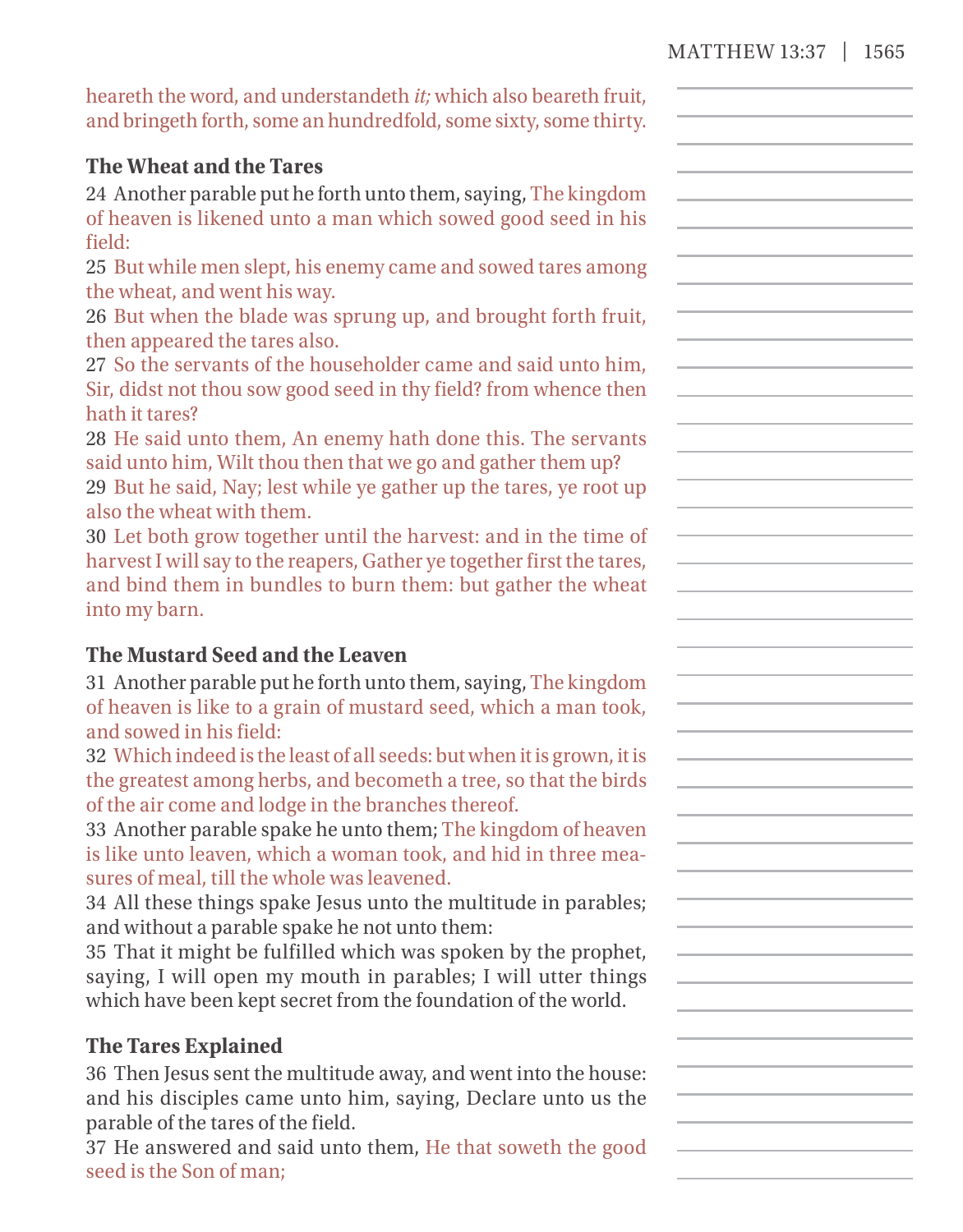## 1566 | MATTHEW 13:38

| 38 The field is the world; the good seed are the children of the<br>kingdom; but the tares are the children of the wicked one;                                                                            |
|-----------------------------------------------------------------------------------------------------------------------------------------------------------------------------------------------------------|
| 39 The enemy that sowed them is the devil; the harvest is the end<br>of the world; and the reapers are the angels.                                                                                        |
| 40 As therefore the tares are gathered and burned in the fire; so<br>shall it be in the end of this world.                                                                                                |
| 41 The Son of man shall send forth his angels, and they shall<br>gather out of his kingdom all things that offend, and them which                                                                         |
| do iniquity;<br>42 And shall cast them into a furnace of fire: there shall be wail-                                                                                                                       |
| ing and gnashing of teeth.<br>43 Then shall the righteous shine forth as the sun in the kingdom<br>of their Father. Who hath ears to hear, let him hear.                                                  |
| The Treasure and the Goodly Pearl                                                                                                                                                                         |
| 44 Again, the kingdom of heaven is like unto treasure hid in<br>a field; the which when a man hath found, he hideth, and for<br>joy thereof goeth and selleth all that he hath, and buyeth that<br>field. |
| 45 Again, the kingdom of heaven is like unto a merchant man,<br>seeking goodly pearls:                                                                                                                    |
| 46 Who, when he had found one pearl of great price, went and<br>sold all that he had, and bought it.                                                                                                      |
| <b>The Full Net</b>                                                                                                                                                                                       |
| 47 Again, the kingdom of heaven is like unto a net, that was cast<br>into the sea, and gathered of every kind:                                                                                            |
| 48 Which, when it was full, they drew to shore, and sat down, and<br>gathered the good into vessels, but cast the bad away.<br>49 So shall it be at the end of the world: the angels shall come           |
| forth, and sever the wicked from among the just,<br>50 And shall cast them into the furnace of fire: there shall be                                                                                       |
| wailing and gnashing of teeth.<br>51 Jesus saith unto them, Have ye understood all these things?                                                                                                          |
| They say unto him, Yea, Lord.<br>52 Then said he unto them, Therefore every scribe which is in-                                                                                                           |
| structed unto the kingdom of heaven is like unto a man that is an<br>householder, which bringeth forth out of his treasure things new<br>and old.                                                         |
|                                                                                                                                                                                                           |
| <b>Without Honour in His Own Country</b><br>53 And it came to pass, that when Jesus had finished these para-                                                                                              |
| bles, he departed thence.                                                                                                                                                                                 |
| 54 And when he was come into his own country, he taught<br>them in their synagogue, insomuch that they were astonished,                                                                                   |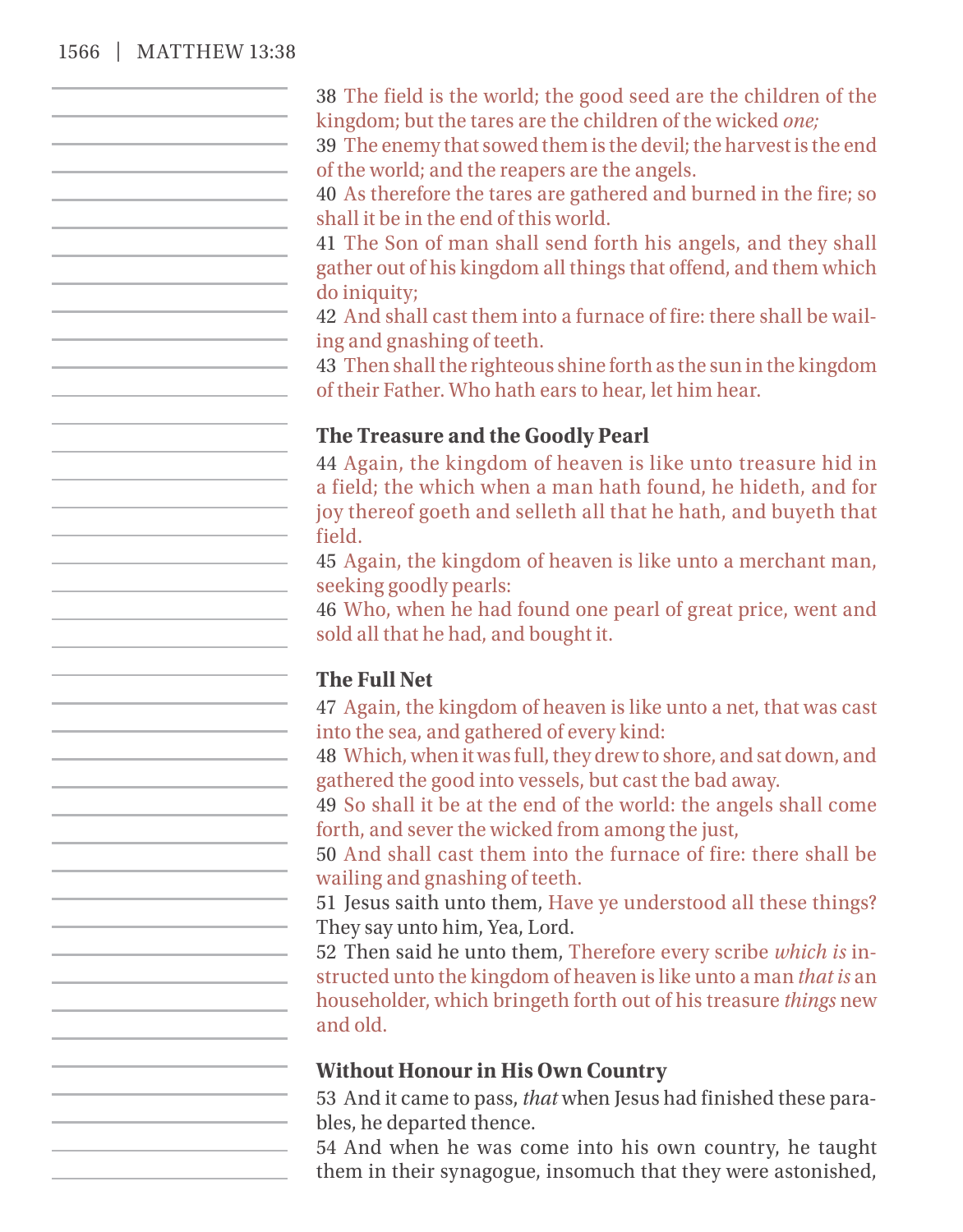| and said, Whence hath this man this wisdom, and these mighty<br>works?                                                                                                                                                              |  |
|-------------------------------------------------------------------------------------------------------------------------------------------------------------------------------------------------------------------------------------|--|
| 55 Is not this the carpenter's son? is not his mother called Mary?<br>and his brethren, James, and Joses, and Simon, and Judas?<br>56 And his sisters, are they not all with us? Whence then hath                                   |  |
| this <i>man</i> all these things?<br>57 And they were offended in him. But Jesus said unto them, A<br>prophet is not without honour, save in his own country, and in his<br>own house.                                              |  |
| 58 And he did not many mighty works there because of their un-<br>belief.                                                                                                                                                           |  |
| The Death of John the Baptist                                                                                                                                                                                                       |  |
| A At that time Herod the tetrarch heard of the fame of Jesus,<br>$\mathbf{14}$ 2 And said unto his servants, This is John the Baptist; he<br>is risen from the dead; and therefore mighty works do shew forth<br>themselves in him. |  |
| 3 For Herod had laid hold on John, and bound him, and put him<br>in prison for Herodias' sake, his brother Philip's wife.                                                                                                           |  |
| 4 For John said unto him, It is not lawful for thee to have her.<br>And when he would have put him to death, he feared the mul-<br>5<br>titude, because they counted him as a prophet.                                              |  |
| 6 But when Herod's birthday was kept, the daughter of Herodias<br>danced before them, and pleased Herod.                                                                                                                            |  |
| 7 Whereupon he promised with an oath to give her whatsoever<br>she would ask.<br>8 And she, being before instructed of her mother, said, Give me                                                                                    |  |
| here John Baptist's head in a charger.                                                                                                                                                                                              |  |
| 9 And the king was sorry: nevertheless for the oath's sake, and<br>them which sat with him at meat, he commanded it to be given her.<br>10 And he sent, and beheaded John in the prison.                                            |  |
| 11 And his head was brought in a charger, and given to the dam-<br>sel: and she brought it to her mother.                                                                                                                           |  |
| 12 And his disciples came, and took up the body, and buried it,<br>and went and told Jesus.                                                                                                                                         |  |
| <b>Five Thousand Fed</b>                                                                                                                                                                                                            |  |
| 13 When Jesus heard of it, he departed thence by ship into a des-                                                                                                                                                                   |  |
| ert place apart: and when the people had heard thereof, they fol-<br>lowed him on foot out of the cities.                                                                                                                           |  |
| 14 And Jesus went forth, and saw a great multitude, and was                                                                                                                                                                         |  |
| moved with compassion toward them, and he healed their sick.                                                                                                                                                                        |  |
| 15 And when it was evening, his disciples came to him, saying, This                                                                                                                                                                 |  |
| is a desert place, and the time is now past; send the multitude away,<br>that they may go into the villages, and buy themselves victuals.                                                                                           |  |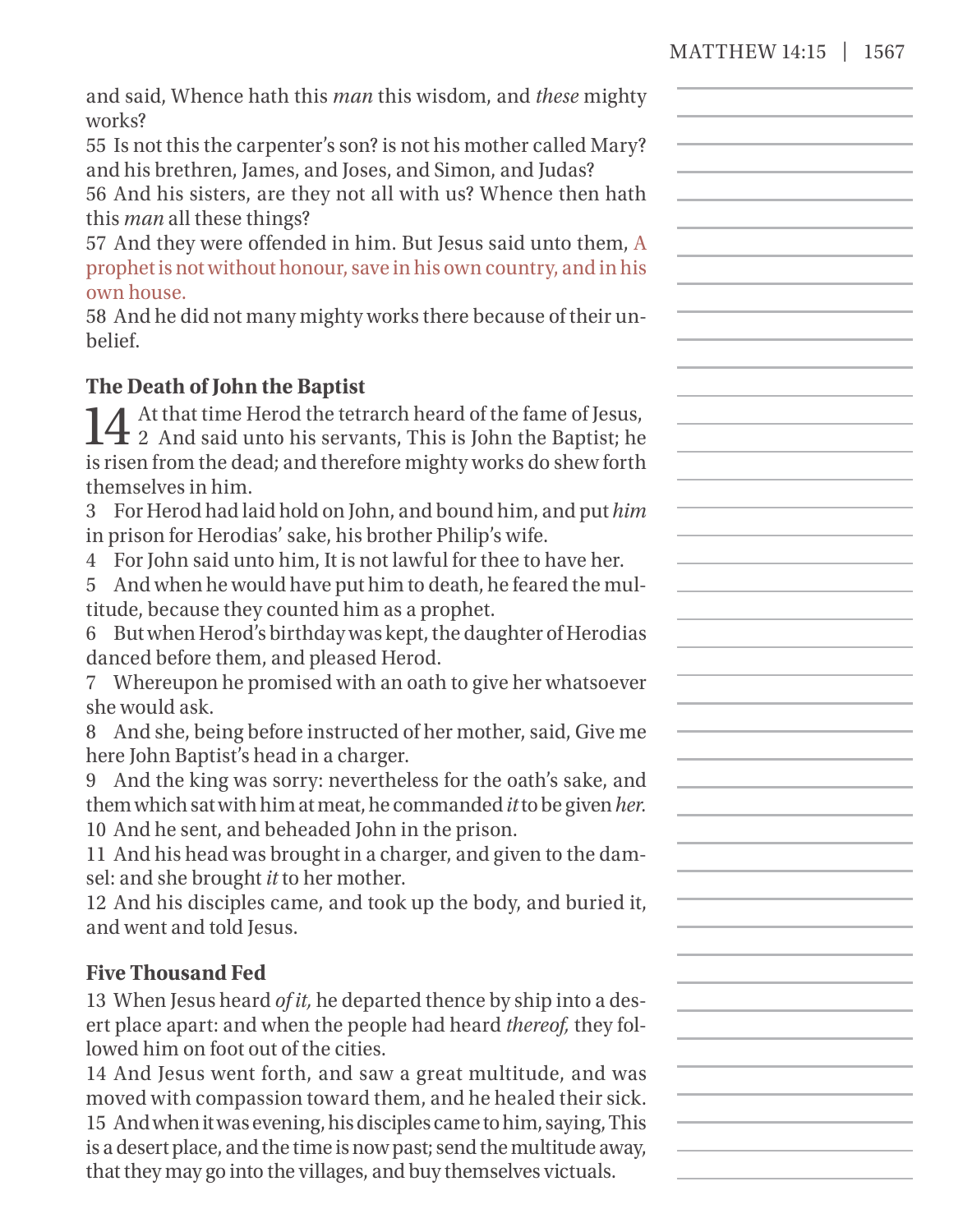#### 1568 | M

| 1ATTHEW 14:16 |                                                                                                                                                                                                                                                                                         |
|---------------|-----------------------------------------------------------------------------------------------------------------------------------------------------------------------------------------------------------------------------------------------------------------------------------------|
|               | 16 But Jesus said unto them, They need not depart; give ye them<br>to eat.                                                                                                                                                                                                              |
|               | 17 And they say unto him, We have here but five loaves, and two<br>fishes.                                                                                                                                                                                                              |
|               | 18 He said, Bring them hither to me.<br>19 And he commanded the multitude to sit down on the grass,<br>and took the five loaves, and the two fishes, and looking up to<br>heaven, he blessed, and brake, and gave the loaves to his disci-<br>ples, and the disciples to the multitude. |
|               | 20 And they did all eat, and were filled: and they took up of the<br>fragments that remained twelve baskets full.                                                                                                                                                                       |
|               | 21 And they that had eaten were about five thousand men, beside<br>women and children.                                                                                                                                                                                                  |
|               | <b>Jesus Walks on the Sea</b>                                                                                                                                                                                                                                                           |
|               | 22 And straightway Jesus constrained his disciples to get into a<br>ship, and to go before him unto the other side, while he sent the<br>multitudes away.                                                                                                                               |
|               | 23 And when he had sent the multitudes away, he went up into a<br>mountain apart to pray: and when the evening was come, he was<br>there alone.                                                                                                                                         |
|               | 24 But the ship was now in the midst of the sea, tossed with<br>waves: for the wind was contrary.                                                                                                                                                                                       |
|               | 25 And in the fourth watch of the night Jesus went unto them,<br>walking on the sea.                                                                                                                                                                                                    |
|               | 26 And when the disciples saw him walking on the sea, they were<br>troubled, saying, It is a spirit; and they cried out for fear.<br>27 But straightway Jesus spake unto them, saying, Be of good                                                                                       |
|               | cheer; it is I; be not afraid.                                                                                                                                                                                                                                                          |
|               | 28 And Peter answered him and said, Lord, if it be thou, bid me<br>come unto thee on the water.                                                                                                                                                                                         |
|               | 29 And he said, Come. And when Peter was come down out of the<br>ship, he walked on the water, to go to Jesus.                                                                                                                                                                          |
|               | 30 But when he saw the wind boisterous, he was afraid; and be-<br>ginning to sink, he cried, saying, Lord, save me.                                                                                                                                                                     |
|               |                                                                                                                                                                                                                                                                                         |

31 And immediately Jesus stretched forth *his* hand, and caught him, and said unto him, O thou of little faith, wherefore didst thou doubt?

32 And when they were come into the ship, the wind ceased.

33 Then they that were in the ship came and worshipped him, saying, Of a truth thou art the Son of God.

34 And when they were gone over, they came into the land of Gennesaret.

35 And when the men of that place had knowledge of him, they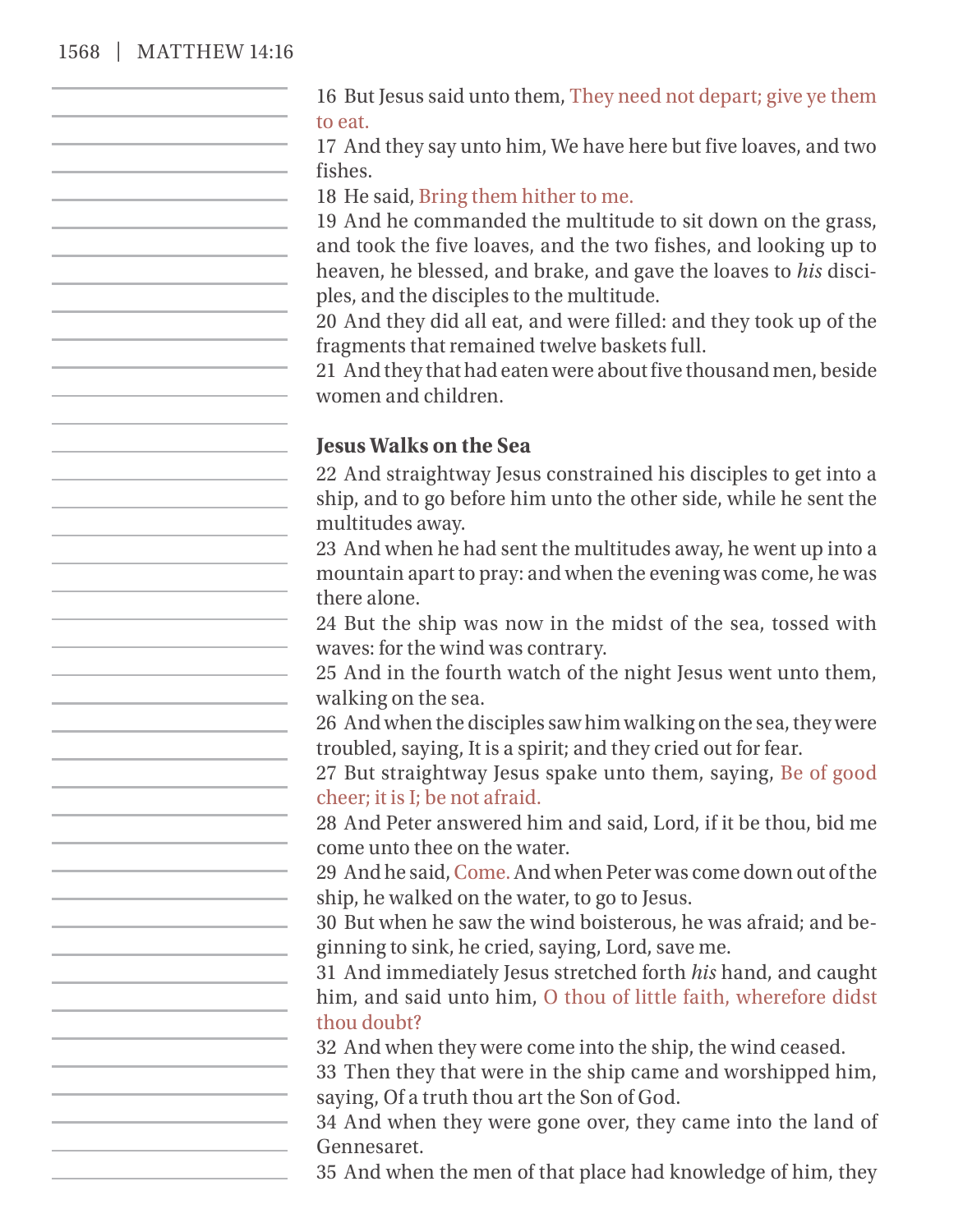| sent out into all that country round about, and brought unto him<br>all that were diseased;<br>36 And besought him that they might only touch the hem of his<br>garment: and as many as touched were made perfectly whole. |  |
|----------------------------------------------------------------------------------------------------------------------------------------------------------------------------------------------------------------------------|--|
| <b>Defilement Comes from Within</b>                                                                                                                                                                                        |  |
| Then came to Jesus scribes and Pharisees, which were of                                                                                                                                                                    |  |
| $15$ Jerusalem, saying,                                                                                                                                                                                                    |  |
| 2 Why do thy disciples transgress the tradition of the elders? for                                                                                                                                                         |  |
| they wash not their hands when they eat bread.                                                                                                                                                                             |  |
| 3 But he answered and said unto them, Why do ye also trans-                                                                                                                                                                |  |
| gress the commandment of God by your tradition?                                                                                                                                                                            |  |
| 4 For God commanded, saying, Honour thy father and mother:                                                                                                                                                                 |  |
| and, He that curseth father or mother, let him die the death.                                                                                                                                                              |  |
| 5 But ye say, Whosoever shall say to his father or his mother, It is                                                                                                                                                       |  |
| a gift, by whatsoever thou mightest be profited by me;                                                                                                                                                                     |  |
| 6 And honour not his father or his mother, he shall be free. Thus                                                                                                                                                          |  |
| have ye made the commandment of God of none effect by your                                                                                                                                                                 |  |
| tradition.                                                                                                                                                                                                                 |  |
| Ye hypocrites, well did Esaias prophesy of you, saying,<br>7                                                                                                                                                               |  |
| 8 This people draweth nigh unto me with their mouth, and                                                                                                                                                                   |  |
| honoureth me with their lips; but their heart is far from me.                                                                                                                                                              |  |
| 9 But in vain they do worship me, teaching for doctrines the                                                                                                                                                               |  |
| commandments of men.<br>10 And he called the multitude, and said unto them, Hear, and                                                                                                                                      |  |
| understand:                                                                                                                                                                                                                |  |
| 11 Not that which goeth into the mouth defileth a man; but that                                                                                                                                                            |  |
| which cometh out of the mouth, this defileth a man.                                                                                                                                                                        |  |
| 12 Then came his disciples, and said unto him, Knowest thou                                                                                                                                                                |  |
| that the Pharisees were offended, after they heard this saying?                                                                                                                                                            |  |
| 13 But he answered and said, Every plant, which my heavenly                                                                                                                                                                |  |
| Father hath not planted, shall be rooted up.                                                                                                                                                                               |  |
| 14 Let them alone: they be blind leaders of the blind. And if the                                                                                                                                                          |  |
| blind lead the blind, both shall fall into the ditch.                                                                                                                                                                      |  |
| 15 Then answered Peter and said unto him, Declare unto us this                                                                                                                                                             |  |
| parable.                                                                                                                                                                                                                   |  |
| 16 And Jesus said, Are ye also yet without understanding?                                                                                                                                                                  |  |
| 17 Do not ye yet understand, that whatsoever entereth in at the                                                                                                                                                            |  |
| mouth goeth into the belly, and is cast out into the draught?                                                                                                                                                              |  |
| 18 But those things which proceed out of the mouth come forth                                                                                                                                                              |  |
| from the heart; and they defile the man.                                                                                                                                                                                   |  |
| 19 For out of the heart proceed evil thoughts, murders, adulter-                                                                                                                                                           |  |
| ies, fornications, thefts, false witness, blasphemies:                                                                                                                                                                     |  |
| 20 These are the things which defile a man: but to eat with un-                                                                                                                                                            |  |
| washen hands defileth not a man.                                                                                                                                                                                           |  |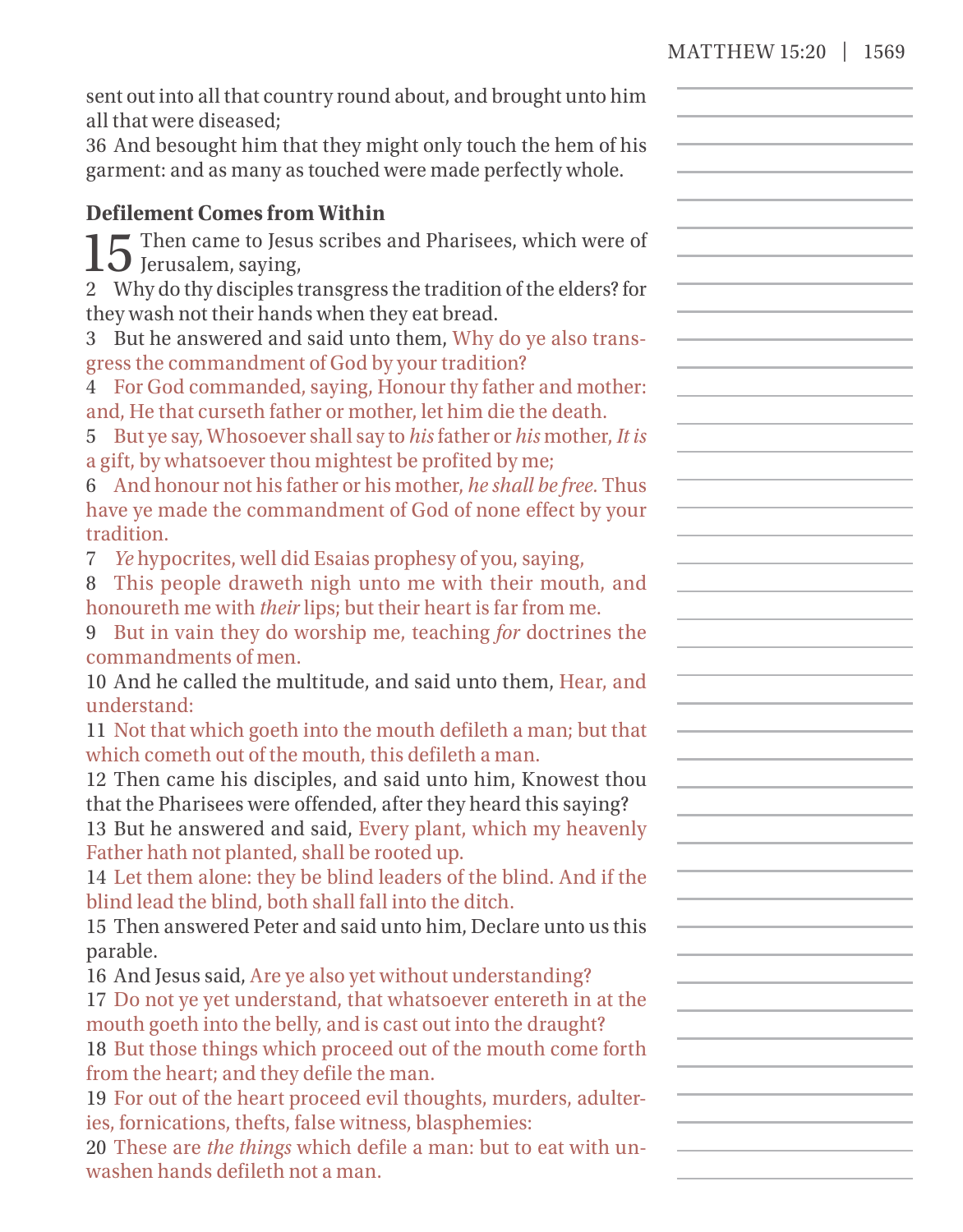#### 1570 | MATTHEW 15:21

#### **A Canaanite Woman's Faith**

21 Then Jesus went thence, and departed into the coasts of Tyre and Sidon.

22 And, behold, a woman of Canaan came out of the same coasts, and cried unto him, saying, Have mercy on me, O Lord, *thou* son of David; my daughter is grievously vexed with a devil.

23 But he answered her not a word. And his disciples came and besought him, saying, Send her away; for she crieth after us.

24 But he answered and said, I am not sent but unto the lost sheep of the house of Israel.

25 Then came she and worshipped him, saying, Lord, help me.

26 But he answered and said, It is not meet to take the children's bread, and to cast *it* to dogs.

27 And she said, Truth, Lord: yet the dogs eat of the crumbs which fall from their masters' table.

28 Then Jesus answered and said unto her, O woman, great *is* thy faith: be it unto thee even as thou wilt. And her daughter was made whole from that very hour.

#### **Four Thousand Fed**

29 And Jesus departed from thence, and came nigh unto the sea of Galilee; and went up into a mountain, and sat down there.

30 And great multitudes came unto him, having with them *those that were* lame, blind, dumb, maimed, and many others, and cast them down at Jesus' feet; and he healed them:

31 Insomuch that the multitude wondered, when they saw the dumb to speak, the maimed to be whole, the lame to walk, and the blind to see: and they glorified the God of Israel.

32 Then Jesus called his disciples *unto him,* and said, I have compassion on the multitude, because they continue with me now three days, and have nothing to eat: and I will not send them away fasting, lest they faint in the way.

33 And his disciples say unto him, Whence should we have so much bread in the wilderness, as to fill so great a multitude?

34 And Jesus saith unto them, How many loaves have ye? And they said, Seven, and a few little fishes.

35 And he commanded the multitude to sit down on the ground. 36 And he took the seven loaves and the fishes, and gave thanks, and brake *them,* and gave to his disciples, and the disciples to the multitude.

37 And they did all eat, and were filled: and they took up of the broken *meat* that was left seven baskets full.

38 And they that did eat were four thousand men, beside women and children.

39 And he sent away the multitude, and took ship, and came into the coasts of Magdala.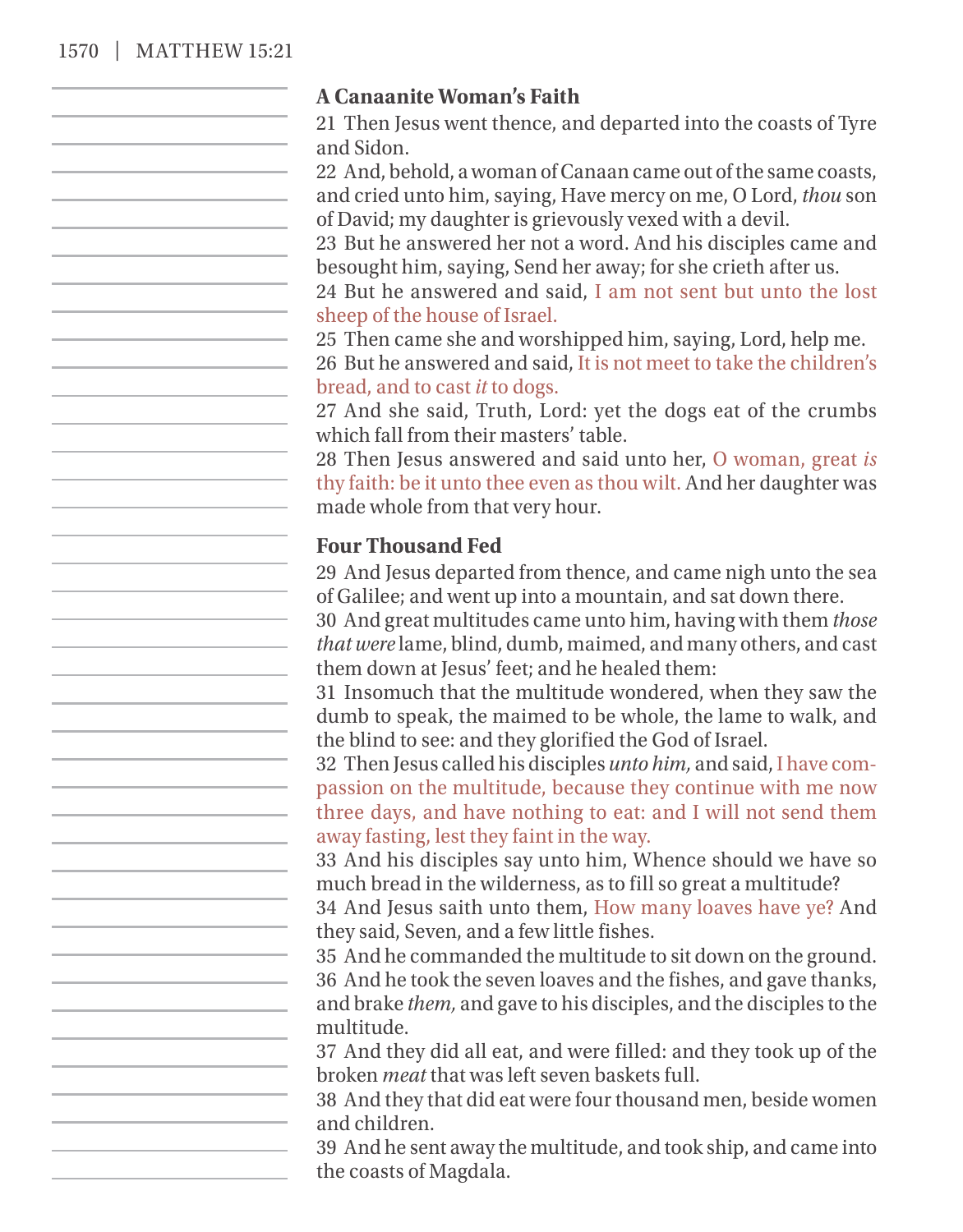## **The Request for a Sign from Heaven**

16 The Pharisees also with the Sadducees came, and tempting  $\mathbf 0$  desired him that he would shew them a sign from heaven. 2 He answered and said unto them, When it is evening, ye say, *It will be* fair weather: for the sky is red.

3 And in the morning, *It will be* foul weather to day: for the sky is red and lowring. O *ye* hypocrites, ye can discern the face of the sky; but can ye not *discern* the signs of the times?

4 A wicked and adulterous generation seeketh after a sign; and there shall no sign be given unto it, but the sign of the prophet Jonas. And he left them, and departed.

## **The Pharisees' and Sadducees' Leaven**

5 And when his disciples were come to the other side, they had forgotten to take bread.

6 Then Jesus said unto them, Take heed and beware of the leaven of the Pharisees and of the Sadducees.

7 And they reasoned among themselves, saying, *It is* because we have taken no bread.

8 *Which* when Jesus perceived, he said unto them, O ye of little faith, why reason ye among yourselves, because ye have brought no bread?

9 Do ye not yet understand, neither remember the five loaves of the five thousand, and how many baskets ye took up?

10 Neither the seven loaves of the four thousand, and how many baskets ye took up?

11 How is it that ye do not understand that I spake *it* not to you concerning bread, that ye should beware of the leaven of the Pharisees and of the Sadducees?

12 Then understood they how that he bade *them* not beware of the leaven of bread, but of the doctrine of the Pharisees and of the Sadducees.

## **The Confession of Simon Peter**

13 When Jesus came into the coasts of Caesarea Philippi, he asked his disciples, saying, Whom do men say that I the Son of man am?

14 And they said, Some *say that thou art* John the Baptist: some, Elias; and others, Jeremias, or one of the prophets.

15 He saith unto them, But whom say ye that I am?

16 And Simon Peter answered and said, Thou art the Christ, the Son of the living God.

17 And Jesus answered and said unto him, Blessed art thou, Simon Bar- jona: for flesh and blood hath not revealed *it* unto thee, but my Father which is in heaven.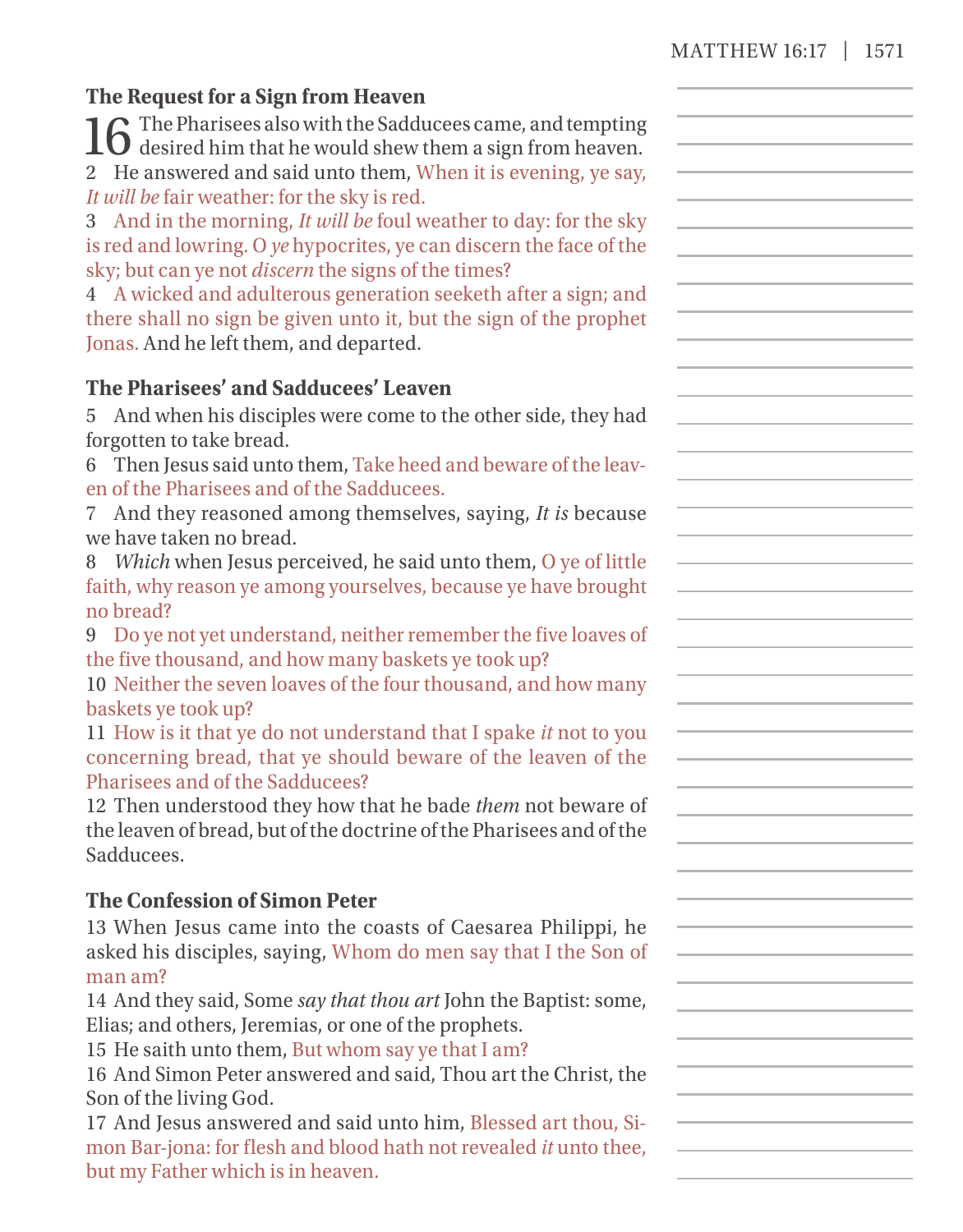#### 1572 | MATTHEW 16:18

18 And I say also unto thee, That thou art Peter, and upon this rock I will build my church; and the gates of hell shall not prevail against it. 19 And I will give unto thee the keys of the kingdom of heaven: and whatsoever thou shalt bind on earth shall be bound in heaven: and whatsoever thou shalt loose on earth shall be loosed in heaven. 20 Then charged he his disciples that they should tell no man that he was Jesus the Christ. **Jesus Prepares His Disciples** 21 From that time forth began Jesus to shew unto his disciples, how that he must go unto Jerusalem, and suffer many things of the elders and chief priests and scribes, and be killed, and be raised again the third day. 22 Then Peter took him, and began to rebuke him, saying, Be it far from thee, Lord: this shall not be unto thee. 23 But he turned, and said unto Peter, Get thee behind me, Satan: thou art an offence unto me: for thou savourest not the things that be of God, but those that be of men. 24 Then said Jesus unto his disciples, If any *man* will come after me, let him deny himself, and take up his cross, and follow me. 25 For whosoever will save his life shall lose it: and whosoever will lose his life for my sake shall find it. 26 For what is a man profited, if he shall gain the whole world, and lose his own soul? or what shall a man give in exchange for his soul? 27 For the Son of man shall come in the glory of his Father with his angels; and then he shall reward every man according to his works. 28 Verily I say unto you, There be some standing here, which shall not taste of death, till they see the Son of man coming in his kingdom. **The Transfiguration of Jesus** 17 And after six days Jesus taketh Peter, James, and John his brother, and bringeth them up into an high mountain apart, 2 And was transfigured before them: and his face did shine as the sun, and his raiment was white as the light. 3 And, behold, there appeared unto them Moses and Elias talking with him. 4 Then answered Peter, and said unto Jesus, Lord, it is good for us to be here: if thou wilt, let us make here three tabernacles; one for thee, and one for Moses, and one for Elias. 5 While he yet spake, behold, a bright cloud overshadowed them: and behold a voice out of the cloud, which said, This is my beloved Son, in whom I am well pleased; hear ye him.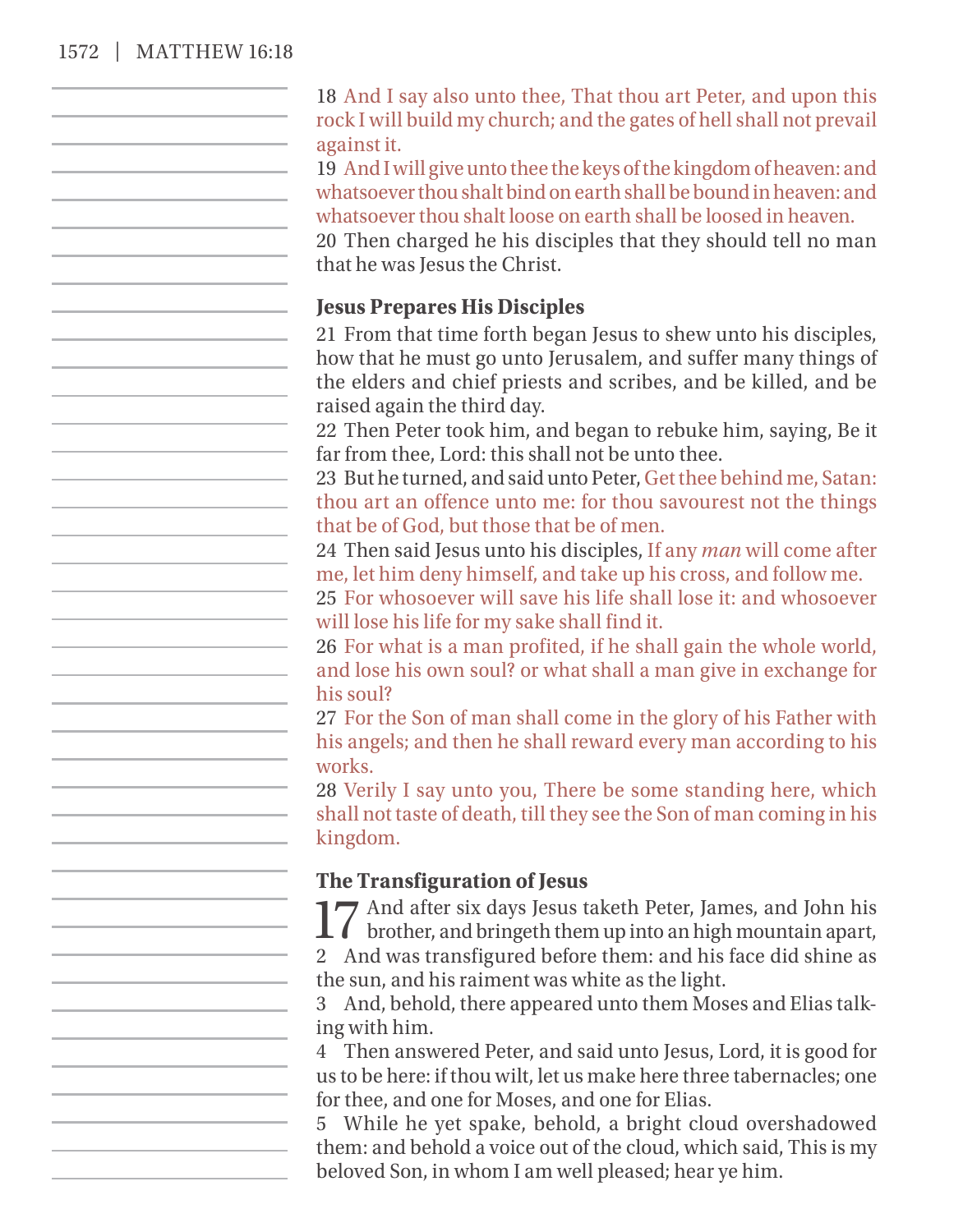## MATTHEW 17:24 | 1573

| 6 And when the disciples heard it, they fell on their face, and<br>were sore afraid.                                                                                                                                                                                                                                                                                                                                                                                                                                                                                                                                                                                                                                                                                                                                                                                                                                                                                                                                                                                                                                                                                                                                                                                                          |  |
|-----------------------------------------------------------------------------------------------------------------------------------------------------------------------------------------------------------------------------------------------------------------------------------------------------------------------------------------------------------------------------------------------------------------------------------------------------------------------------------------------------------------------------------------------------------------------------------------------------------------------------------------------------------------------------------------------------------------------------------------------------------------------------------------------------------------------------------------------------------------------------------------------------------------------------------------------------------------------------------------------------------------------------------------------------------------------------------------------------------------------------------------------------------------------------------------------------------------------------------------------------------------------------------------------|--|
| 7 And Jesus came and touched them, and said, Arise, and be not<br>afraid.                                                                                                                                                                                                                                                                                                                                                                                                                                                                                                                                                                                                                                                                                                                                                                                                                                                                                                                                                                                                                                                                                                                                                                                                                     |  |
| 8 And when they had lifted up their eyes, they saw no man, save                                                                                                                                                                                                                                                                                                                                                                                                                                                                                                                                                                                                                                                                                                                                                                                                                                                                                                                                                                                                                                                                                                                                                                                                                               |  |
| Jesus only.<br>9 And as they came down from the mountain, Jesus charged<br>them, saying, Tell the vision to no man, until the Son of man be<br>risen again from the dead.<br>10 And his disciples asked him, saying, Why then say the scribes<br>that Elias must first come?<br>11 And Jesus answered and said unto them, Elias truly shall first<br>come, and restore all things.<br>12 But I say unto you, That Elias is come already, and they knew<br>him not, but have done unto him whatsoever they listed. Like-<br>wise shall also the Son of man suffer of them.<br>13 Then the disciples understood that he spake unto them of<br>John the Baptist.                                                                                                                                                                                                                                                                                                                                                                                                                                                                                                                                                                                                                                 |  |
| The Healing of a Devil-Possessed Boy                                                                                                                                                                                                                                                                                                                                                                                                                                                                                                                                                                                                                                                                                                                                                                                                                                                                                                                                                                                                                                                                                                                                                                                                                                                          |  |
| 14 And when they were come to the multitude, there came to<br>him a certain man, kneeling down to him, and saying,<br>15 Lord, have mercy on my son: for he is lunatick, and sore vexed:<br>for ofttimes he falleth into the fire, and oft into the water.<br>16 And I brought him to thy disciples, and they could not cure him.<br>17 Then Jesus answered and said, O faithless and perverse gen-<br>eration, how long shall I be with you? how long shall I suffer you?<br>bring him hither to me.<br>18 And Jesus rebuked the devil; and he departed out of him: and<br>the child was cured from that very hour.<br>19 Then came the disciples to Jesus apart, and said, Why could<br>not we cast him out?<br>20 And Jesus said unto them, Because of your unbelief: for verily<br>I say unto you, If ye have faith as a grain of mustard seed, ye shall<br>say unto this mountain, Remove hence to yonder place; and it<br>shall remove; and nothing shall be impossible unto you.<br>21 Howbeit this kind goeth not out but by prayer and fasting.<br>22 And while they abode in Galilee, Jesus said unto them, The<br>Son of man shall be betrayed into the hands of men:<br>23 And they shall kill him, and the third day he shall be raised<br>again. And they were exceeding sorry. |  |
| <b>The Question of Paying Tribute</b><br>24 And when they were come to Capernaum, they that received<br>tribute money came to Peter, and said, Doth not your master pay<br>tribute?                                                                                                                                                                                                                                                                                                                                                                                                                                                                                                                                                                                                                                                                                                                                                                                                                                                                                                                                                                                                                                                                                                           |  |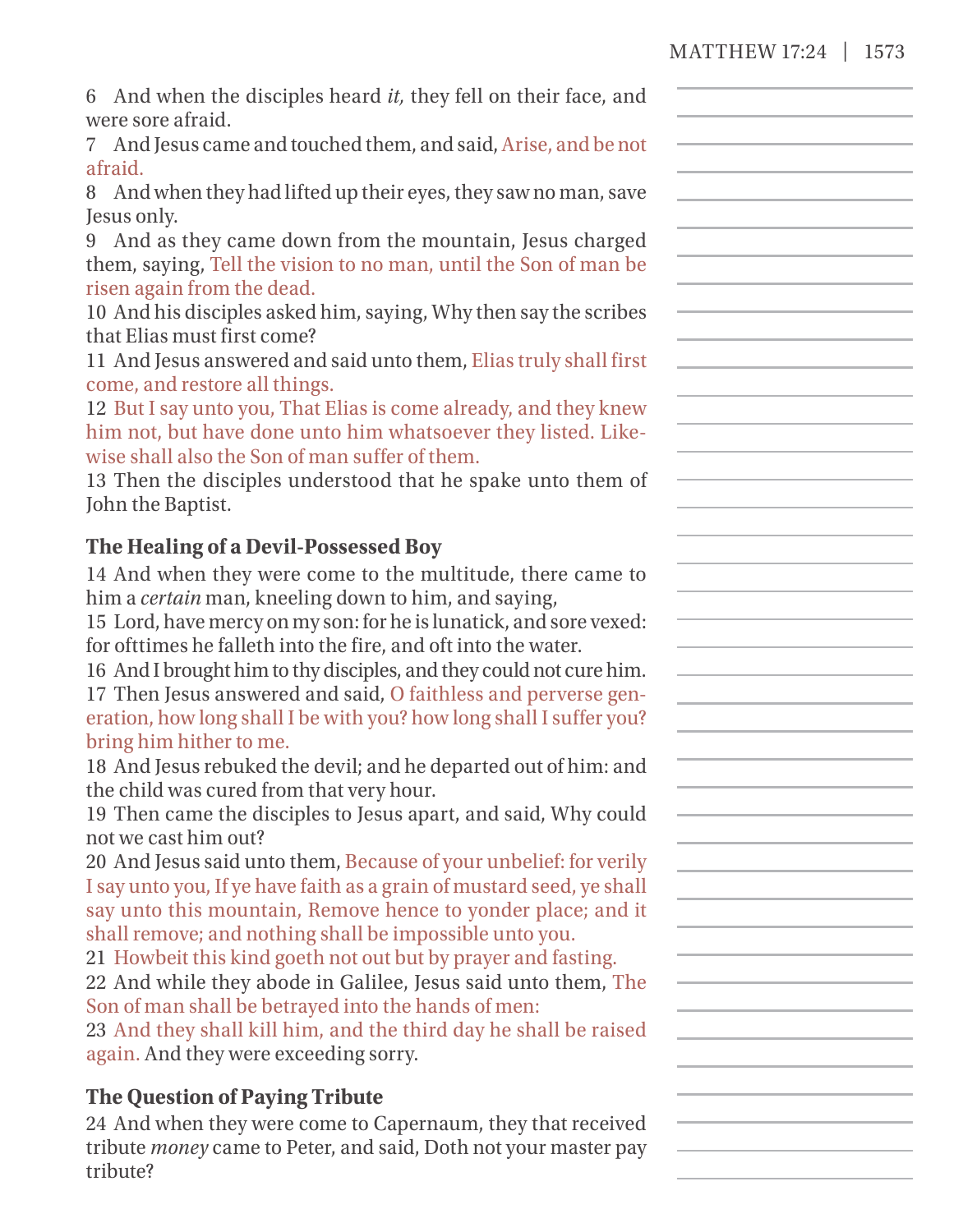## 1574 | MATTHEW 17:25

| 25 He saith, Yes. And when he was come into the house, Jesus<br>prevented him, saying, What thinkest thou, Simon? of whom do<br>the kings of the earth take custom or tribute? of their own chil-<br>dren, or of strangers?<br>26 Peter saith unto him, Of strangers. Jesus saith unto him, Then<br>are the children free.<br>27 Notwithstanding, lest we should offend them, go thou to the<br>sea, and cast an hook, and take up the fish that first cometh up;<br>and when thou hast opened his mouth, thou shalt find a piece of<br>money: that take, and give unto them for me and thee. |
|-----------------------------------------------------------------------------------------------------------------------------------------------------------------------------------------------------------------------------------------------------------------------------------------------------------------------------------------------------------------------------------------------------------------------------------------------------------------------------------------------------------------------------------------------------------------------------------------------|
| <b>The Least Is the Greatest</b><br>18 At the same time came the disciples unto Jesus, saying, Who is the greatest in the kingdom of heaven?<br>2 And Jesus called a little child unto him, and set him in the<br>midst of them,<br>3 And said, Verily I say unto you, Except ye be converted, and<br>become as little children, ye shall not enter into the kingdom of                                                                                                                                                                                                                       |
| heaven.<br>4 Whosoever therefore shall humble himself as this little child,<br>the same is greatest in the kingdom of heaven.<br>5 And whoso shall receive one such little child in my name re-<br>ceiveth me.<br>6 But whoso shall offend one of these little ones which believe                                                                                                                                                                                                                                                                                                             |
| in me, it were better for him that a millstone were hanged about<br>his neck, and that he were drowned in the depth of the sea.<br>Woe unto the world because of offences! for it must needs be<br>that offences come; but woe to that man by whom the offence<br>cometh!                                                                                                                                                                                                                                                                                                                     |
| 8 Wherefore if thy hand or thy foot offend thee, cut them off, and<br>cast them from thee: it is better for thee to enter into life halt or<br>maimed, rather than having two hands or two feet to be cast into<br>everlasting fire.<br>9 And if thine eye offend thee, pluck it out, and cast it from thee:                                                                                                                                                                                                                                                                                  |
| it is better for thee to enter into life with one eye, rather than hav-<br>ing two eyes to be cast into hell fire.<br>10 Take heed that ye despise not one of these little ones; for I say<br>unto you, That in heaven their angels do always behold the face<br>of my Father which is in heaven.<br>11 For the Son of man is come to save that which was lost.                                                                                                                                                                                                                               |
| <b>A Lost Sheep</b><br>12 How think ye? if a man have an hundred sheep, and one of<br>them be gone astray, doth he not leave the ninety and nine, and<br>goeth into the mountains, and seeketh that which is gone astray?                                                                                                                                                                                                                                                                                                                                                                     |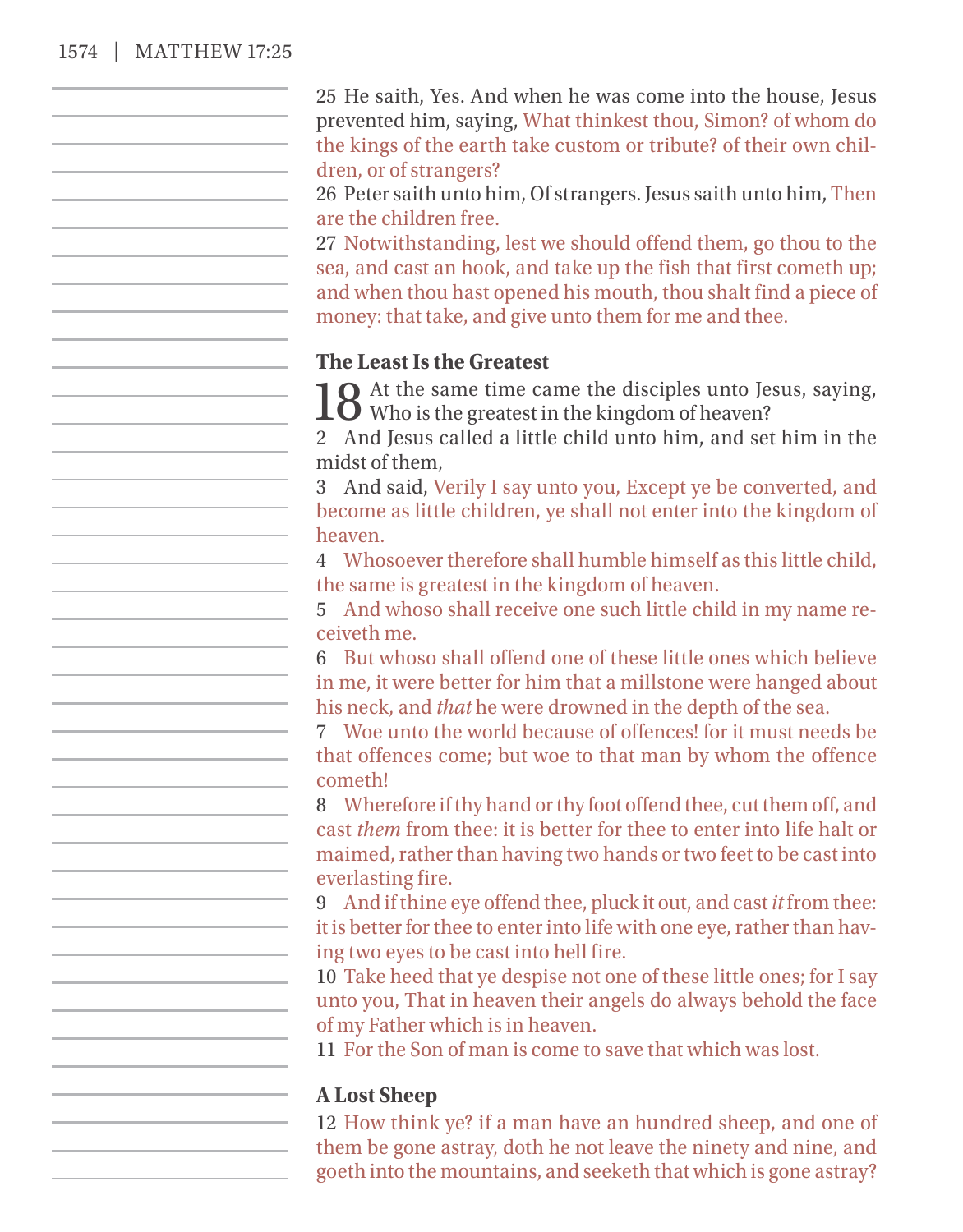| 13 And if so be that he find it, verily I say unto you, he rejoiceth more |
|---------------------------------------------------------------------------|
| of that <i>sheep</i> , than of the ninety and nine which went not astray. |
| 14 Even so it is not the will of your Father which is in heaven, that     |
| one of these little ones should perish.                                   |

#### **A Trespassing Brother**

15 Moreoverif thy brother shall trespass against thee, go and tell him his fault between thee and him alone: if he shall hear thee, thou hast gained thy brother.

16 But if he will not hear *thee, then* take with thee one or two more, that in the mouth of two or three witnesses every word may be established.

17 And if he shall neglect to hear them, tell *it* unto the church: but if he neglect to hear the church, let him be unto thee as an heathen man and a publican.

18 Verily I say unto you, Whatsoever ye shall bind on earth shall be bound in heaven: and whatsoever ye shall loose on earth shall be loosed in heaven.

19 Again I say unto you, That if two of you shall agree on earth as touching any thing that they shall ask, it shall be done for them of my Father which is in heaven.

20 For where two or three are gathered together in my name, there am I in the midst of them.

21 Then came Peter to him, and said, Lord, how oft shall my brother sin against me, and I forgive him? till seven times?

22 Jesus saith unto him, I say not unto thee, Until seven times: but, Until seventy times seven.

#### **An Unforgiving Servant**

23 Therefore is the kingdom of heaven likened unto a certain king, which would take account of his servants.

24 And when he had begun to reckon, one was brought unto him, which owed him ten thousand talents.

25 But forasmuch as he had not to pay, his lord commanded him to be sold, and his wife, and children, and all that he had, and payment to be made.

26 The servant therefore fell down, and worshipped him, saying, Lord, have patience with me, and I will pay thee all.

27 Then the lord of that servant was moved with compassion, and loosed him, and forgave him the debt.

28 But the same servant went out, and found one of his fellowservants, which owed him an hundred pence: and he laid hands on him, and took*him*by the throat, saying, Pay me that thou owest. 29 And his fellowservant fell down at his feet, and besought him, saying, Have patience with me, and I will pay thee all.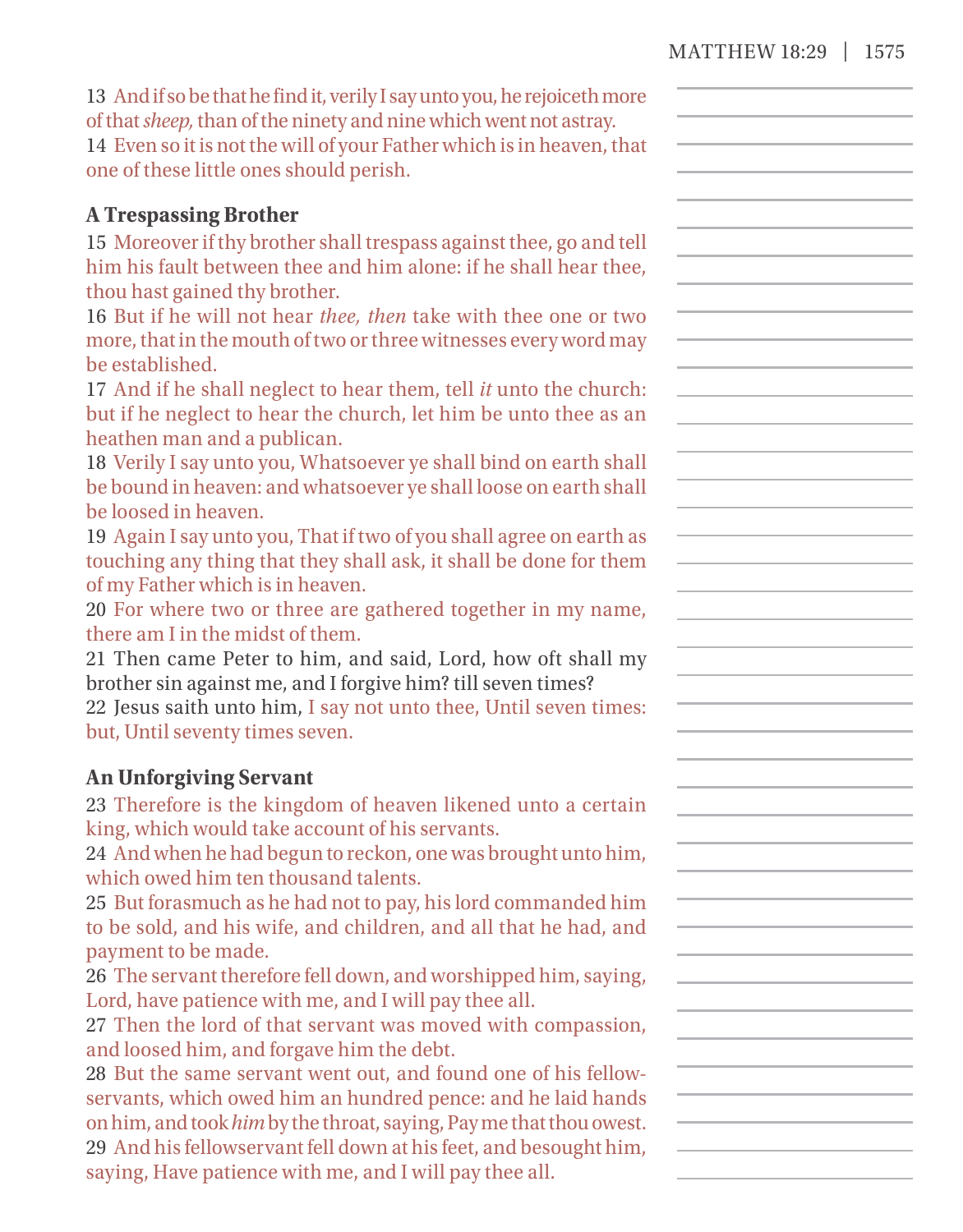#### 1576 | MATTHEW 18:30

30 And he would not: but went and cast him into prison, till he should pay the debt.

31 So when his fellowservants saw what was done, they were very sorry, and came and told unto their lord all that was done.

32 Then his lord, after that he had called him, said unto him,

O thou wicked servant, I forgave thee all that debt, because thou desiredst me:

33 Shouldest not thou also have had compassion on thy fellowservant, even as I had pity on thee?

34 And his lord was wroth, and delivered him to the tormentors, till he should pay all that was due unto him.

35 So likewise shall my heavenly Father do also unto you, if ye from your hearts forgive not every one his brother their trespasses.

#### **Teachings on Divorce**

10 And it came to pass, *that* when Jesus had finished these **J** sayings, he departed from Galilee, and came into the coasts of Judaea beyond Jordan;

2 And great multitudes followed him; and he healed them there.

3 The Pharisees also came unto him, tempting him, and saying unto him, Is it lawful for a man to put away his wife for every cause?

4 And he answered and said unto them, Have ye not read, that he which made *them* at the beginning made them male and female,

5 And said, For this cause shall a man leave father and mother, and shall cleave to his wife: and they twain shall be one flesh?

6 Wherefore they are no more twain, but one flesh. What therefore God hath joined together, let not man put asunder.

7 They say unto him, Why did Moses then command to give a writing of divorcement, and to put her away?

8 He saith unto them, Moses because of the hardness of your hearts suffered you to put away your wives: but from the beginning it was not so.

9 And I say unto you, Whosoever shall put away his wife, except *it be* for fornication, and shall marry another, committeth adultery: and whoso marrieth her which is put away doth commit adultery.

10 His disciples say unto him, If the case of the man be so with *his* wife, it is not good to marry.

11 But he said unto them, All *men* cannot receive this saying, save *they* to whom it is given.

12 For there are some eunuchs, which were so born from *their* mother's womb: and there are some eunuchs, which were made eunuchs of men: and there be eunuchs, which have made themselves eunuchs for the kingdom of heaven's sake. He that is able to receive *it,* let him receive *it.*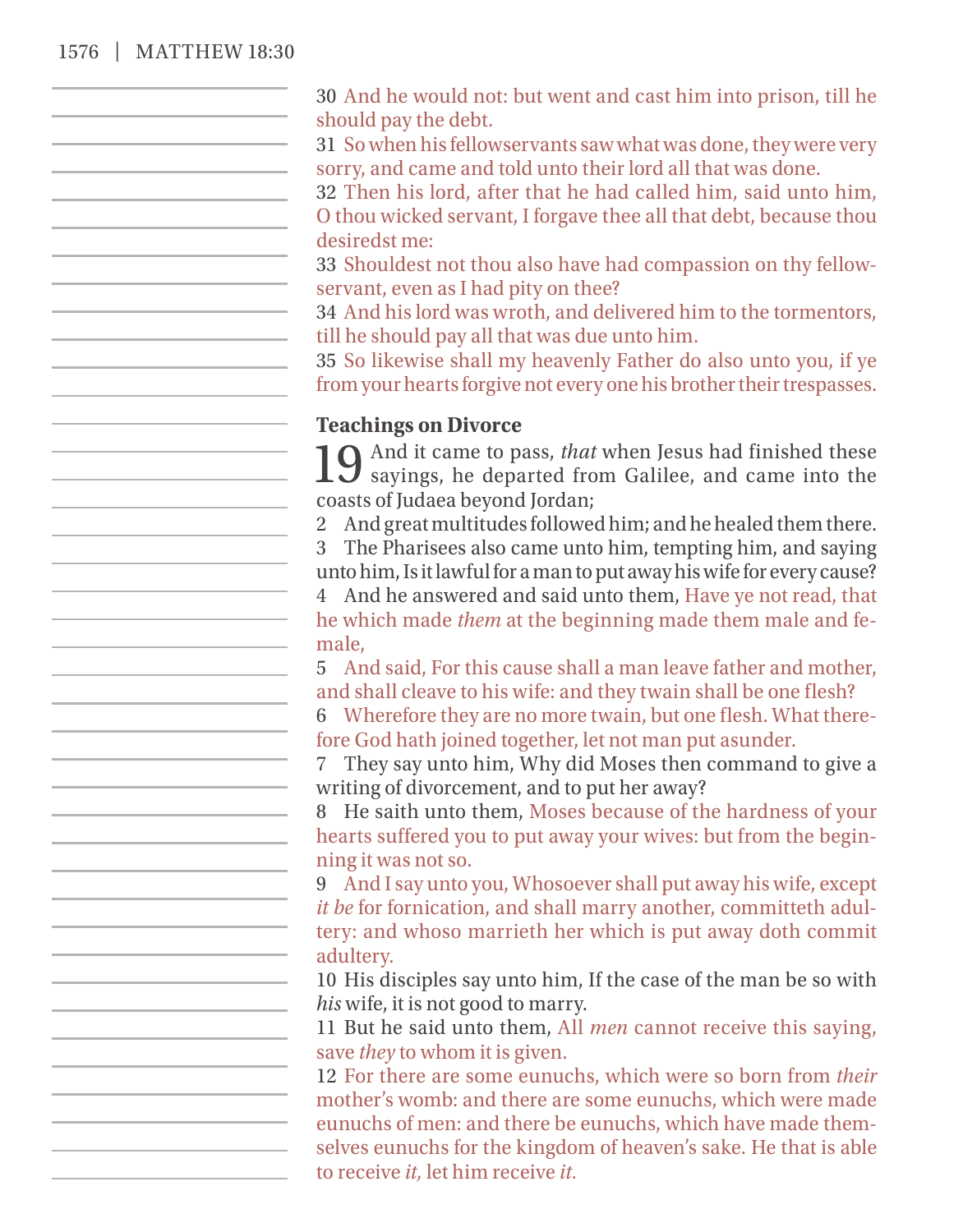$\sim$ 

## **Little Children Brought to Joseph**

| <b>Little Children Brought to Jesus</b><br>13 Then were there brought unto him little children, that he<br>should put his hands on them, and pray: and the disciples re-<br>buked them.<br>14 But Jesus said, Suffer little children, and forbid them not, to<br>come unto me: for of such is the kingdom of heaven.<br>15 And he laid his hands on them, and departed thence.                                                                                                               |  |
|----------------------------------------------------------------------------------------------------------------------------------------------------------------------------------------------------------------------------------------------------------------------------------------------------------------------------------------------------------------------------------------------------------------------------------------------------------------------------------------------|--|
| <b>The Rich Young Man</b><br>16 And, behold, one came and said unto him, Good Master, what<br>good thing shall I do, that I may have eternal life?<br>17 And he said unto him, Why callest thou me good? there is<br>none good but one, that is, God: but if thou wilt enter into life,<br>keep the commandments.<br>18 He saith unto him, Which? Jesus said, Thou shalt do no mur-<br>der, Thou shalt not commit adultery, Thou shalt not steal, Thou<br>shalt not bear false witness,      |  |
| 19 Honour thy father and thy mother: and, Thou shalt love thy<br>neighbour as thyself.<br>20 The young man saith unto him, All these things have I kept<br>from my youth up: what lack I yet?<br>21 Jesus said unto him, If thou wilt be perfect, go and sell that<br>thou hast, and give to the poor, and thou shalt have treasure in<br>heaven: and come <i>and</i> follow me.                                                                                                             |  |
| 22 But when the young man heard that saying, he went away sor-<br>rowful: for he had great possessions.<br>23 Then said Jesus unto his disciples, Verily I say unto you, That<br>a rich man shall hardly enter into the kingdom of heaven.<br>24 And again I say unto you, It is easier for a camel to go through<br>the eye of a needle, than for a rich man to enter into the kingdom<br>of God.                                                                                           |  |
| 25 When his disciples heard it, they were exceedingly amazed,<br>saying, Who then can be saved?<br>26 But Jesus beheld them, and said unto them, With men this is<br>impossible; but with God all things are possible.<br>27 Then answered Peter and said unto him, Behold, we have for-<br>saken all, and followed thee; what shall we have therefore?<br>28 And Jesus said unto them, Verily I say unto you, That ye which                                                                 |  |
| have followed me, in the regeneration when the Son of man shall<br>sit in the throne of his glory, ye also shall sit upon twelve thrones,<br>judging the twelve tribes of Israel.<br>29 And every one that hath forsaken houses, or brethren, or sis-<br>ters, or father, or mother, or wife, or children, or lands, for my<br>name's sake, shall receive an hundredfold, and shall inherit ever-<br>lasting life.<br>30 But many that are first shall be last; and the last shall be first. |  |
|                                                                                                                                                                                                                                                                                                                                                                                                                                                                                              |  |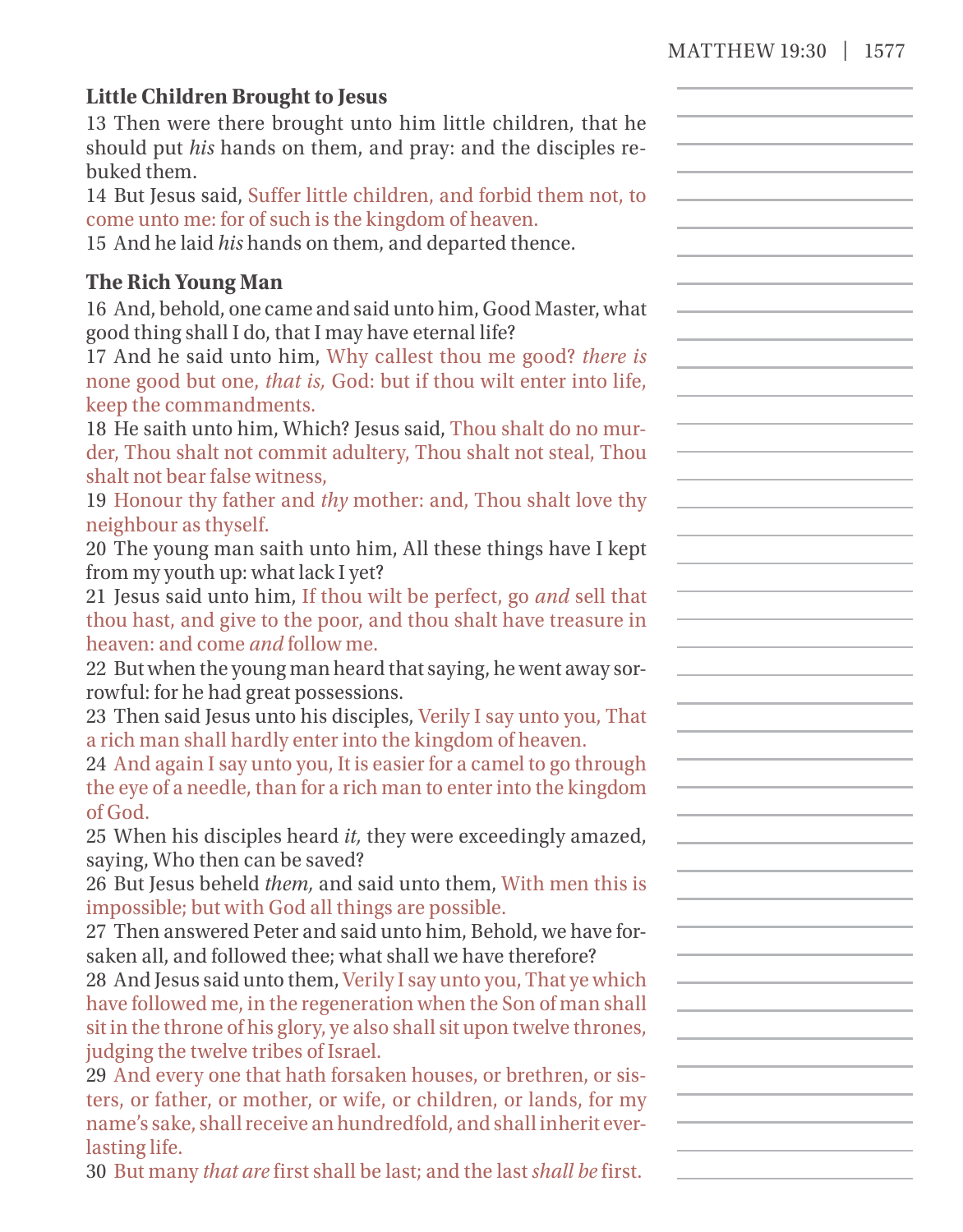## 1578 | MATTHEW 20:1

| The Parable of the Hired Labourers                                                                                              |
|---------------------------------------------------------------------------------------------------------------------------------|
| $20$ For the kingdom of heaven is like unto a man <i>that is</i> an householder, which went out early in the morning to hire    |
|                                                                                                                                 |
| labourers into his vineyard.                                                                                                    |
| 2 And when he had agreed with the labourers for a penny a day,                                                                  |
| he sent them into his vineyard.                                                                                                 |
| 3 And he went out about the third hour, and saw others stand-                                                                   |
| ing idle in the marketplace,                                                                                                    |
| 4 And said unto them; Go ye also into the vineyard, and what-                                                                   |
| soever is right I will give you. And they went their way.                                                                       |
| 5 Again he went out about the sixth and ninth hour, and did                                                                     |
| likewise.                                                                                                                       |
| 6 And about the eleventh hour he went out, and found others                                                                     |
| standing idle, and saith unto them, Why stand ye here all the day                                                               |
| idle?                                                                                                                           |
| 7 They say unto him, Because no man hath hired us. He saith                                                                     |
| unto them, Go ye also into the vineyard; and whatsoever is right,                                                               |
| that shall ye receive.                                                                                                          |
| 8 So when even was come, the lord of the vineyard saith unto                                                                    |
| his steward, Call the labourers, and give them their hire, begin-                                                               |
| ning from the last unto the first.                                                                                              |
| 9 And when they came that were hired about the eleventh hour,                                                                   |
| they received every man a penny.                                                                                                |
| 10 But when the first came, they supposed that they should have<br>received more; and they likewise received every man a penny. |
| 11 And when they had received it, they murmured against the                                                                     |
| goodman of the house,                                                                                                           |
| 12 Saying, These last have wrought but one hour, and thou hast                                                                  |
| made them equal unto us, which have borne the burden and heat                                                                   |
| of the day.                                                                                                                     |
| 13 But he answered one of them, and said, Friend, I do thee no                                                                  |
| wrong: didst not thou agree with me for a penny?                                                                                |
| 14 Take that thine is, and go thy way: I will give unto this last,                                                              |
| even as unto thee.                                                                                                              |
| 15 Is it not lawful for me to do what I will with mine own? Is thine                                                            |
| eye evil, because I am good?                                                                                                    |
| 16 So the last shall be first, and the first last: for many be called,                                                          |
| but few chosen.                                                                                                                 |
|                                                                                                                                 |
| <b>Jesus Predicts His Death</b>                                                                                                 |
| 17 And Jesus going up to Jerusalem took the twelve disciples                                                                    |
| apart in the way, and said unto them,                                                                                           |
| 18 Behold, we go up to Jerusalem; and the Son of man shall be                                                                   |
| betrayed unto the chief priests and unto the scribes, and they                                                                  |
| shall condemn him to death,                                                                                                     |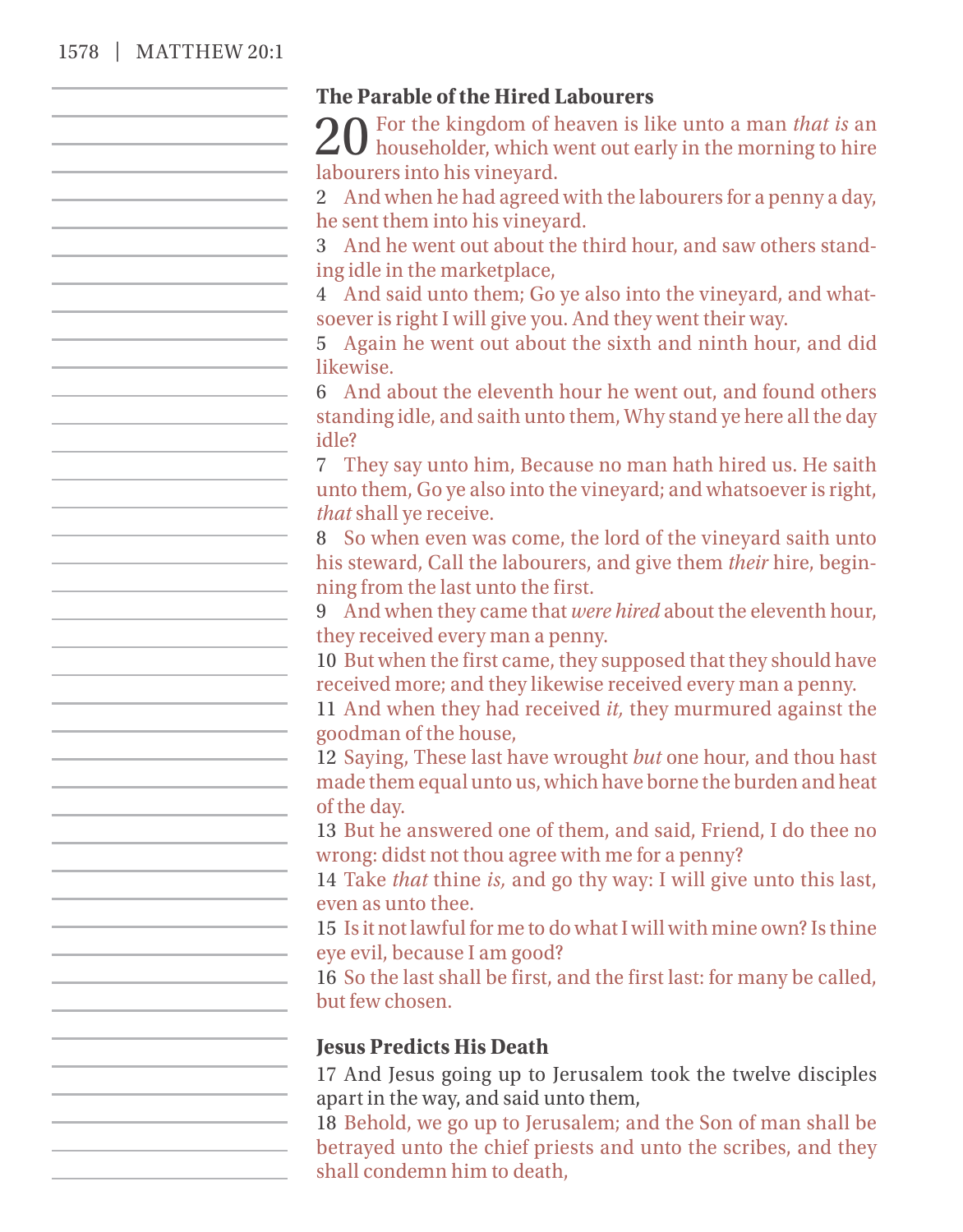| 19 And shall deliver him to the Gentiles to mock, and to scourge, |  |
|-------------------------------------------------------------------|--|
| and to crucify him: and the third day he shall rise again.        |  |

## **The Request of James and John's Mother**

20 Then came to him the mother of Zebedee's children with her sons, worshipping *him,* and desiring a certain thing of him. 21 And he said unto her, What wilt thou? She saith unto him, Grant that these my two sons may sit, the one on thy right hand, and the other on the left, in thy kingdom.

22 But Jesus answered and said, Ye know not what ye ask. Are ye able to drink of the cup that I shall drink of, and to be baptized with the baptism that I am baptized with? They say unto him, We are able.

23 And he saith unto them, Ye shall drink indeed of my cup, and be baptized with the baptism that I am baptized with: but to sit on my right hand, and on my left, is not mine to give, but *it shall be given to them* for whom it is prepared of my Father.

24 And when the ten heard *it,* they were moved with indignation against the two brethren.

25 But Jesus called them *unto him,* and said, Ye know that the princes of the Gentiles exercise dominion over them, and they that are great exercise authority upon them.

26 But it shall not be so among you: but whosoever will be great among you, let him be your minister;

27 And whosoever will be chief among you, let him be your servant: 28 Even as the Son of man came not to be ministered unto, but to minister, and to give his life a ransom for many.

## **Jesus' Compassion for Two Blind Men**

29 And as they departed from Jericho, a great multitude followed him.

30 And, behold, two blind men sitting by the way side, when they heard that Jesus passed by, cried out, saying, Have mercy on us, O Lord, *thou* son of David.

31 And the multitude rebuked them, because they should hold their peace: but they cried the more, saying, Have mercy on us, O Lord, *thou* son of David.

32 And Jesus stood still, and called them, and said, What will ye that I shall do unto you?

33 They say unto him, Lord, that our eyes may be opened.

34 So Jesus had compassion *on them,* and touched their eyes: and immediately their eyes received sight, and they followed him.

## **Jesus' Triumphal Entry**

21 And when they drew nigh unto Jerusalem, and were come to Bethphage, unto the mount of Olives, then sent Jesus two disciples,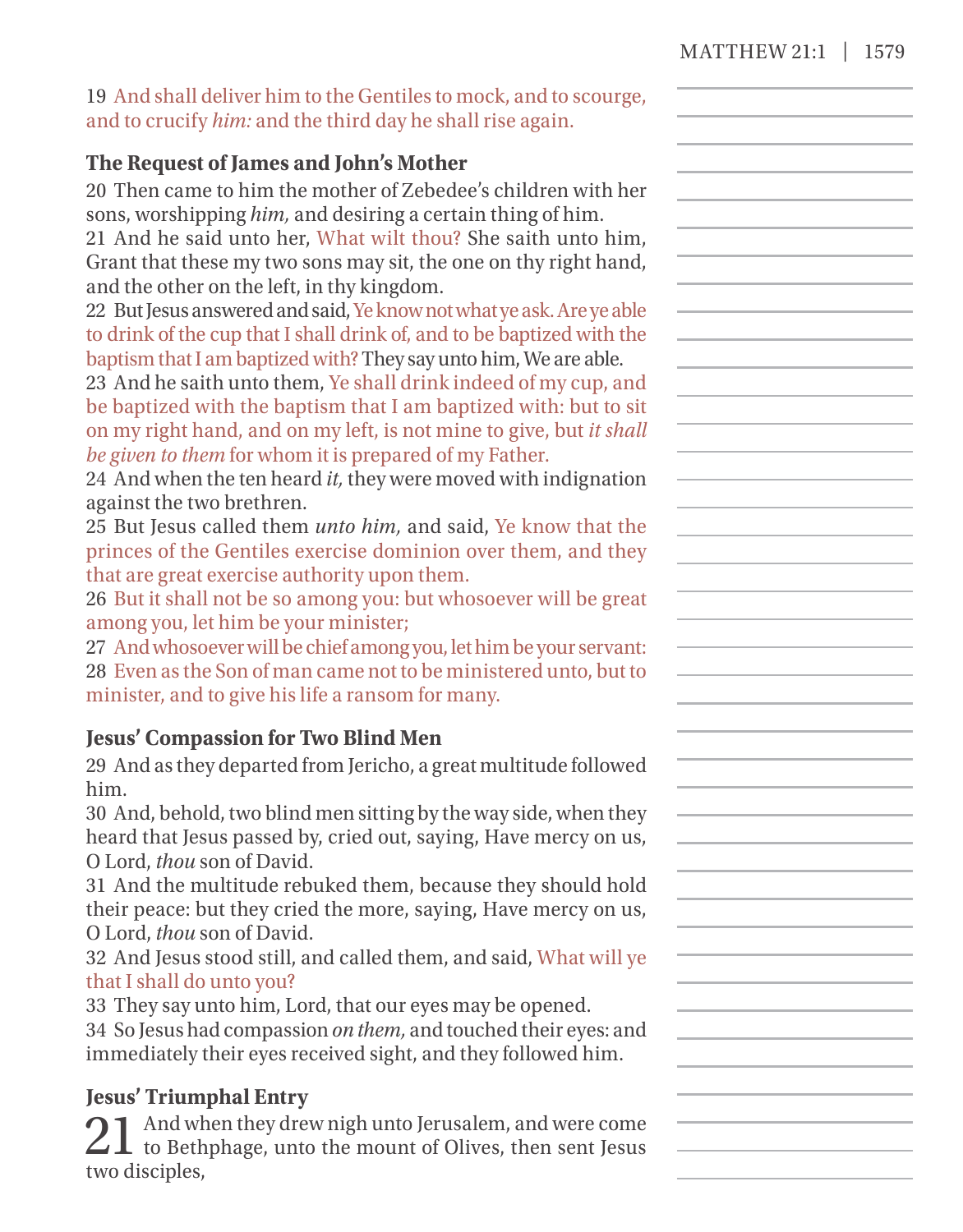#### 1580 | MATTHEW 21:2

2 Saying unto them, Go into the village over against you, and straightway ye shall find an ass tied, and a colt with her: loose *them,* and bring *them* unto me. 3 And if any *man* say ought unto you, ye shall say, The Lord hath need of them; and straightway he will send them. 4 All this was done, that it might be fulfilled which was spoken by the prophet, saying, 5 Tell ye the daughter of Sion, Behold, thy King cometh unto thee, meek, and sitting upon an ass, and a colt the foal of an ass. 6 And the disciples went, and did as Jesus commanded them, 7 And brought the ass, and the colt, and put on them their clothes, and they set *him* thereon. 8 And a very great multitude spread their garments in the way; others cut down branches from the trees, and strawed *them* in the way. 9 And the multitudes that went before, and that followed, cried, saying, Hosanna to the son of David: Blessed *is* he that cometh in the name of the Lord; Hosanna in the highest. 10 And when he was come into Jerusalem, all the city was moved, saying, Who is this? 11 And the multitude said, This is Jesus the prophet of Nazareth of Galilee. **Jesus Cleanses the Temple** 12 And Jesus went into the temple of God, and cast out all them that sold and bought in the temple, and overthrew the tables of the moneychangers, and the seats of them that sold doves, 13 And said unto them, It is written, My house shall be called the house of prayer; but ye have made it a den of thieves. 14 And the blind and the lame came to him in the temple; and he healed them. 15 And when the chief priests and scribes saw the wonderful things that he did, and the children crying in the temple, and saying, Hosanna to the son of David; they were sore displeased, 16 And said unto him, Hearest thou what these say? And Jesus saith unto them, Yea; have ye never read, Out of the mouth of babes and sucklings thou hast perfected praise? 17 And he left them, and went out of the city into Bethany; and he lodged there. **The Withered Fig Tree** 18 Now in the morning as he returned into the city, he hungered. 19 And when he saw a fig tree in the way, he came to it, and found nothing thereon, but leaves only, and said unto it, Let no fruit grow on thee henceforward for ever. And presently the fig tree withered away.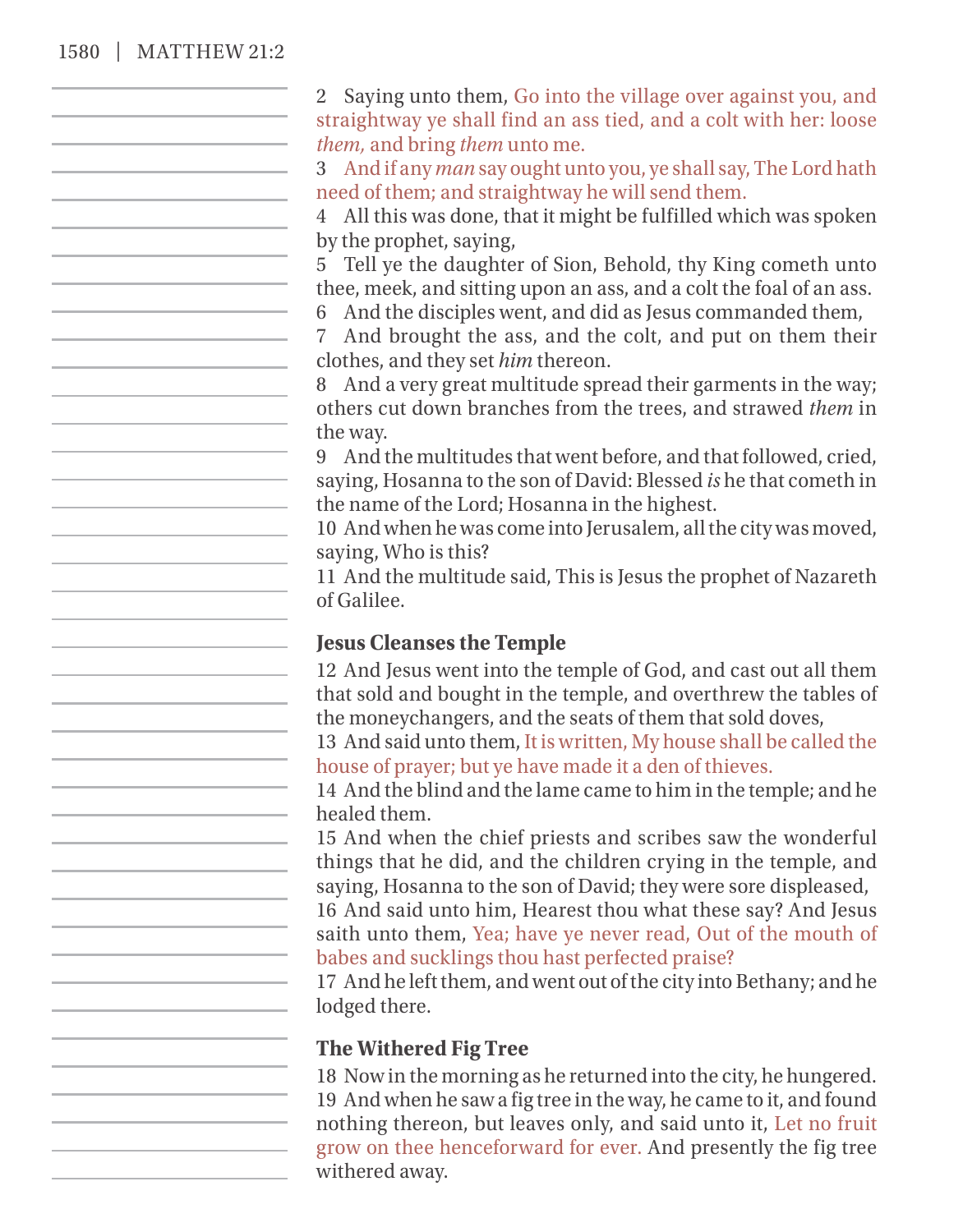| 20 And when the disciples saw it, they marvelled, saying, How<br>soon is the fig tree withered away! |  |
|------------------------------------------------------------------------------------------------------|--|
| 21 Jesus answered and said unto them, Verily I say unto you, If ye                                   |  |
| have faith, and doubt not, ye shall not only do this which is done                                   |  |
| to the fig tree, but also if ye shall say unto this mountain, Be thou                                |  |
| removed, and be thou cast into the sea; it shall be done.                                            |  |
| 22 And all things, whatsoever ye shall ask in prayer, believing, ye                                  |  |
| shall receive.                                                                                       |  |
| 23 And when he was come into the temple, the chief priests and                                       |  |
| the elders of the people came unto him as he was teaching, and                                       |  |
| said, By what authority doest thou these things? and who gave                                        |  |
| thee this authority?                                                                                 |  |
| 24 And Jesus answered and said unto them, I also will ask you                                        |  |
| one thing, which if ye tell me, I in like wise will tell you by what                                 |  |
| authority I do these things.                                                                         |  |
| 25 The baptism of John, whence was it? from heaven, or of men?                                       |  |
| And they reasoned with themselves, saying, If we shall say, From                                     |  |
| heaven; he will say unto us, Why did ye not then believe him?                                        |  |
| 26 But if we shall say, Of men; we fear the people; for all hold John                                |  |
| as a prophet.                                                                                        |  |
| 27 And they answered Jesus, and said, We cannot tell. And he said                                    |  |
| unto them, Neither tell I you by what authority I do these things.                                   |  |
|                                                                                                      |  |
| <b>The Parable of Two Sons</b>                                                                       |  |
| 28 But what think ye? A certain man had two sons; and he came                                        |  |
|                                                                                                      |  |
| to the first, and said, Son, go work to day in my vineyard.                                          |  |
| 29 He answered and said, I will not: but afterward he repented,                                      |  |
| and went.                                                                                            |  |
| 30 And he came to the second, and said likewise. And he an-                                          |  |
| swered and said, I go, sir: and went not.                                                            |  |
| 31 Whether of them twain did the will of his father? They say                                        |  |
| unto him, The first. Jesus saith unto them, Verily I say unto you,                                   |  |
| That the publicans and the harlots go into the kingdom of God                                        |  |
| before you.                                                                                          |  |
| 32 For John came unto you in the way of righteousness, and ye                                        |  |
| believed him not: but the publicans and the harlots believed                                         |  |
| him: and ye, when ye had seen it, repented not afterward, that ye                                    |  |
| might believe him.                                                                                   |  |
| The Parable of the Vineyard                                                                          |  |
| 33 Hear another parable: There was a certain householder,                                            |  |
| which planted a vineyard, and hedged it round about, and digged                                      |  |
| a winepress in it, and built a tower, and let it out to husbandmen,                                  |  |
|                                                                                                      |  |
| and went into a far country:                                                                         |  |
| 34 And when the time of the fruit drew near, he sent his servants                                    |  |
| to the husbandmen, that they might receive the fruits of it.                                         |  |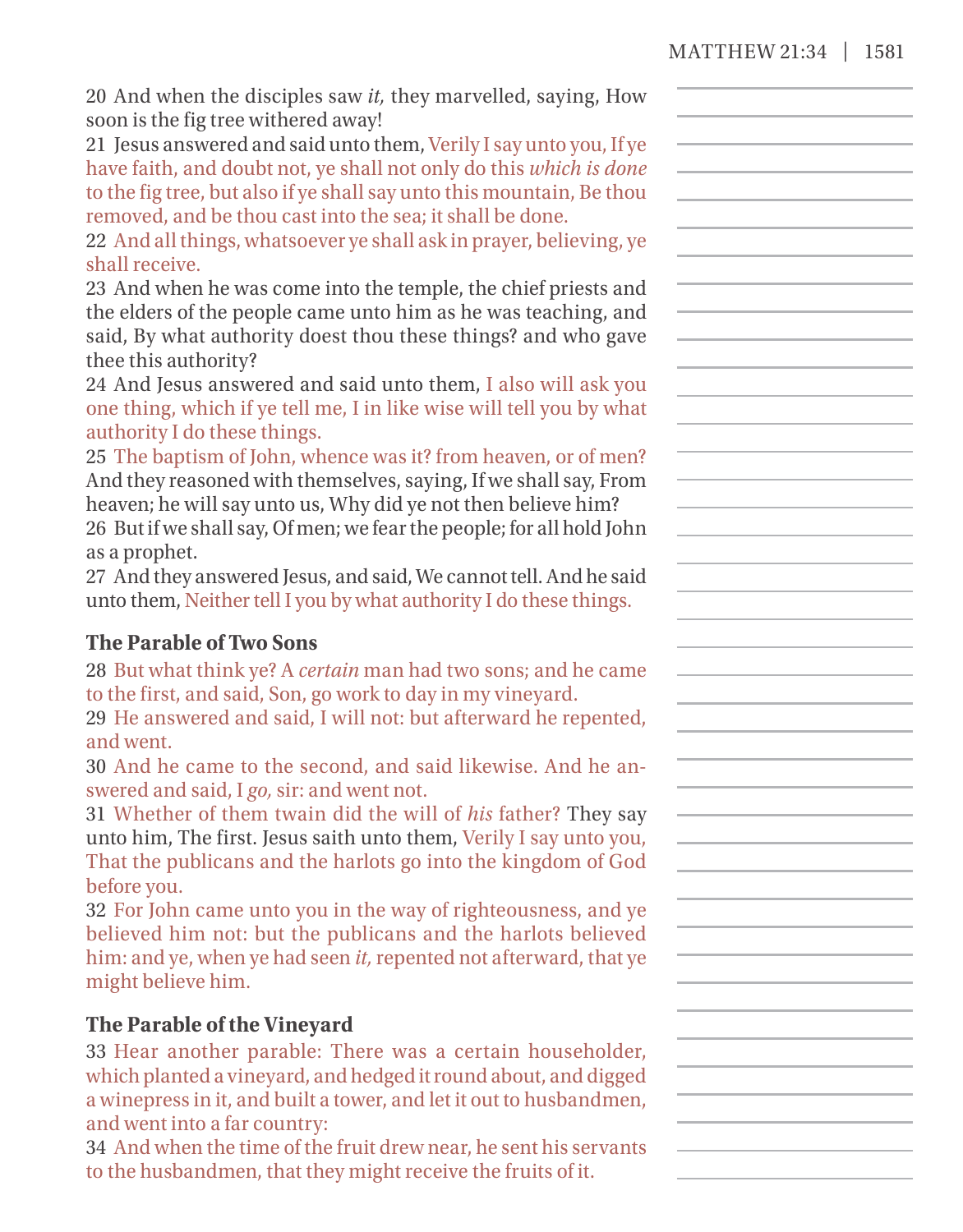## 1582 | MATTHEW 21:35

| 35 And the husbandmen took his servants, and beat one, and                                                                              |
|-----------------------------------------------------------------------------------------------------------------------------------------|
| killed another, and stoned another.                                                                                                     |
| 36 Again, he sent other servants more than the first: and they did<br>unto them likewise.                                               |
| 37 But last of all he sent unto them his son, saying, They will rev-                                                                    |
| erence my son.                                                                                                                          |
| 38 But when the husbandmen saw the son, they said among                                                                                 |
| themselves, This is the heir; come, let us kill him, and let us seize                                                                   |
| on his inheritance.                                                                                                                     |
| 39 And they caught him, and cast him out of the vineyard, and                                                                           |
| slew him.                                                                                                                               |
| 40 When the lord therefore of the vineyard cometh, what will he                                                                         |
| do unto those husbandmen?                                                                                                               |
| 41 They say unto him, He will miserably destroy those wicked<br>men, and will let out his vineyard unto other husbandmen, which         |
| shall render him the fruits in their seasons.                                                                                           |
| 42 Jesus saith unto them, Did ye never read in the scriptures, The                                                                      |
| stone which the builders rejected, the same is become the head of                                                                       |
| the corner: this is the Lord's doing, and it is marvellous in our eyes?                                                                 |
| 43 Therefore say I unto you, The kingdom of God shall be taken                                                                          |
| from you, and given to a nation bringing forth the fruits thereof.<br>44 And whosoever shall fall on this stone shall be broken: but on |
| whomsoever it shall fall, it will grind him to powder.                                                                                  |
| 45 And when the chief priests and Pharisees had heard his para-                                                                         |
| bles, they perceived that he spake of them.                                                                                             |
| 46 But when they sought to lay hands on him, they feared the                                                                            |
| multitude, because they took him for a prophet.                                                                                         |
|                                                                                                                                         |
| The Parable of the Wedding Banquet                                                                                                      |
| $22$ And Jesus answered and spake unto them again by para-<br>                                                                          |
| 2 The kingdom of heaven is like unto a certain king, which                                                                              |
| made a marriage for his son,                                                                                                            |
| 3 And sent forth his servants to call them that were bidden to                                                                          |
| the wedding: and they would not come.                                                                                                   |
| Again, he sent forth other servants, saying, Tell them which<br>$\overline{4}$                                                          |
| are bidden, Behold, I have prepared my dinner: my oxen and my                                                                           |
| fatlings are killed, and all things are ready: come unto the marriage.                                                                  |
| 5 But they made light of it, and went their ways, one to his farm,<br>another to his merchandise:                                       |
| 6 And the remnant took his servants, and intreated them spite-                                                                          |
| fully, and slew them.                                                                                                                   |
| 7 But when the king heard <i>thereof</i> , he was wroth: and he sent                                                                    |
| forth his armies, and destroyed those murderers, and burned up                                                                          |
| their city.                                                                                                                             |
|                                                                                                                                         |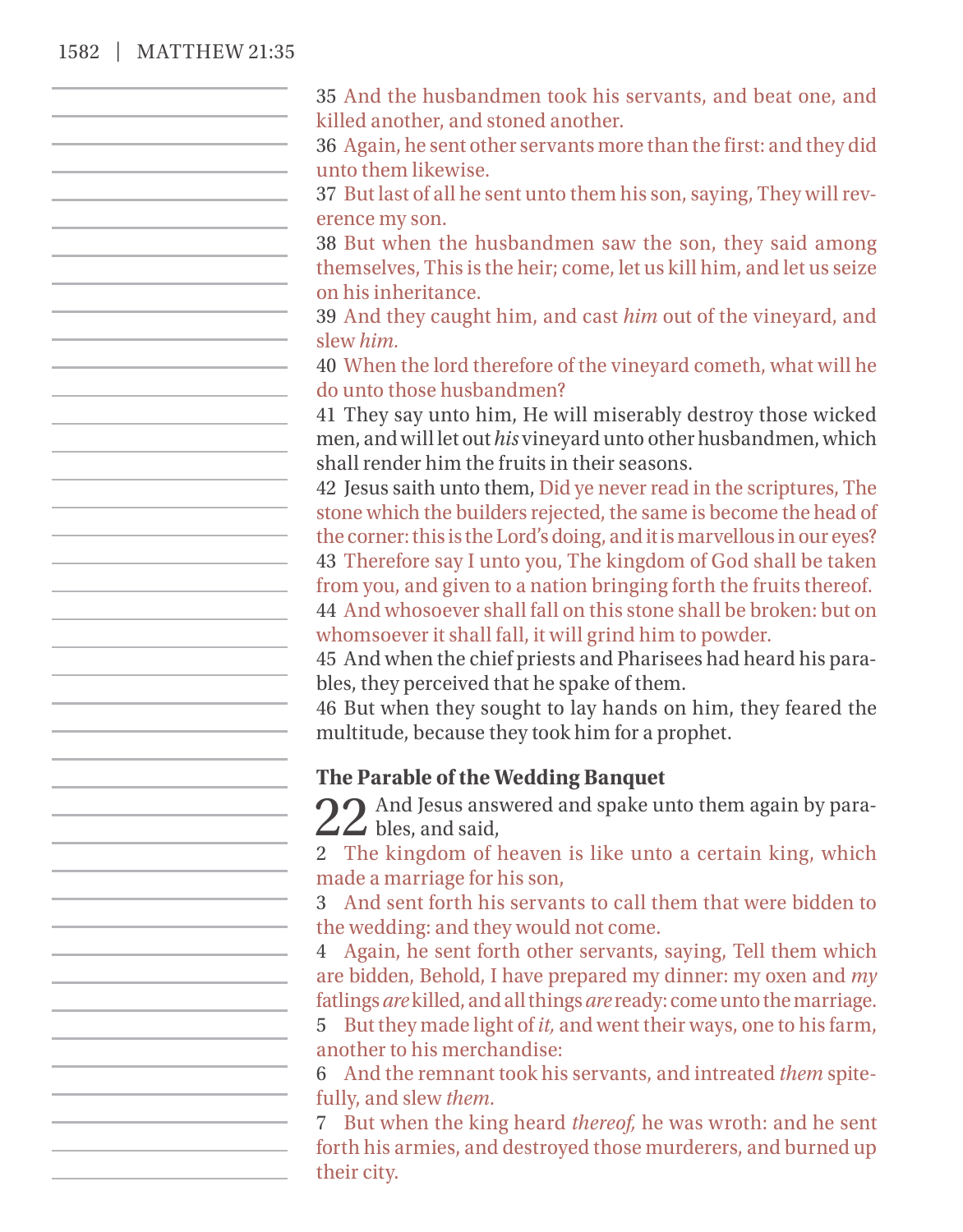| 8 Then saith he to his servants, The wedding is ready, but they |  |
|-----------------------------------------------------------------|--|
| which were bidden were not worthy.                              |  |

9 Go ye therefore into the highways, and as many as ye shall find, bid to the marriage.

10 So those servants went out into the highways, and gathered together all as many as they found, both bad and good: and the wedding was furnished with guests.

11 And when the king came in to see the guests, he saw there a man which had not on a wedding garment:

12 And he saith unto him, Friend, how camest thou in hither not having a wedding garment? And he was speechless.

13 Then said the king to the servants, Bind him hand and foot, and take him away, and cast *him* into outer darkness; there shall be weeping and gnashing of teeth.

14 For many are called, but few *are* chosen.

## **Render Tribute to Caesar and to God**

15 Then went the Pharisees, and took counsel how they might entangle him in *his* talk.

16 And they sent out unto him their disciples with the Herodians, saying, Master, we know that thou art true, and teachest the way of God in truth, neither carest thou for any *man:* for thou regardest not the person of men.

17 Tell us therefore, What thinkest thou? Is it lawful to give tribute unto Caesar, or not?

18 But Jesus perceived their wickedness, and said, Why tempt ye me, *ye* hypocrites?

19 Shew me the tribute money. And they brought unto him a penny.

20 And he saith unto them, Whose*is*this image andsuperscription? 21 They say unto him, Caesar's. Then saith he unto them, Render therefore unto Caesar the things which are Caesar's; and unto God the things that are God's.

22 When they had heard *these words,* they marvelled, and left him, and went their way.

## **Teachings on the Resurrection**

23 The same day came to him the Sadducees, which say that there is no resurrection, and asked him,

24 Saying, Master, Moses said, If a man die, having no children, his brother shall marry his wife, and raise up seed unto his brother.

25 Now there were with us seven brethren: and the first, when he had married a wife, deceased, and, having no issue, left his wife unto his brother: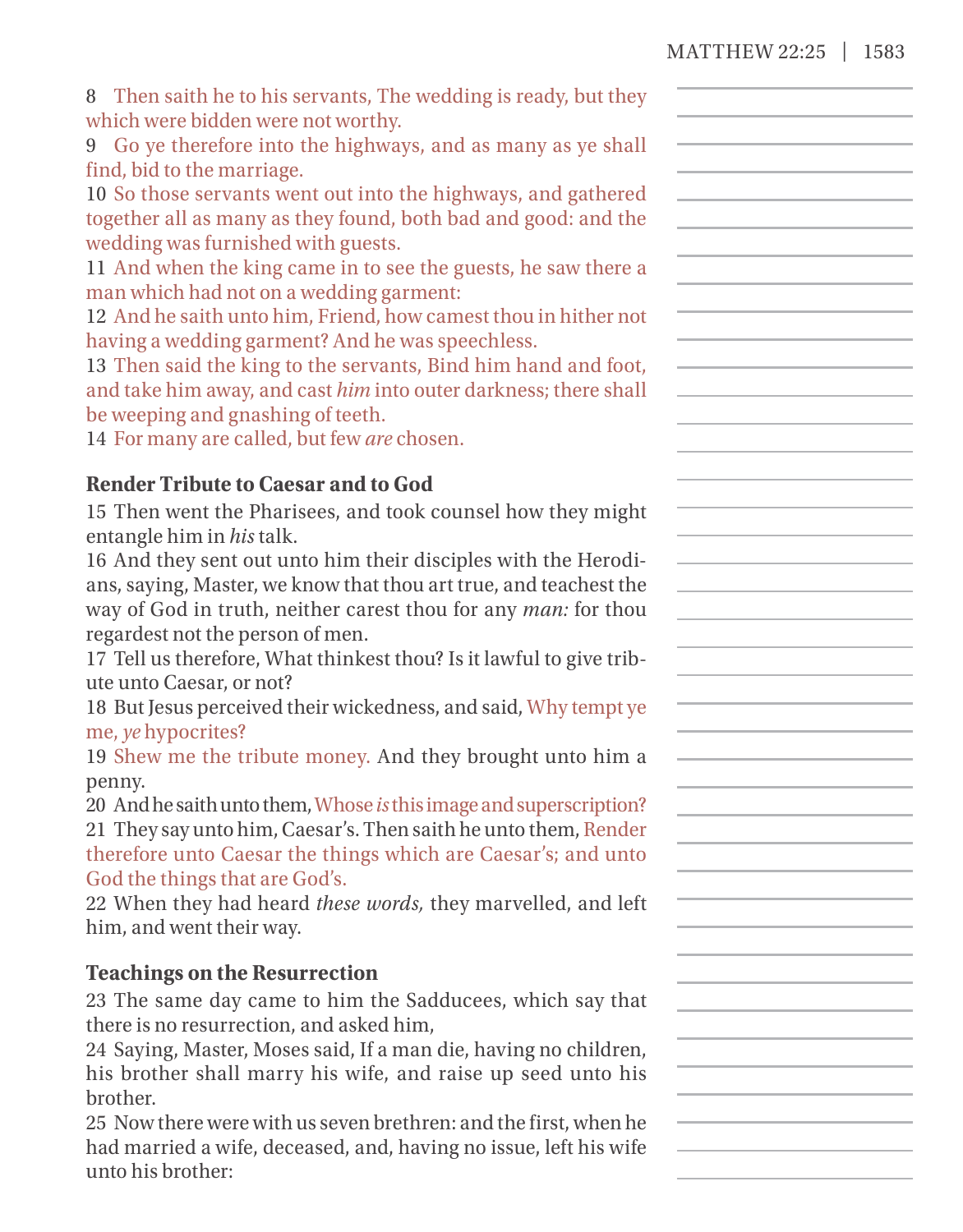## 1584 | MATTHEW 22:26

| 26 Likewise the second also, and the third, unto the seventh.                                                                 |
|-------------------------------------------------------------------------------------------------------------------------------|
| 27 And last of all the woman died also.<br>28 Therefore in the resurrection whose wife shall she be of the                    |
| seven? for they all had her.                                                                                                  |
| 29 Jesus answered and said unto them, Ye do err, not knowing<br>the scriptures, nor the power of God.                         |
| 30 For in the resurrection they neither marry, nor are given in                                                               |
| marriage, but are as the angels of God in heaven.                                                                             |
| 31 But as touching the resurrection of the dead, have ye not read                                                             |
| that which was spoken unto you by God, saying,                                                                                |
| 32 I am the God of Abraham, and the God of Isaac, and the God<br>of Jacob? God is not the God of the dead, but of the living. |
| 33 And when the multitude heard this, they were astonished at                                                                 |
| his doctrine.                                                                                                                 |
| The First and Great Commandment                                                                                               |
| 34 But when the Pharisees had heard that he had put the Sad-                                                                  |
| ducees to silence, they were gathered together.                                                                               |
| 35 Then one of them, which was a lawyer, asked him a question,                                                                |
| tempting him, and saying,                                                                                                     |
| 36 Master, which is the great commandment in the law?                                                                         |
| 37 Jesus said unto him, Thou shalt love the Lord thy God with all                                                             |
| thy heart, and with all thy soul, and with all thy mind.                                                                      |
| 38 This is the first and great commandment.                                                                                   |
| 39 And the second is like unto it, Thou shalt love thy neighbour                                                              |
| as thyself.                                                                                                                   |
| 40 On these two commandments hang all the law and the prophets.                                                               |
| <b>Pharisees Questioned</b>                                                                                                   |
| 41 While the Pharisees were gathered together, Jesus asked                                                                    |
| them.                                                                                                                         |
| 42 Saying, What think ye of Christ? whose son is he? They say                                                                 |
| unto him, The son of David.                                                                                                   |
| 43 He saith unto them, How then doth David in spirit call him                                                                 |
| Lord, saying,                                                                                                                 |
| 44 The LORD said unto my Lord, Sit thou on my right hand, till I                                                              |
| make thine enemies thy footstool?                                                                                             |
| 45 If David then call him Lord, how is he his son?                                                                            |
| 46 And no man was able to answer him a word, neither durst any<br>man from that day forth ask him any more questions.         |
|                                                                                                                               |
| <b>The Scribes and Pharisees</b>                                                                                              |
| <b>O</b> Then spake Jesus to the multitude, and to his disciples,                                                             |
| $\mathbf{\Delta}$ 2 Saying, The scribes and the Pharisees sit in Moses' seat:                                                 |
| 3 All therefore whatsoever they bid you observe, that observe                                                                 |
| and do; but do not ye after their works: for they say, and do not.                                                            |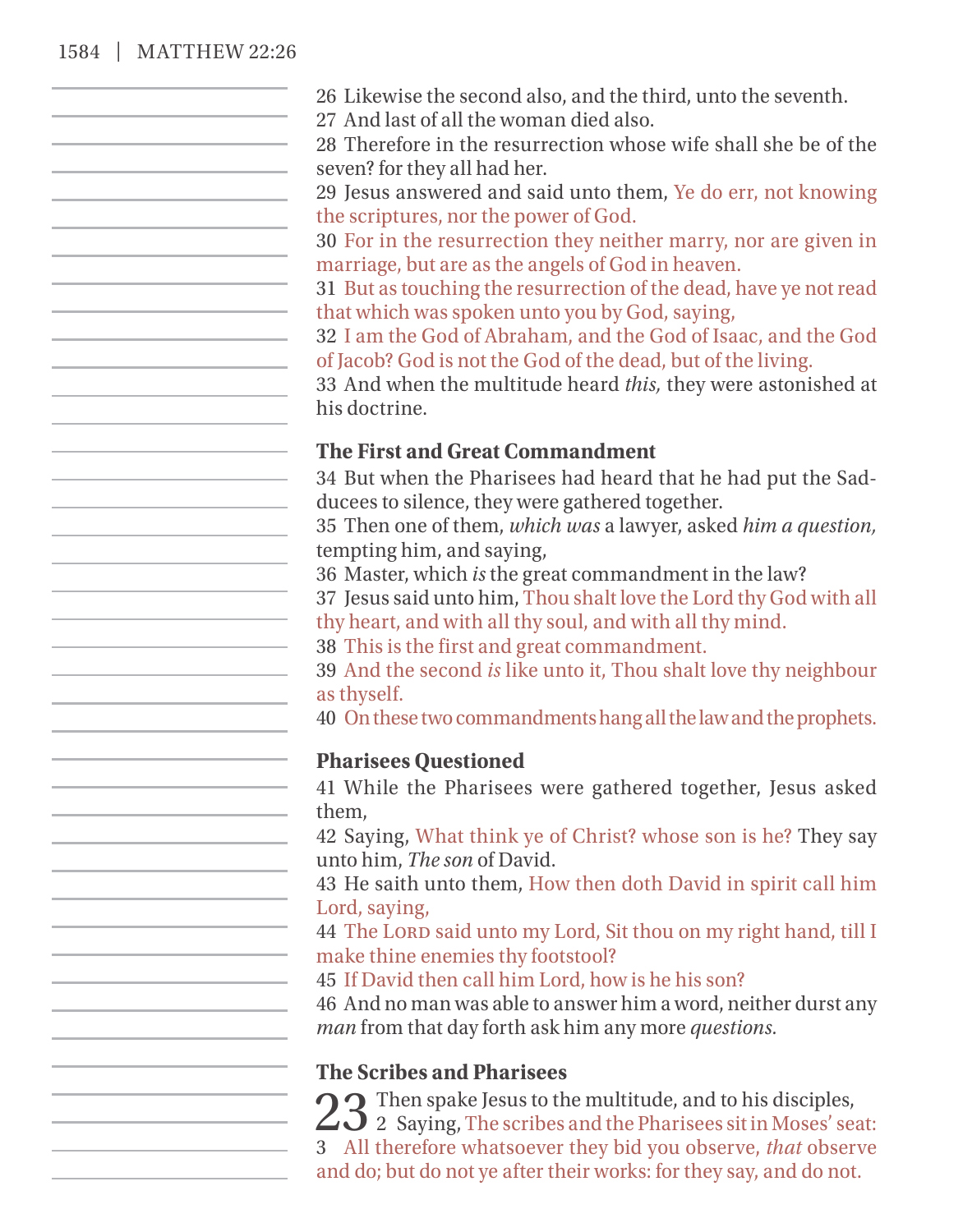| 4 For they bind heavy burdens and grievous to be borne, and lay<br>them on men's shoulders; but they themselves will not move them<br>with one of their fingers.             |  |
|------------------------------------------------------------------------------------------------------------------------------------------------------------------------------|--|
| <b>Hypocrisy Denounced</b>                                                                                                                                                   |  |
| 5 But all their works they do for to be seen of men: they make<br>broad their phylacteries, and enlarge the borders of their gar-                                            |  |
| ments,                                                                                                                                                                       |  |
| 6 And love the uppermost rooms at feasts, and the chief seats in                                                                                                             |  |
| the synagogues,<br>7 And greetings in the markets, and to be called of men, Rabbi,<br>Rabbi.                                                                                 |  |
| 8 But be not ye called Rabbi: for one is your Master, even Christ;<br>and all ye are brethren.                                                                               |  |
| 9 And call no <i>man</i> your father upon the earth: for one is your<br>Father, which is in heaven.                                                                          |  |
| 10 Neither be ye called masters: for one is your Master, even<br>Christ.                                                                                                     |  |
| 11 But he that is greatest among you shall be your servant.<br>12 And whosoever shall exalt himself shall be abased; and he<br>that shall humble himself shall be exalted.   |  |
| 13 But woe unto you, scribes and Pharisees, hypocrites! for ye<br>shut up the kingdom of heaven against men: for ye neither go in                                            |  |
| yourselves, neither suffer ye them that are entering to go in.<br>14 Woe unto you, scribes and Pharisees, hypocrites! for ye devour                                          |  |
| widows' houses, and for a pretence make long prayer: therefore<br>ye shall receive the greater damnation.<br>15 Woe unto you, scribes and Pharisees, hypocrites! for ye com- |  |
| pass sea and land to make one proselyte, and when he is made,<br>ye make him twofold more the child of hell than yourselves.                                                 |  |
| <b>Woe on Scribes and Pharisees</b>                                                                                                                                          |  |
| 16 Woe unto you, ye blind guides, which say, Whosoever shall<br>swear by the temple, it is nothing; but whosoever shall swear by                                             |  |
| the gold of the temple, he is a debtor!<br>17 Ye fools and blind: for whether is greater, the gold, or the tem-<br>ple that sanctifieth the gold?                            |  |
| 18 And, Whosoever shall swear by the altar, it is nothing; but<br>whosoever sweareth by the gift that is upon it, he is guilty.                                              |  |
| 19 Ye fools and blind: for whether is greater, the gift, or the altar<br>that sanctifieth the gift?                                                                          |  |
| 20 Whoso therefore shall swear by the altar, sweareth by it, and<br>by all things thereon.                                                                                   |  |
| 21 And whoso shall swear by the temple, sweareth by it, and by<br>him that dwelleth therein.                                                                                 |  |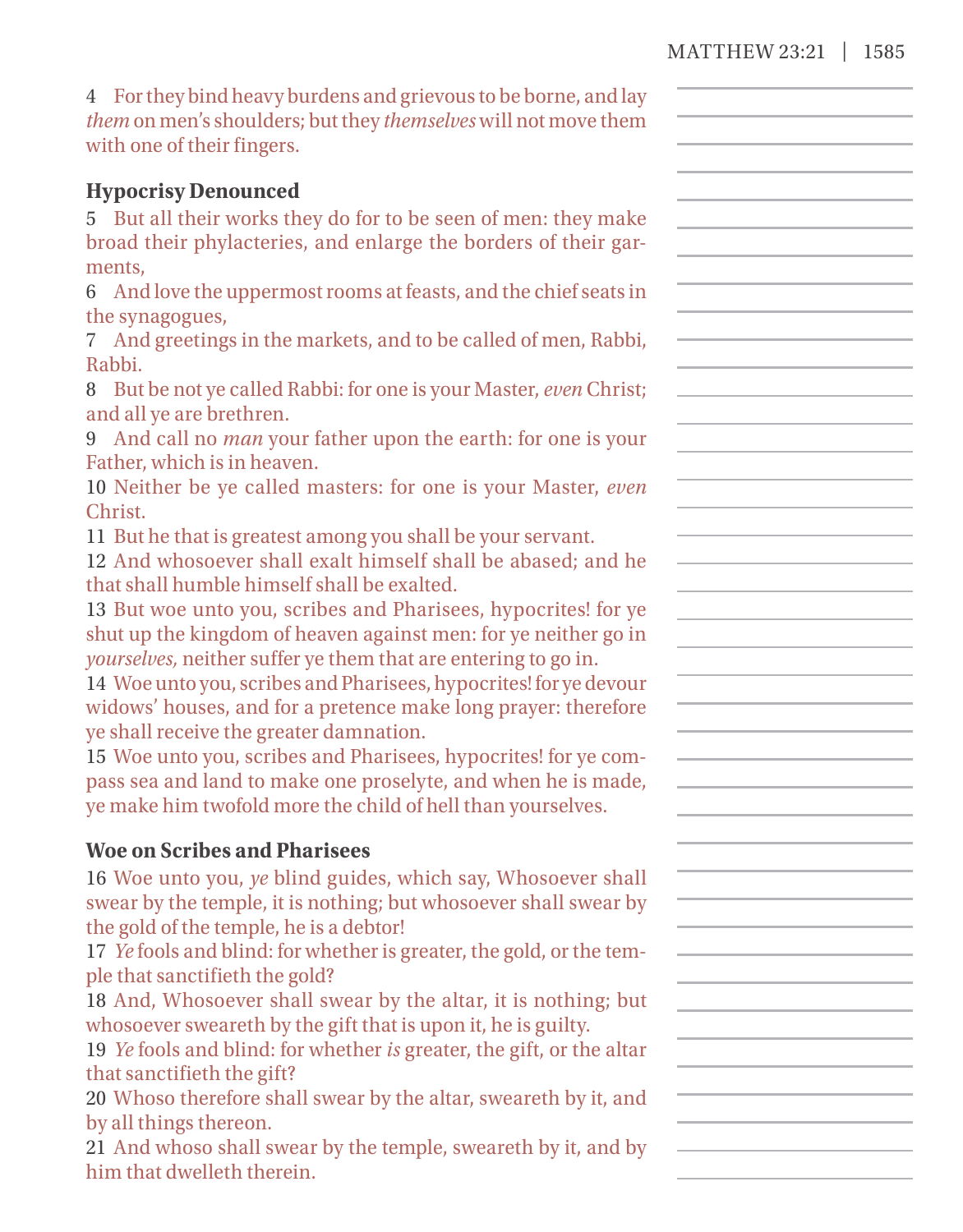#### 1586 | MATTHEW 23:22

22 And he that shall swear by heaven, sweareth by the throne of God, and by him that sitteth thereon. 23 Woe unto you, scribes and Pharisees, hypocrites! for ye pay tithe of mint and anise and cummin, and have omitted the weightier *matters* of the law, judgment, mercy, and faith: these ought ye to have done, and not to leave the other undone. 24 *Ye* blind guides, which strain at a gnat, and swallow a camel. 25 Woe unto you, scribes and Pharisees, hypocrites! for ye make clean the outside of the cup and of the platter, but within they are full of extortion and excess. 26 *Thou* blind Pharisee, cleanse first that *which is* within the cup and platter, that the outside of them may be clean also. 27 Woe unto you, scribes and Pharisees, hypocrites! for ye are like unto whited sepulchres, which indeed appear beautiful outward, but are within full of dead *men's* bones, and of all uncleanness. 28 Even so ye also outwardly appear righteous unto men, but within ye are full of hypocrisy and iniquity. 29 Woe unto you, scribes and Pharisees, hypocrites! because ye build the tombs of the prophets, and garnish the sepulchres of the righteous, 30 And say, If we had been in the days of our fathers, we would  $\mathcal{L}^{\mathcal{L}}(\mathcal{L}^{\mathcal{L}})$  and  $\mathcal{L}^{\mathcal{L}}(\mathcal{L}^{\mathcal{L}})$  . In the contribution of the  $\mathcal{L}^{\mathcal{L}}(\mathcal{L}^{\mathcal{L}})$ not have been partakers with them in the blood of the prophets. 31 Wherefore ye be witnesses unto yourselves, that ye are the children of them which killed the prophets. 32 Fill ye up then the measure of your fathers. 33 *Ye* serpents, *ye* generation of vipers, how can ye escape the damnation of hell? 34 Wherefore, behold, I send unto you prophets, and wise men, and scribes: and *some* of them ye shall kill and crucify; and *some* of them shall ye scourge in your synagogues, and persecute *them* from city to city: 35 That upon you may come all the righteous blood shed upon the earth, from the blood of righteous Abel unto the blood of Zacharias son of Barachias, whom ye slew between the temple and the altar. 36 Verily I say unto you, All these things shall come upon this generation. 37 O Jerusalem, Jerusalem, *thou* that killest the prophets, and stonest them which are sent unto thee, how often would I have gathered thy children together, even as a hen gathereth her chickens under *her* wings, and ye would not! 38 Behold, your house is left unto you desolate. 39 For I say unto you, Ye shall not see me henceforth, till ye shall say, Blessed *is* he that cometh in the name of the Lord.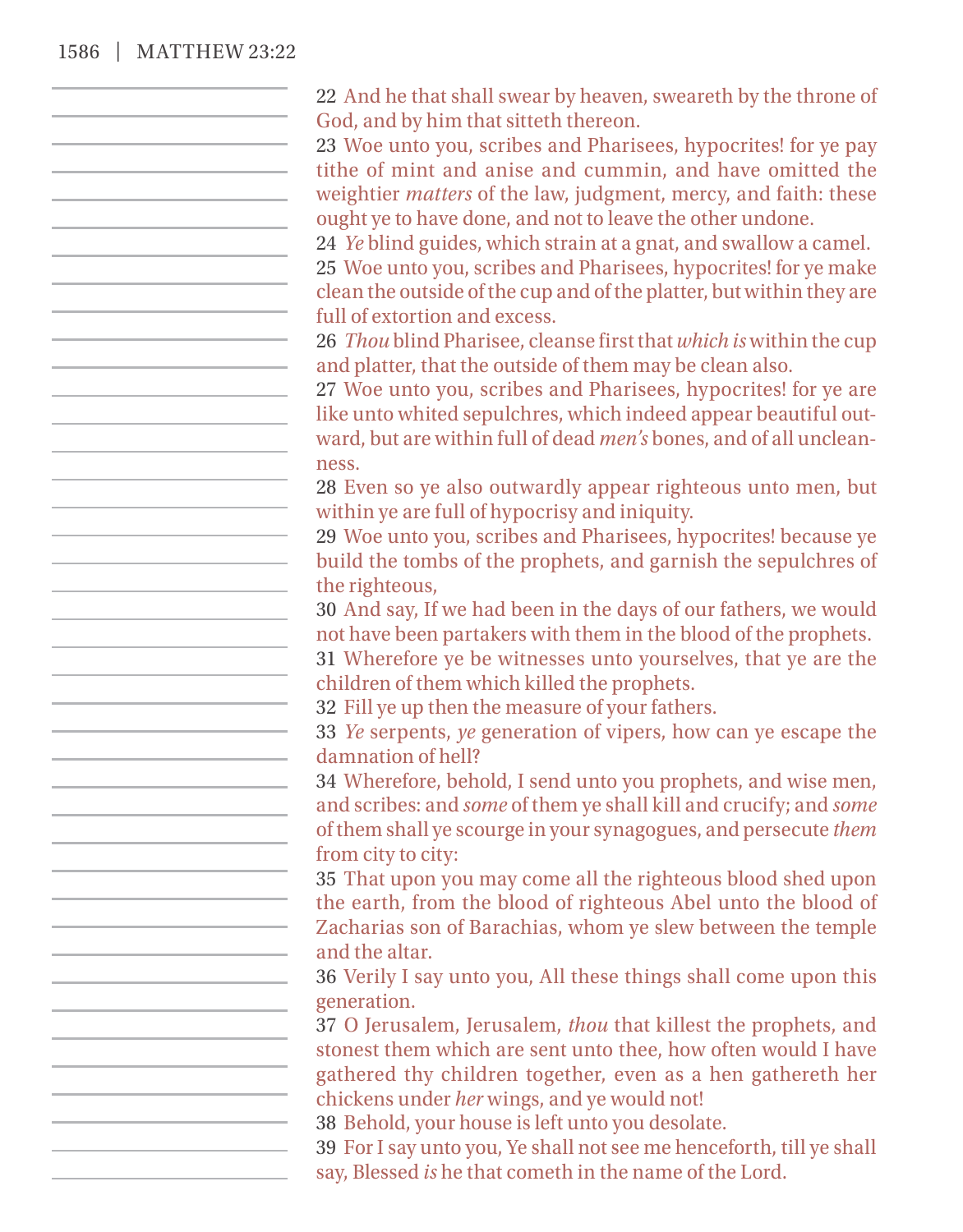## **Signs of the End**

| 24 And Jesus went out, and departed from the temple: and<br>24 his disciples came to <i>him</i> for to shew him the buildings |  |
|-------------------------------------------------------------------------------------------------------------------------------|--|
| of the temple.                                                                                                                |  |
| 2 And Jesus said unto them, See ye not all these things? verily I                                                             |  |
| say unto you, There shall not be left here one stone upon another,                                                            |  |
| that shall not be thrown down.                                                                                                |  |
| 3 And as he sat upon the mount of Olives, the disciples came unto                                                             |  |
| him privately, saying, Tell us, when shall these things be? and what                                                          |  |
| shall be the sign of thy coming, and of the end of the world?                                                                 |  |
| 4 And Jesus answered and said unto them, Take heed that no                                                                    |  |
| man deceive you.                                                                                                              |  |
| 5 For many shall come in my name, saying, I am Christ; and                                                                    |  |
| shall deceive many.                                                                                                           |  |
| 6 And ye shall hear of wars and rumours of wars: see that ye be                                                               |  |
| not troubled: for all these things must come to pass, but the end is                                                          |  |
| not yet.                                                                                                                      |  |
| 7 For nation shall rise against nation, and kingdom against                                                                   |  |
| kingdom: and there shall be famines, and pestilences, and earth-                                                              |  |
| quakes, in divers places.                                                                                                     |  |
| 8 All these are the beginning of sorrows.                                                                                     |  |
| 9 Then shall they deliver you up to be afflicted, and shall kill                                                              |  |
| you: and ye shall be hated of all nations for my name's sake.                                                                 |  |
| 10 And then shall many be offended, and shall betray one an-                                                                  |  |
| other, and shall hate one another.                                                                                            |  |
| 11 And many false prophets shall rise, and shall deceive many.                                                                |  |
| 12 And because iniquity shall abound, the love of many shall                                                                  |  |
| wax cold.                                                                                                                     |  |
| 13 But he that shall endure unto the end, the same shall be saved.                                                            |  |
| 14 And this gospel of the kingdom shall be preached in all the                                                                |  |
| world for a witness unto all nations; and then shall the end come.                                                            |  |
| The Coming of the Son of Man                                                                                                  |  |
| 15 When ye therefore shall see the abomination of desolation,                                                                 |  |
| spoken of by Daniel the prophet, stand in the holy place, (whoso                                                              |  |
| readeth, let him understand:)                                                                                                 |  |
| 16 Then let them which be in Judaea flee into the mountains:                                                                  |  |
| 17 Let him which is on the housetop not come down to take any                                                                 |  |
| thing out of his house:                                                                                                       |  |
| 18 Neither let him which is in the field return back to take his                                                              |  |
| clothes.                                                                                                                      |  |
| 19 And woe unto them that are with child, and to them that give                                                               |  |
| suck in those days!                                                                                                           |  |
| 20 But pray ye that your flight be not in the winter, neither on the                                                          |  |
| sabbath day:                                                                                                                  |  |
|                                                                                                                               |  |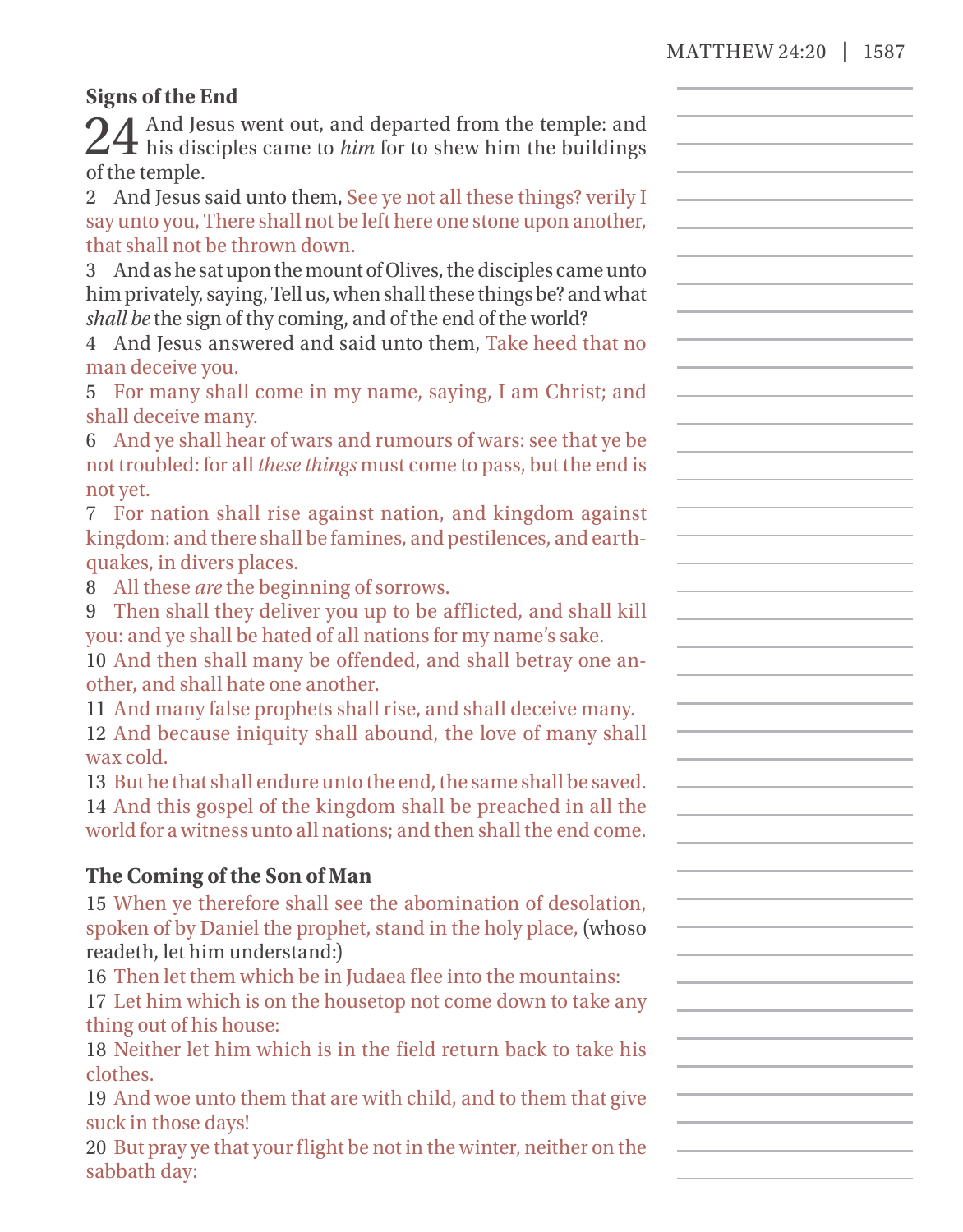## 1588 | MATTHEW 24:21

| 21 For then shall be great tribulation, such as was not since the                                  |
|----------------------------------------------------------------------------------------------------|
| beginning of the world to this time, no, nor ever shall be.                                        |
| 22 And except those days should be shortened, there should no                                      |
| flesh be saved: but for the elect's sake those days shall be short-                                |
| ened.                                                                                              |
| 23 Then if any man shall say unto you, Lo, here is Christ, or there;                               |
| believe it not.                                                                                    |
| 24 For there shall arise false Christs, and false prophets, and                                    |
| shall shew great signs and wonders; insomuch that, if it were pos-                                 |
| sible, they shall deceive the very elect.                                                          |
| 25 Behold, I have told you before.                                                                 |
| 26 Wherefore if they shall say unto you, Behold, he is in the desert;                              |
| go not forth: behold, he is in the secret chambers; believe it not.                                |
| 27 For as the lightning cometh out of the east, and shineth even                                   |
| unto the west; so shall also the coming of the Son of man be.                                      |
| 28 For wheresoever the carcase is, there will the eagles be gath-                                  |
| ered together.                                                                                     |
| 29 Immediately after the tribulation of those days shall the sun                                   |
| be darkened, and the moon shall not give her light, and the stars                                  |
| shall fall from heaven, and the powers of the heavens shall be                                     |
| shaken:                                                                                            |
| 30 And then shall appear the sign of the Son of man in heaven:                                     |
| and then shall all the tribes of the earth mourn, and they shall                                   |
| see the Son of man coming in the clouds of heaven with power                                       |
| and great glory.                                                                                   |
| 31 And he shall send his angels with a great sound of a trumpet,                                   |
| and they shall gather together his elect from the four winds, from                                 |
| one end of heaven to the other.                                                                    |
| 32 Now learn a parable of the fig tree; When his branch is yet ten-                                |
| der, and putteth forth leaves, ye know that summer is nigh:                                        |
| 33 So likewise ye, when ye shall see all these things, know that it                                |
| is near, even at the doors.                                                                        |
| 34 Verily I say unto you, This generation shall not pass, till all                                 |
| these things be fulfilled.                                                                         |
| 35 Heaven and earth shall pass away, but my words shall not                                        |
| pass away.                                                                                         |
|                                                                                                    |
| <b>God Knows the Day and Hour</b>                                                                  |
| 36 But of that day and hour knoweth no man, no, not the angels<br>of heaven, but my Father only.   |
| 37 But as the days of Noe were, so shall also the coming of the Son                                |
| of man be.                                                                                         |
| 38 For as in the days that were before the flood they were eat-                                    |
|                                                                                                    |
| ing and drinking, marrying and giving in marriage, until the day<br>that Noe entered into the ark, |
|                                                                                                    |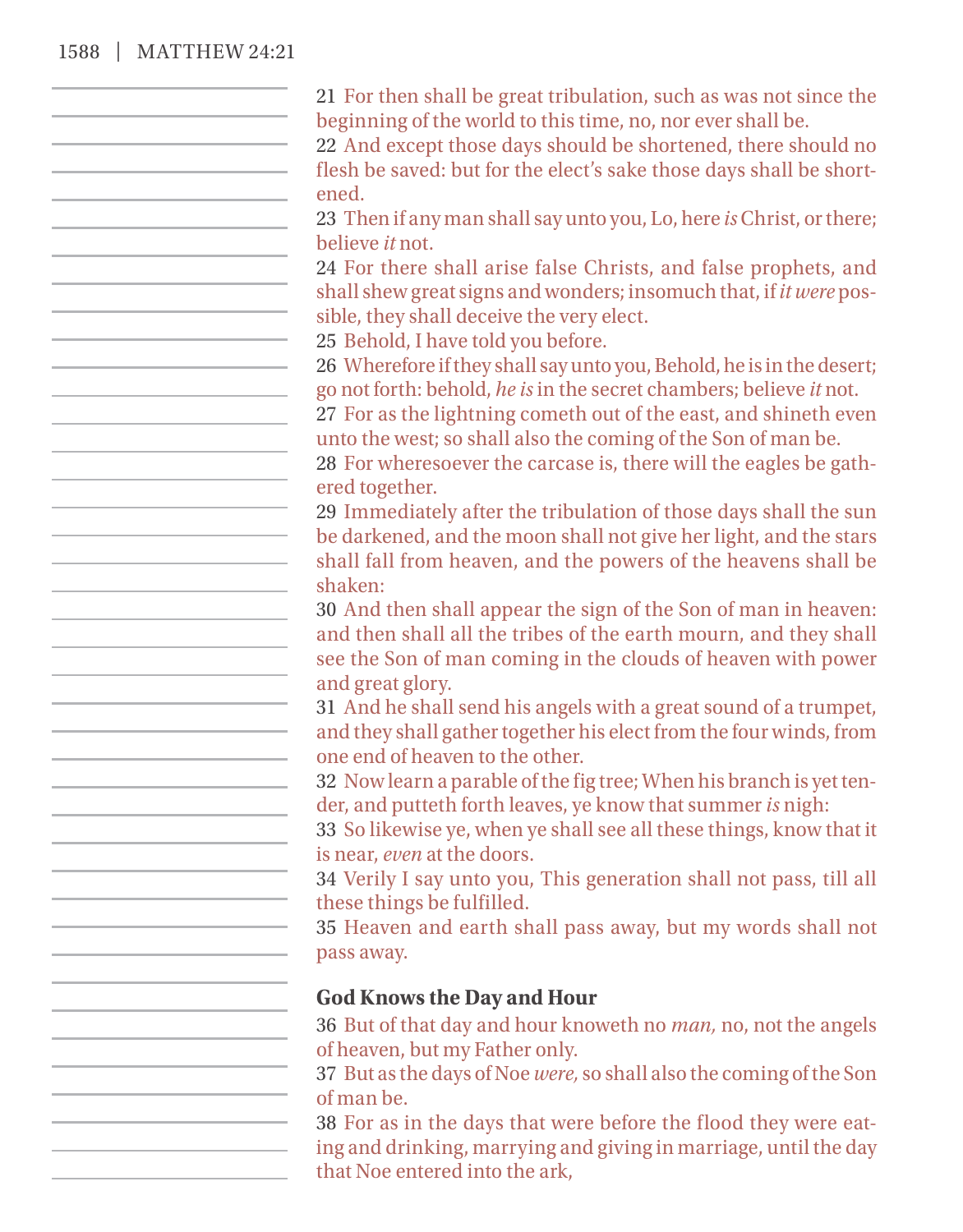| MATTHEW 25:9   1589 |  |
|---------------------|--|

| 39 And knew not until the flood came, and took them all away;                                                                     |  |
|-----------------------------------------------------------------------------------------------------------------------------------|--|
| so shall also the coming of the Son of man be.                                                                                    |  |
| 40 Then shall two be in the field; the one shall be taken, and the<br>other left.                                                 |  |
| 41 Two women shall be grinding at the mill; the one shall be tak-                                                                 |  |
| en, and the other left.                                                                                                           |  |
| 42 Watch therefore: for ye know not what hour your Lord doth                                                                      |  |
| come.                                                                                                                             |  |
| 43 But know this, that if the goodman of the house had known in                                                                   |  |
| what watch the thief would come, he would have watched, and                                                                       |  |
| would not have suffered his house to be broken up.                                                                                |  |
| 44 Therefore be ye also ready: for in such an hour as ye think not                                                                |  |
| the Son of man cometh.                                                                                                            |  |
| 45 Who then is a faithful and wise servant, whom his lord hath                                                                    |  |
| made ruler over his household, to give them meat in due season?<br>46 Blessed is that servant, whom his lord when he cometh shall |  |
| find so doing.                                                                                                                    |  |
| 47 Verily I say unto you, That he shall make him ruler over all his                                                               |  |
| goods.                                                                                                                            |  |
| 48 But and if that evil servant shall say in his heart, My lord de-                                                               |  |
| layeth his coming;                                                                                                                |  |
| 49 And shall begin to smite his fellowservants, and to eat and                                                                    |  |
| drink with the drunken;                                                                                                           |  |
| 50 The lord of that servant shall come in a day when he looketh                                                                   |  |
| not for him, and in an hour that he is not aware of,                                                                              |  |
| 51 And shall cut him asunder, and appoint him his portion with                                                                    |  |
| the hypocrites: there shall be weeping and gnashing of teeth.                                                                     |  |
| <b>Readiness and Stewardship</b>                                                                                                  |  |
| $\bigcap$ $\Box$ Then shall the kingdom of heaven be likened unto ten vir-                                                        |  |
| $\angle$ 3 gins, which took their lamps, and went forth to meet the                                                               |  |
| bridegroom.                                                                                                                       |  |
| 2 And five of them were wise, and five were foolish.                                                                              |  |
| 3 They that were foolish took their lamps, and took no oil with                                                                   |  |
| them:                                                                                                                             |  |
| 4 But the wise took oil in their vessels with their lamps.                                                                        |  |
| 5 While the bridegroom tarried, they all slumbered and slept.<br>6 And at midnight there was a cry made, Behold, the bride-       |  |
| groom cometh; go ye out to meet him.                                                                                              |  |
| 7 Then all those virgins arose, and trimmed their lamps.                                                                          |  |
| 8 And the foolish said unto the wise, Give us of your oil; for our                                                                |  |
| lamps are gone out.                                                                                                               |  |
| 9 But the wise answered, saying, Not so; lest there be not enough                                                                 |  |
| for us and you: but go ye rather to them that sell, and buy for your-                                                             |  |
| selves.                                                                                                                           |  |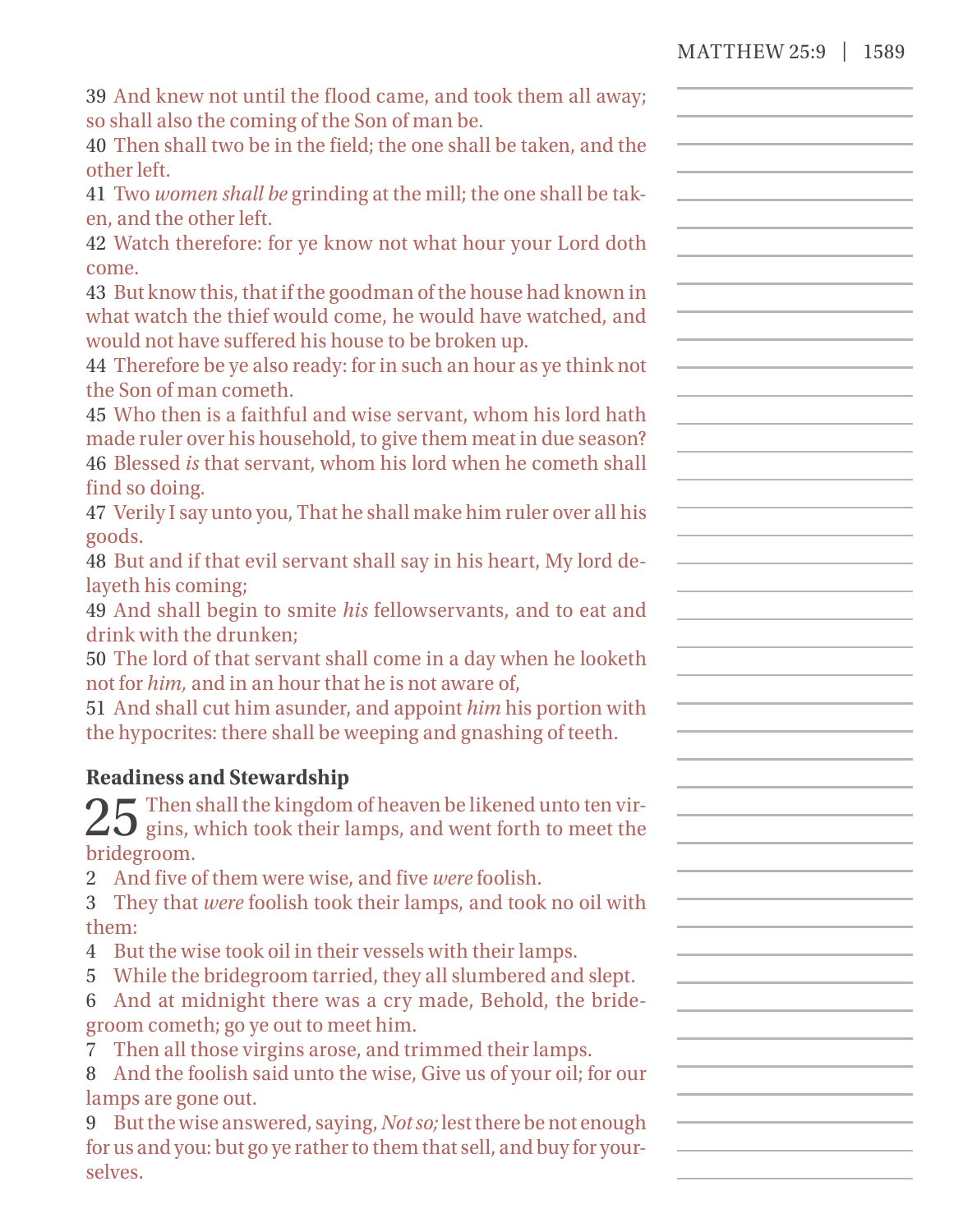#### 1590 | MATTHEW 25:10

10 And while they went to buy, the bridegroom came; and they that were ready went in with him to the marriage: and the door was shut. 11 Afterward came also the other virgins, saying, Lord, Lord, open to us. 12 But he answered and said, Verily I say unto you, I know you not. 13 Watch therefore, for ye know neither the day nor the hour wherein the Son of man cometh. 14 For *the kingdom of heaven is* as a man travelling into a far country, *who* called his own servants, and delivered unto them his goods. 15 And unto one he gave five talents, to another two, and to another one; to every man according to his several ability; and straightway took his journey. 16 Then he that had received the five talents went and traded with the same, and made *them* other five talents. 17 And likewise he that *had received* two, he also gained other two. 18 But he that had received one went and digged in the earth, and hid his lord's money. 19 After a long time the lord of those servants cometh, and reckoneth with them. 20 And so he that had received five talents came and brought other five talents, saying, Lord, thou deliveredst unto me five talents: behold, I have gained beside them five talents more. 21 His lord said unto him, Well done, *thou* good and faithful servant: thou hast been faithful over a few things, I will make thee ruler over many things: enter thou into the joy of thy lord. 22 He also that had received two talents came and said, Lord, thou deliveredst unto me two talents: behold, I have gained two other talents beside them. 23 His lord said unto him, Well done, good and faithful servant; thou hast been faithful over a few things, I will make thee ruler over many things: enter thou into the joy of thy lord. 24 Then he which had received the one talent came and said, Lord, I knew thee that thou art an hard man, reaping where thou hast not sown, and gathering where thou hast not strawed: 25 And I was afraid, and went and hid thy talent in the earth: lo, *there* thou hast *that is* thine. 26 His lord answered and said unto him, *Thou* wicked and slothful servant, thou knewest that I reap where I sowed not, and gather where I have not strawed: 27 Thou oughtest therefore to have put my money to the exchangers, and *then* at my coming I should have received mine own with usury.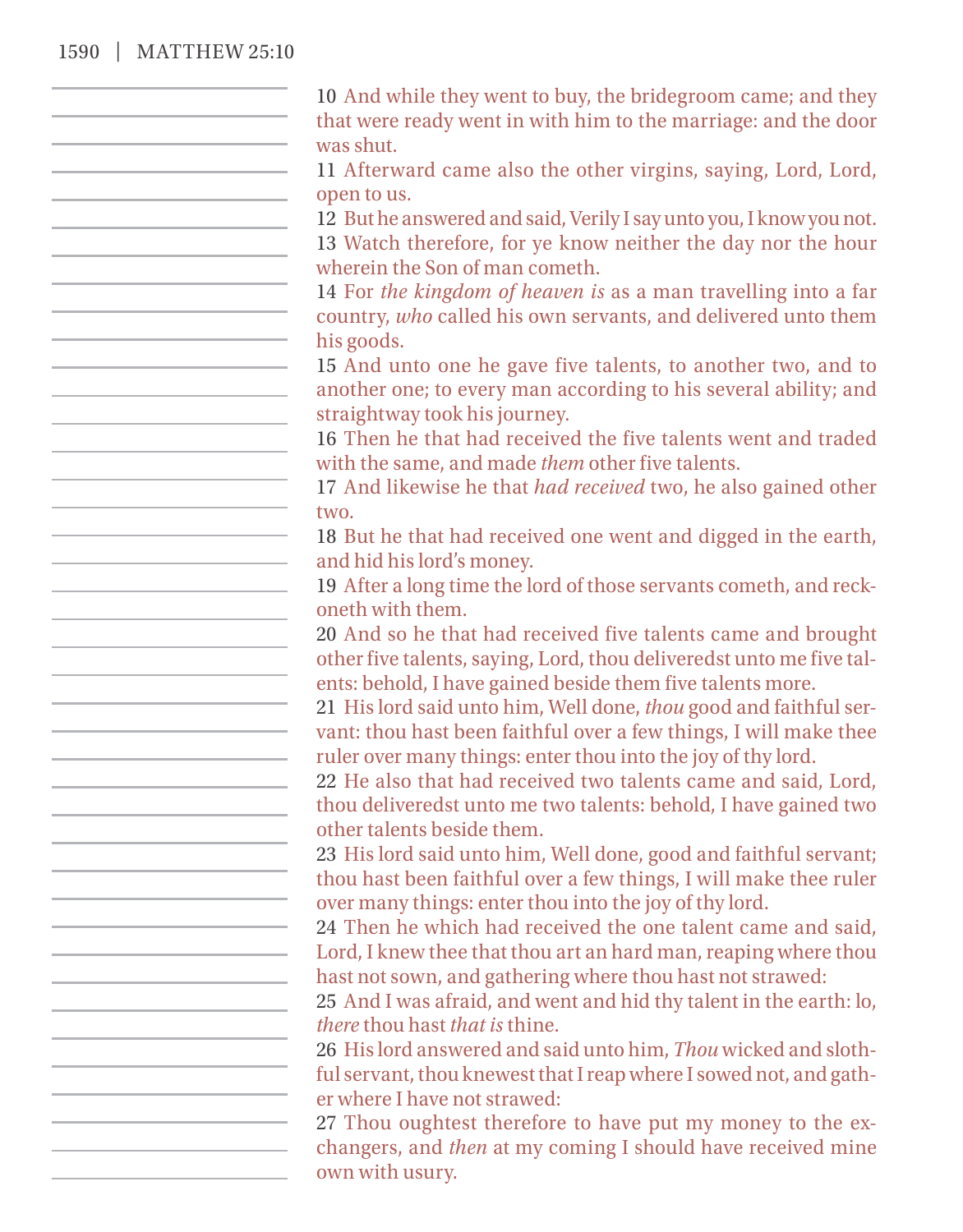| 28 Take therefore the talent from him, and give it unto him which                                                              |  |
|--------------------------------------------------------------------------------------------------------------------------------|--|
| hath ten talents.                                                                                                              |  |
| 29 For unto every one that hath shall be given, and he shall have                                                              |  |
| abundance: but from him that hath not shall be taken away even                                                                 |  |
| that which he hath.                                                                                                            |  |
| 30 And cast ye the unprofitable servant into outer darkness:                                                                   |  |
| there shall be weeping and gnashing of teeth.                                                                                  |  |
| The Separation of Sheep and Goats                                                                                              |  |
| 31 When the Son of man shall come in his glory, and all the holy                                                               |  |
| angels with him, then shall he sit upon the throne of his glory:                                                               |  |
| 32 And before him shall be gathered all nations: and he shall                                                                  |  |
| separate them one from another, as a shepherd divideth his                                                                     |  |
| sheep from the goats:                                                                                                          |  |
| 33 And he shall set the sheep on his right hand, but the goats on                                                              |  |
| the left.                                                                                                                      |  |
| 34 Then shall the King say unto them on his right hand, Come, ye                                                               |  |
| blessed of my Father, inherit the kingdom prepared for you from                                                                |  |
| the foundation of the world:                                                                                                   |  |
| 35 For I was an hungred, and ye gave me meat: I was thirsty, and                                                               |  |
| ye gave me drink: I was a stranger, and ye took me in:                                                                         |  |
| 36 Naked, and ye clothed me: I was sick, and ye visited me: I was                                                              |  |
| in prison, and ye came unto me.                                                                                                |  |
| 37 Then shall the righteous answer him, saying, Lord, when saw                                                                 |  |
| we thee an hungred, and fed thee? or thirsty, and gave thee drink?                                                             |  |
| 38 When saw we thee a stranger, and took thee in? or naked, and                                                                |  |
| clothed thee?                                                                                                                  |  |
| 39 Or when saw we thee sick, or in prison, and came unto thee?                                                                 |  |
| 40 And the King shall answer and say unto them, Verily I say<br>unto you, Inasmuch as ye have done it unto one of the least of |  |
| these my brethren, ye have done it unto me.                                                                                    |  |
| 41 Then shall he say also unto them on the left hand, Depart                                                                   |  |
| from me, ye cursed, into everlasting fire, prepared for the devil                                                              |  |
| and his angels:                                                                                                                |  |
| 42 For I was an hungred, and ye gave me no meat: I was thirsty,                                                                |  |
| and ye gave me no drink:                                                                                                       |  |
| 43 I was a stranger, and ye took me not in: naked, and ye clothed                                                              |  |
| me not: sick, and in prison, and ye visited me not.                                                                            |  |
| 44 Then shall they also answer him, saying, Lord, when saw we                                                                  |  |
| thee an hungred, or athirst, or a stranger, or naked, or sick, or in                                                           |  |
| prison, and did not minister unto thee?                                                                                        |  |
| 45 Then shall he answer them, saying, Verily I say unto you, Inas-                                                             |  |
| much as ye did it not to one of the least of these, ye did it not to me.                                                       |  |
| 46 And these shall go away into everlasting punishment: but the                                                                |  |
| righteous into life eternal.                                                                                                   |  |